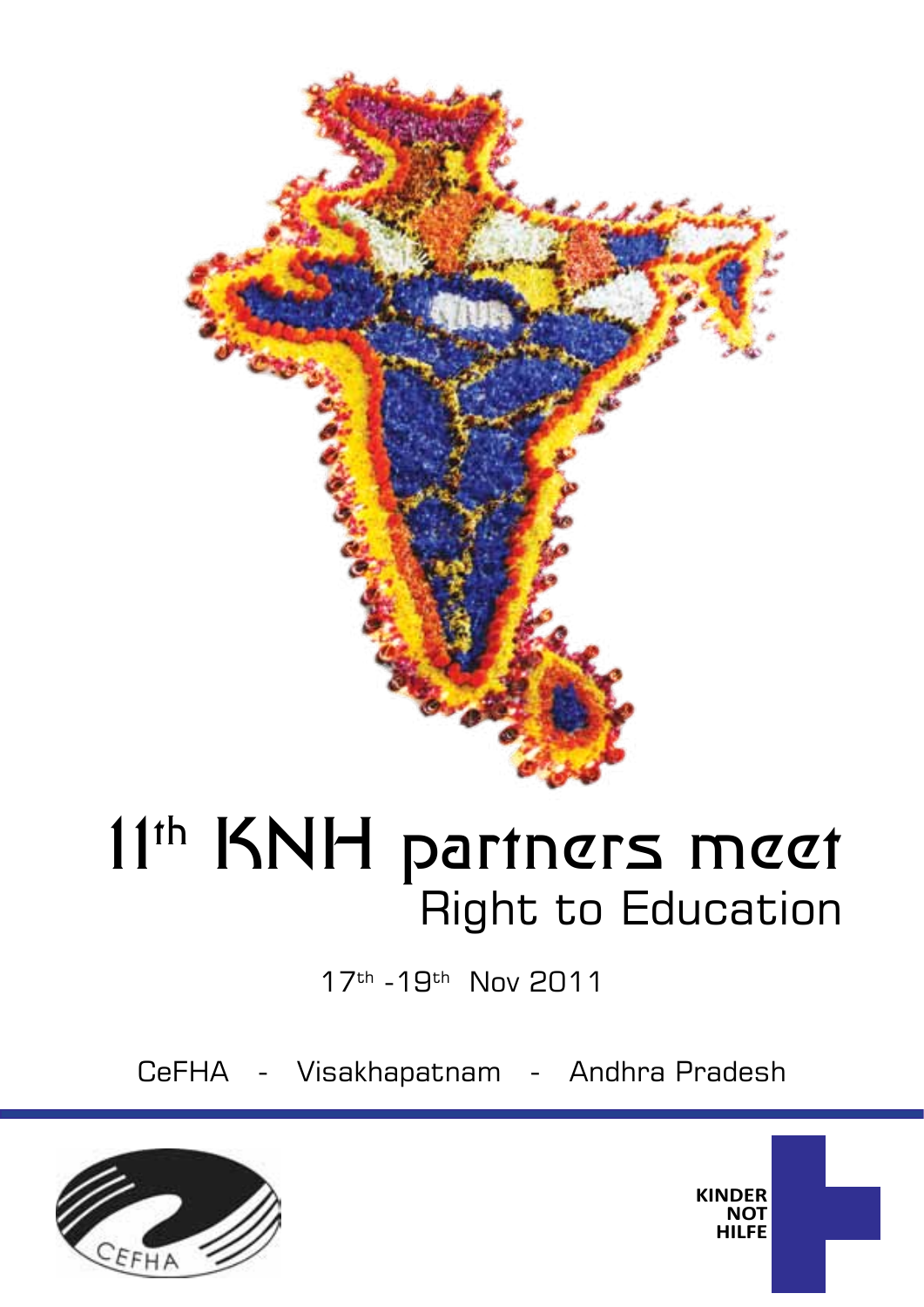# Right to Education

**"Education is a human right with immense power to transform. On its foundation rest the cornerstones of freedom, democracy and sustainable human development."** 

**- Kofi Annan**











**"Day 1 happenings"**

**"Day 3 worshiping the conscientious ingredients of a life cycle"**

11<sup>th</sup> KNH partners meet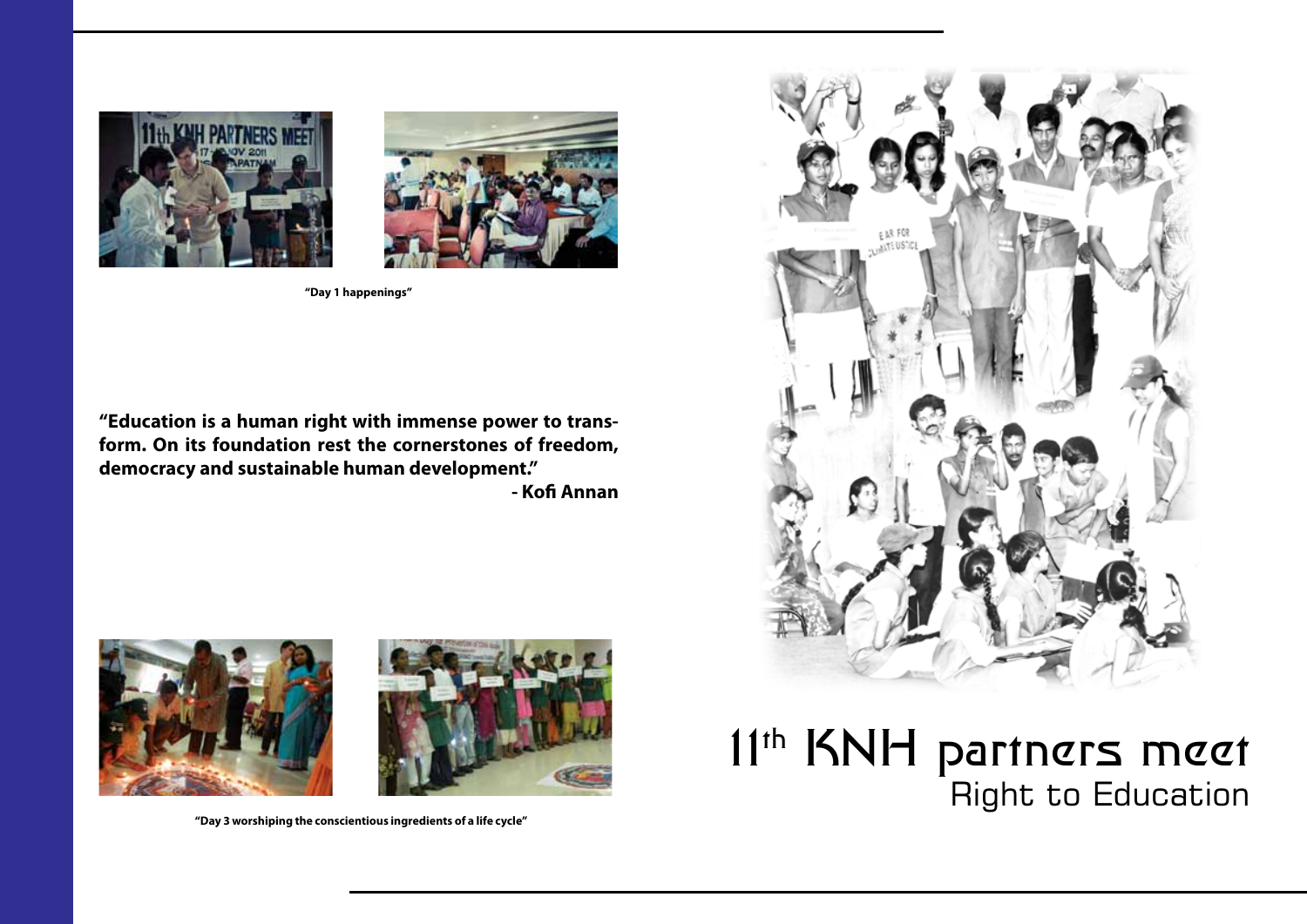#### **Foreword ……..**

It was a very special moment for all of us associated with KNH. It is indeed a milestone in CeFHA's tenure to host the 11<sup>th</sup> KNH partners meet at Visakhapatnam with the support of KNH India Team. As we all work for the children and their rights idealistically, the design of this partners' meet highlights the Theme "Right to Education". The theme has further instigated the due commitment we show as KNH Partners' as Education is proved to be one of the major indicators in development.

The present edition is a compilation of various programs, presentations, discussions and suggestions by different participants from different organizations. There has been a lot of thought on what to include and what not, so this document was compiled basing on the categorical importance. Highlighting the Partner reports, based on the format sent by KNH-India, the information has been summarized and the important points of each partner NGO have been included. In addition, this report also contains the outcome of the discussions and suggestions expressed by the participants.

Firstly, I would like to thank all the partner NGO's of KNH, KNH- India Team, KNH- Germany, HCDI- Pune, Lake Gardens Women & Child Development Centre- Kolkata and the child representatives from different working areas for making their valuable contribution in the partners' meet. I trust that many of us have practically witnessed a wide array of experiences in the process and welcomed many suggestions that have come up during the discussions.

I would like to thank Mr. Sathish Reginald Samuel for his guiding presence throughout the program. His helping hand in organizing strategic components has helped the event to be more lively and successful.

I would further extend my word of gratitude to Dr. Guido Falkenberg from KNH- Germany and his colleague Mr. Stefan Ernst for their presence and inputs right through the partners meeting. The presence of Ms. Libby and Ms. Saroja from KNH Asia representing the Self Help Group work and Mr. Thomas Rajakumar and his team from HCDI is very much appreciated.

I would wish all the KNH partner organizations the very best in the future endeavors!

I would also like to thank Mr. Bhaskar, Mr. Naveen and Mr. Sushanth Stanley for taking up the responsibility of documenting the proceedings, designing and compiling this report and Mr. D'Silva Stanley of KNH India Team for having helped in editing this report.

Dr. Sasi Prabha Director – CeFHA.

#### **Coordinator writes……**

In the series of partner's meet the Indian partners of Kindernothilfe came to Visakhapatnam for the eleventh partners meet to share their initiations in responding to the act on "Right to Education" along with their achievements in addressing the rights of socio-economic and politically challenged children. The volume of discussions in the past have always adhered to a broad spectrum of implementing activities. We on behalf of KNH would take this privilege to share the all-important events of this partners' meet through this publication.

During the last partner's meet the theme was mainstreaming disability, and with effect from then till date all our partners are putting up a spirited effort in this front. It was decided to hold the 11th KNH India Partners' Meet at Vishakapatinam, Andhra. CeFHA has agreed to host the event with the support of KNH.

This partner meet comes with a new theme "Right to Education", to further emphasize the activities undertaken by partner organizations on child rights. It is very necessary that good quality education of the children is taken up seriously. It always has been an important indicator to track the children based development projects in all over the world.

Partners meetings always come with a notional essence to equip successful insights and to try replicating them in different areas. It is the time when all the partners come together and share, there is a special bond built within the network of KNH partners, because of events such as these. Attributing to the efforts of partners coming a long way in the development front, I appreciate the progress of children development in terms of ideology and principles set by individual organizations towards ensuring child rights.

Sathish Reginald Samuel KNH Coordinator for India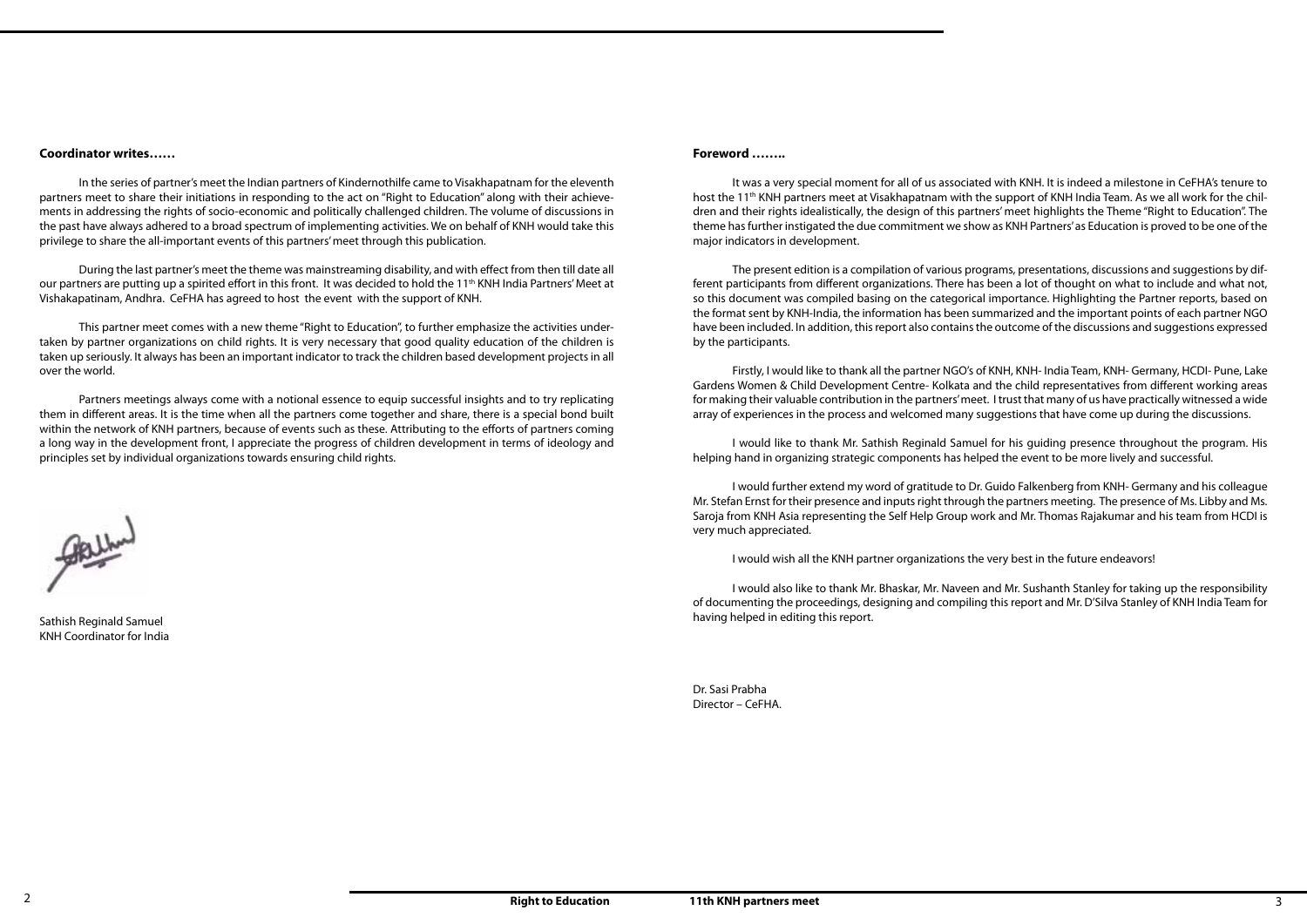#### **Conceptual Framework for the three days workshop**

The basic understanding for having a three day sharing-learning event at Visakhapatnam was to demystify the experience of working with the children. The program had accommodated space for substantiating the efforts put by various KNH partners with respect to child development programs and activities.

The event has encouraged the children to be a part of the discussions and to follow with the various activities being implemented by each organization. This would also encourage the children to show their efforts on their behalf through the various advocating agencies. Perpetually the workshop looks at a common understanding towards a preceding objective that would benefit the symbiotic association of children organizations with the partnering NGO's.

The 11<sup>th</sup> KNH Partners' meet comes with a theme - "Right to Education" which also is a conceptual issue in every child's basic right. There have been experts designated to have a review on the progress and the critiques of RTE in India. This would further enhance the workability of the organizations in terms of Child Rights and approach towards it in a different view. Apart from this there was a press meet that has been organized on the third day to help people of various strata to understand the comprehensive effort of KNH and its partners in dealing with Children issues.

The concepts of Child Focus Community Development (CFCD), Children's Movement for Climate Justice (CMCJ) and other such projects that have been supported by KNH with a greater interest on children could be refined with the knowledge and experience sharing. The event also provides a space for having bilateral decisions that helps the partnering NGO's to share and review the progress and also to solve certain intricate structural issues if any.

**Day-1 17.11.2011**

#### **Inauguration:**

The KNH Partners' meet for the Eleventh time in India begun with an inaugural song "Swagatam, Swagatam Suswagatam" sang by Green Ambassadors and a ceremonial lighting of the lamp by Guido, Libby, Rajani Tading of Orissa, Eswari of Andhra and Malini of Tamilnadu.

Following which all the participants lit up Diyas (Earthen Lamps) and spoke a phrase about child rights.

#### **Phrases that came out from the floor:**

"Education is every child's right. Preserve the Nature for better, brighter tomorrow Free & Compulsory Education to all children and equality to children. Let the light of education enlighten the entire nation. Education gives light to life.

Education is necessary for better of every child. Stop climate change, preserve nature, save the future. Let's create and educated world for children and let peace prevail. I stand for Child Education".

#### **Introducing Kindernothilfe (KNH):**

In pursuit of its mission to help very poor children around the world, Kindernothilfe supports 650,000 children and their families in 1,017 projects. The workers committed to rights of children in 29 countries spread over in Africa, Asia, Latin America and Eastern Europe. Above all the organization has over 100,000 sponsors and donor whose generous support makes all this possible.

Kindernothilfe was founded in 1959. Since then it has become one of the largest Christian child aid organization in Europe. For its trustworthy handling of donations it has been awarded the Donation Seal of Quality by the German Central Institute for Social Issues. KNH also won first place in the Price Water House Coopers Transparency prize in 2007 for its transparent communication on the use of donations.

KNH is one of the largest Christian organizations extending its services to the real needy children of poor living in third-world countries. The organization provides financial and technical supports for projects that cater educational, vocational training, nutritional, health & holistic developmental need of the children. KNH encourages right based approach and ensures that children's rights are enliven. It also enforces activities that support the mechanism of livelihoods and entrust the families through the children with self confidence and boosted morale.

KNH mainly operates from its head office located in Germany. In order to identify relevant projects and ensure effective implementation of existing projects the organization has established country offices. Each country office is headed by a Country Coordinator. The KNH India team has two members, Mr. Sathish Reginald Samuel as Country Coordinator and Mr. D'Silva Stanley as Field Officer to facilitate the activities in India. The Country office is located in Bangalore city in Karnataka.

#### **CeFHA:**

A voluntary organization registered and established in the year 2002, under societies registration act. The founder of the Organisation is Dr. Sasiprabha, a very strong social and women activist, has pioneered in the development sector for as many as three decades. It was her motivated spirit and dedication that has seen a requirement to start with an organization to cull and curb out differences of life that has played a tragic role in many a marginalized communities. The major focus of the organization is to prioritize the living options of marginalized communities. The Organisation started with urban colony initiatives, three slums in Visakhapatnam were focused to inhibit the strategy of development of individuals through community prowess. The basic issues that prevailed like cleanliness, health, education and micro credit were addressed. The urban fisherfolk too were a part in the initial set up.

It was not late when the Director realized the importance of need that prevailed in the rural sectors of the district. The prime focus and major clientele of the project are the indigenous communities( Dalits, tribals and fisher folk) as well as women and children. The Organisation as of now has covered around 43 villages in Kotauratla, Nakkapalli and Polavaram mandals. and has instilled the participatory development and rights based approach joining with a thousand or more hands in the process.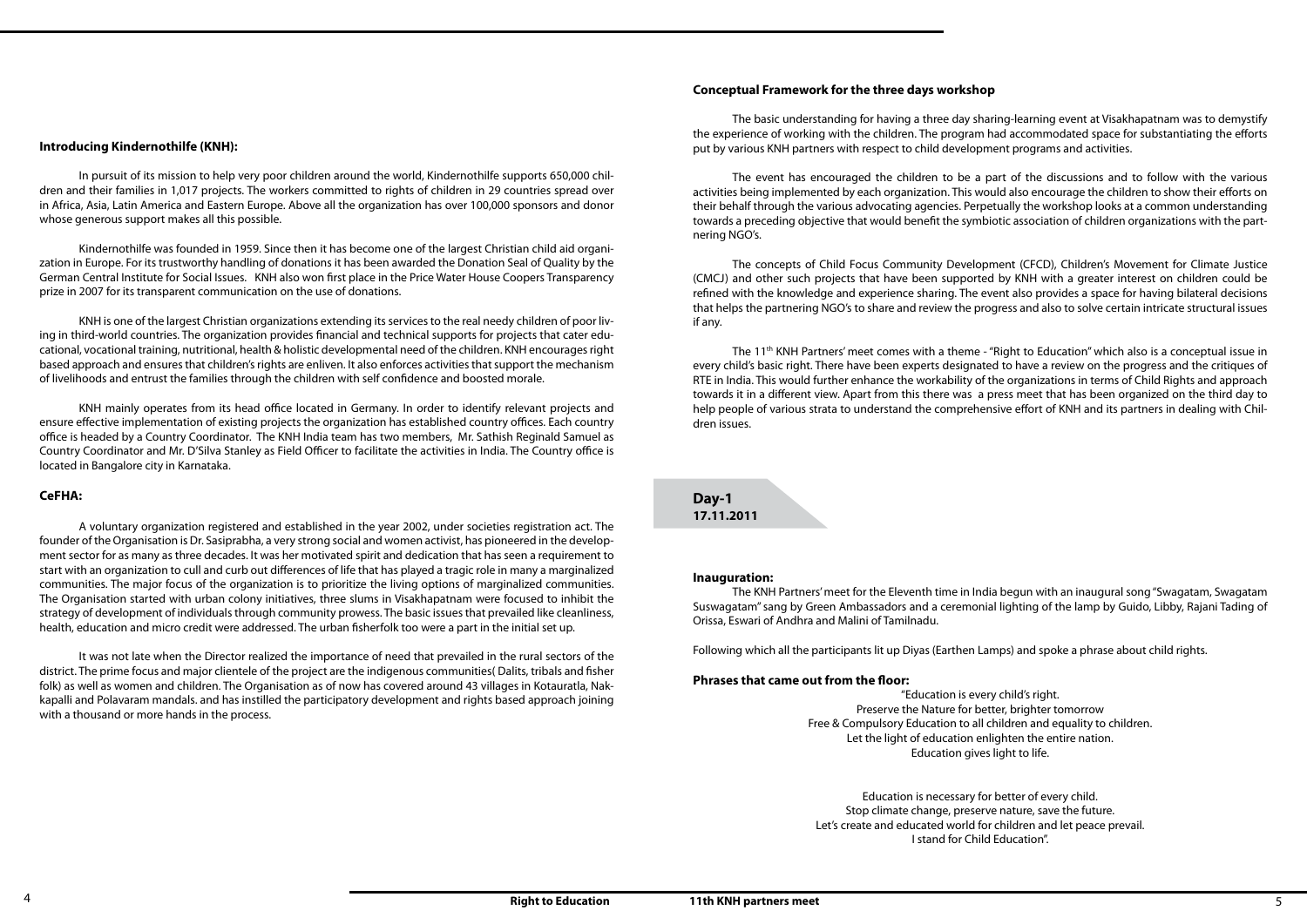## **Synopses of the Presentations are:**

#### **Partner's sharing:**

#### **Session 1**

The first set of Presentations were facilitated by Mr. Krishnan, Director - FSD

#### **1. AROGYA AGAM, Aundipatti, Tamil Nadu Presented by Sharada Devi, Program Coordinator - AA**

Arogya Agam is an NGO working since 1983 in the field of Health, children, and community development. The Organisation operates in Theni District, Dindigul Dt, (Tribal villages) Trichy, Erode, Sivagangai, Niligiris, Coimbatore,

#### **Name of the Project :**

"Right to Survival and Personal Development for HIV affected, Arunthathiyar and other Marginalised children"

#### **Project Period:**

January 2011 – December 2015

#### **Project Location:**

Theni District : 54 Arunthathiyar villages (Aundiaptty Block) Dindigul District : 6 Tribal villages

#### **Focus groups:**

Arunthathiyars, PLHIV, CIA/ CAA Children

#### **Objectives:**

"A generation of excluded HIV affected, Arunthathiyar, Palliar tribal and disabled children obtain, right to survival and personal development through sustained risk and vulnerability reduction"

## **Activity Report: (Accomplishments)**

Sathish welcomed the participants to the 11<sup>th</sup> KNH partners' meet. He thanked the participants for being present and welcomed all the participants. He especially mentioned about the participants being a part of a partners meet for the first time.

- Guido Falkenberg , KNHG
- Stefan Ernst, KNHG
- Libby, KNH-SHG, Philipines
- Saroja, KNH-SHG, India
- Thomas Rajkumar, HCDI, Pune
- Kiran Babu, HCDI
- Naina, HCDI
- Peter, HCDI
- Krishnan, FSD, Tamil Nadu
- Pallavi, LGWCDC, Kolkatta

Working in 86 panchayats of Theni dt (District), Arogya Agam facilitated the panchayats to form education sub committees as part of central government scheme, to ensure proper education and health facilities emphasizing on reproductive and child health. Panchayats have been made responsible to take up school retention activities. The organization also worked towards the Development of Dalit women federations towards socio-economic & political independence. The women advocate on child rights issues such as female infanticide/feticide, education. The organisation also runs a Community Health Care Centre to cover tuberculosis, leprosy, HIV infected patients belonging to 4 blocks of Theni district. On prevention of Parent to Child Transmission of HIV the organization is working in 6 districts and this is at present is the core Programme. Under this program the pregnant HIV women are directed to the government programs ensuring transmission of HIV from Mother to child are minimized.

- The theme of the program being "Right to Education" stressed on the current education methods and focused on the various shortcomings as well as positives that came with the act. The theme also played an important role as the partner presentations that came were focused on "RTE" and its perceptions.
- $19<sup>th</sup>$  Nov 2011, Child abuse prevention day was to be observed with strategic presentations and sharings from various expertise.
- A press meet, attended by all leading news papers and electronic media, to know about various child right based programs and children interventions in climate change control activities. The press was supposedly to address and highlight the efforts of children along with KNH on the issues that children face.
- Children participation to be given importance and to help them understand the broader work that has been classified on child rights and its progress. It is an unique opportunity for 12 children representing their respective areas to learn and share their views on the various discussions that progress in the meet.

#### **Welcome by Sathish Reginald Samuel:**

Sasi Prabha had introduced the theme of the 11<sup>th</sup> KNH partners' meet. " Right to Education", suggested by various stalwarts of KNH Partner NGOs'. Objectives and program flow were explained by her. She gave a brief description on the why's and how's of the partners meet.

- • To facilitate discussions on "Right to Education".
- To facilitate the learning process through partners' experience sharing.
- To share about KNH Principles on Sponsorships and related formats
- To facilitate discussions among CMCJ Members and Climate Change Working Group members.

He also conveyed his heartfelt gratitude to the special invitees,

Apologies for not being able to participate, in the partners meeting by Bro. Sebastian (SJDT)

He shared on how tedious it was organizing this partners' meet with tempers flaring here and there. He thanked everybody who had contributed their efforts towards it, specially Sasi Prabha and her team from CeFHA. Sathish briefed up on the proceedings, that were planned for the next three days.

#### **Highlights of the 11th Partners Meet:**

#### **Introduction:**

#### **Objectives:**

#### **Release of Publications and Documentaries:**

Rameshnathan (SASY) has requested Guido to inaugurate a pictorially depicted document containing the information on the child rights. He shared about the advantages of having such a document and the importance of its utility in SASY's operational areas.

Followed by Rameshnathan, Sasiprabha requested Guido and Libby to inaugurate a publication of a study and a documentary on local Biodiversity.

Subsequently both the publication copies were distributed. The Documentary film was played as the participants watched it.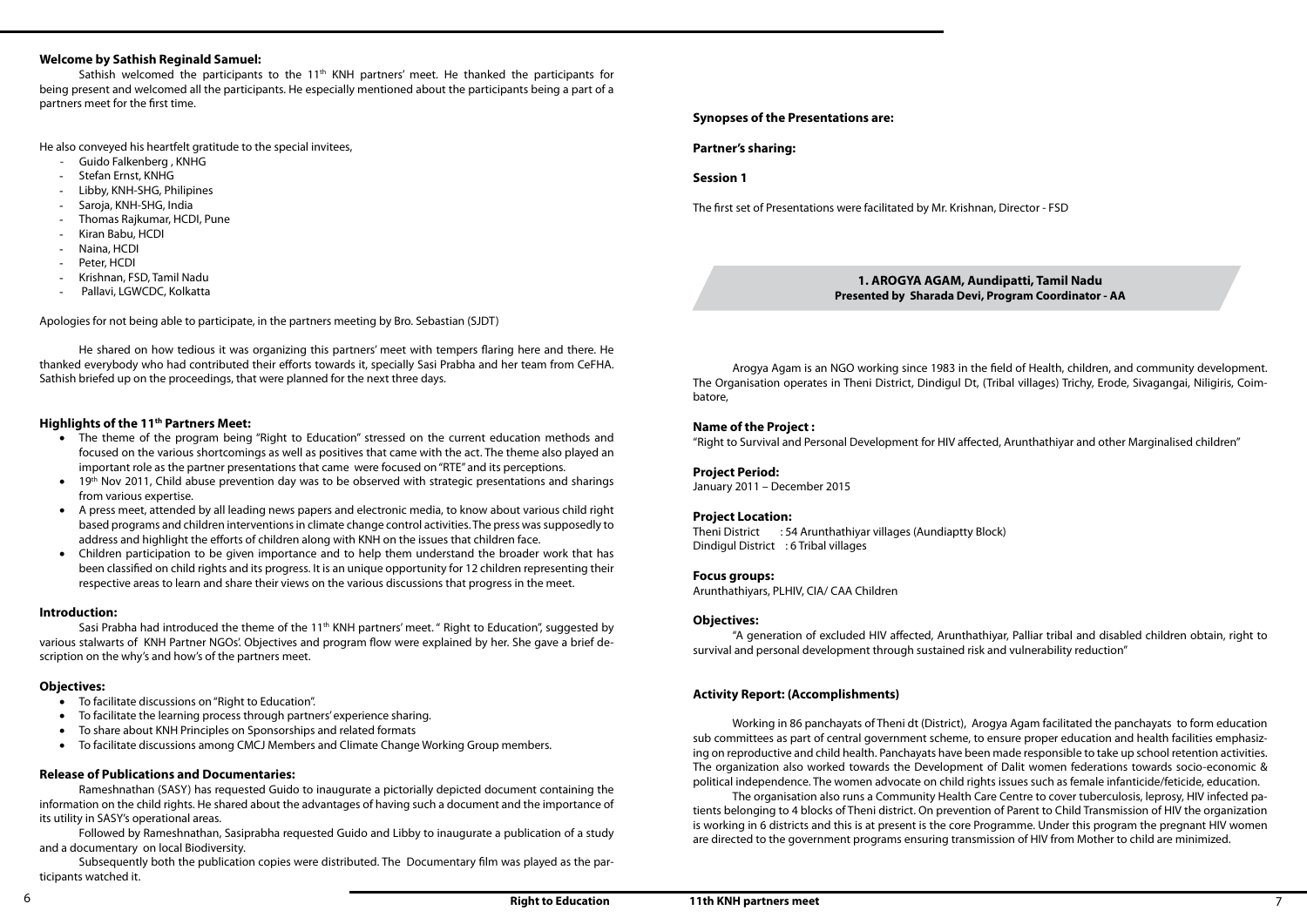Observing special days at community level like, Anti-child labour day, Children's day, Breast feeding week, Participating and supporting existing child rights Networks/ Campaigns like CACL, CACT, TN-FORCES,

Building alliances, linkages and supporting networks on issues concerning eradication of poverty and con

The major beneficiaries/ target groups are the children belonging to marginalized urban poor communities.

#### **Stake holders:**

Elected local bodies/ traditional panchayats, Neighbouring child protection committee, early childhood care and development, women self-help group, youth association, local school teachers and ICDS workers, other NGO's.

#### **Objectives:**

- Interventions for and with the children towards risk prevention.
- Interventions with the community (adults) for protecting children from risks.
- • Campaign and Advocacy interventions
- • To identify and protect potential children at risk through Socio-legal support.
- • To empower various stake holders within the community by enhancing their capacities to emerge as de fenders of Child Rights.
- To provide children with development, protection and participation opportunities there by preventing children's vulnerability to risks

#### **Major Activities:**

#### **Activity based Accomplishments:**

- 1. Formation of Neighborhood Child Protection Committee (NCPC): "To ensure sustainable community based child protection mechanism"
	- • Two Neighborhood Child Rights Protection Committee NCPC has been formed.
	- CCRD has taken initiative for the formation of NCPC in the remaining neighbourhood areas.
- 2. Early Childhood Care and Education Programme

CCRD has taken initiative to strengthen the ICDS centers along with the community and women's group's participation. Ensuring community participation paves way to guarantee adequate standard in the ICDS delivery system.

- Activity oriented methodology provided opportunity to all children in the circle to participate equally.
- der kept in the entire children activity centre.
- some snacks and share those snacks with the small children who also comes early.
- Child rights and their violations.
- Developing people friendly policies.
- • Up scaling the activities of women self-help groups
- • Developing Training Materials

Early marriages. Community is supporting early marriages and no proper support in the cases of sensitive child right issues.

- • Sensitized young parents on the importance of ECCE for every child below 6 years of age. A total of 416 Children are benefiting from this intervention.
- • "Early Childhood Care and Development" group will be formed with the women who have attended Capacity Enhancement Training. A woman will be also selected as a leader for each of the 6 areas to monitor the early childhood care activities in their neighborhood areas.
- 3. Campaign and Advocacy Interventions.
	- Anganwadi day to highlight issues of special concern to children.
	- League for Child Rights etc.
	- servation of bio-diversity.
	- • Advocacy with statutory bodies like National Commission for protection of child rights NCPCR, State Hu man Rights Commission, Women's Commission, SC/ST commission etc.
	- Dissemination through IEC materials information on different aspects of child rights to the community people.

#### **Impact of Child Activity Centers**

• Children's Personal hygiene habits are improving after the arrangement of mirror, comb and the face pow

Children sharing habits are appreciable. for example Some children who comes early to the centre brought

The organization had taken up the following activities to safeguard the children and their rights as they were vulnerable,

Capacity building activities for staff and community members.

#### **Stake Holders:**

TSPI (Then Sudar Pengal Iyyekam), AMMI (Arunthathiyar Mukkal Munettra Iyakkam) TDNP+ ( Theni Disitrict Network People Positive), Children's Group -Arogya Thalirgal

#### **Training and Exposure visits:**

The organization received support from RCPDS and AHRF- READ for training purposes. Children of the project intervened areas have actively involved in the planning activities during the FPCP.

#### **Issues and Problem Faced:**

#### **Reflections, Suggestions and Clarifications**

There was a clarification needed on,

a. whether the drugs given were free to the children?

To which Sharada and her colleagues explained that the Drugs/Medicines were obtained with help of government and were provided free by the government.

b. What has increased the attendance at school and decreased the drop-out levels by children to school?

It was explained that due to monitoring of drugs less children fell sick and by providing nutritional diet children were healthier and hence did not skip school. Parents and children have been provided with continuous counseling regarding the importance of education and encouraged school attendance, this has decreased the drop out numbers.

#### **2. Centre for Child Rights and Development (CCRD), Tamil Nadu Presented by Thomas Jeyaraj, Director - CCRD**

Centre for Child Rights and Development (CCRD) is an organization that has been working with the children ensuring that the child rights are not violated. The organization works in 6 slums of Chennai city, 24 villages of Thiruvallur district and 16 villages of Villupuram district. The organization mainly works as a training resource centre for child rights.

#### **Vision:**

A new world order ensuring first call for children and the best interest for children.

#### **Mission:**

Advocacy and Social mobilization to promote and protect child rights as enshrined in the UNCRC and the Indian constitution.

#### **Project details:**

Community Based Child Risk Mitigation and Prevention Program. Project Number 21691. The project period is from July 2010 till June 2015. The project is implemented in 6 urban poor settlements along the sea shore of Pattinapakkam in South Chennai, Tamil Nadu.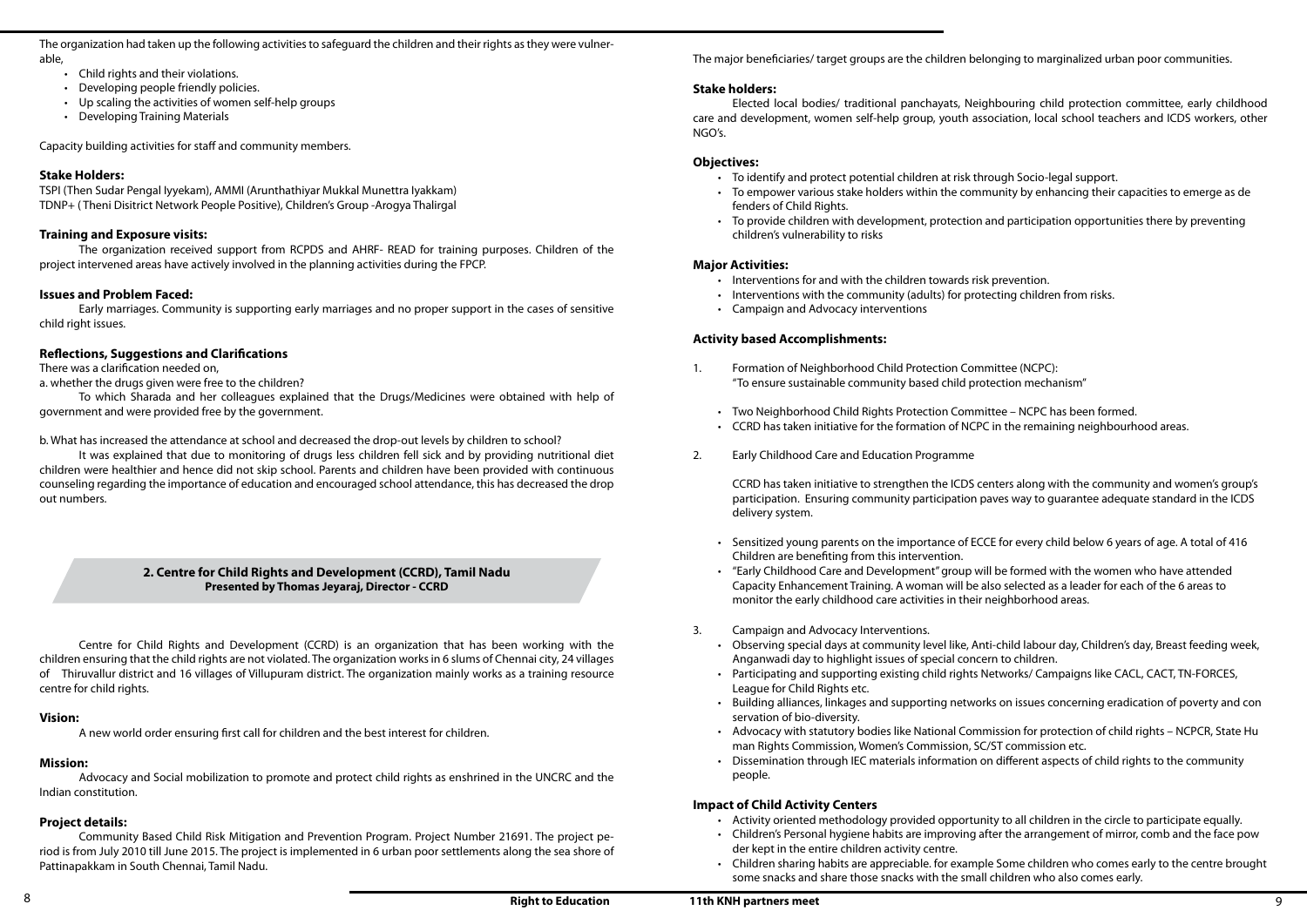#### **3. Centre For Humanitarian Assistance (CeFHA), Andhra Presented by Sasi Prabha, Director - CeFHA**

Centre for Humanitarian Assistance (CeFHA) operates in the district of Visakhapatnam, The organization covers 7089 families and 1442 families under the CFCD program. CeFHA intervenes majorly with the activities related to children health, nutrition, education, Sustainable agriculture ,food security and skills technology. The organization also helps strengthening the local communities and actively participates in advocating issues to different possible levels. In the recent times, the organization has promoted a children network to sensitize the harsh effects of climate change called "Green Ambassadors" and have also completed the first phase of 'study on local biodiversity'.

- • To Promote Education through mainstreaming the working Children through alternative education and enrolment.
- • To impart Health Education and reduce nutritional disorders and raise nutritional Gardens. To promote and strengthen decentralized management of Natural resources through land management
- and agricultural practices in a sustainable way .
- To Develop Local Eco Systems through Soil Conservation and Plantation. • To Strengthen the Practice of Individual and Community savings, upgrade women skill in Financial
- management.
- To promote and up gradation of skills and produce Value added goods through Technology intervention.

#### **Project details:**

The name of the Project is "Child Focused Community Development" The project was initiated in 2006 and till 2013.

#### **Objectives:**

- • Adolescent girl children who are vulnerable to all forms of risks are coming to the centre regularly.
- Change in behaviour pattern of the child. For example, a four year old girl child who does not like to wear dress motivated and made her to understand the importance of wearing dress.
- Ensures a safe space for young children whose both parents return home from work late in the evenings.

- • The children's fear of learning computer is removed through this opportunity.
- • Opportunity to learn at free of cost.
- Children are getting space to touch and learn Practically which was denied in schools.
- Space for revising and clarifying doubts in computer class.
- Children win Confidence in learning and job aspects.

#### **Stake holders:**

Strategic action groups, women self-help groups, child rights protection committees, child groups and net-

works.

#### **Major Activities:**

- • Children Health ,Nutrition and Education
- • People With Disability
- • Livelihood and Food Security Activities
- • Empowerment (Children, Family & Community)
- • Awareness / Campaign
- • Climate change & Biodiversity.
- a. For Staff team:
- $\cdot$  ESRPM staff monthly meeting
- **Capacity Enhancement Training on Child Rights for Volunteers.**
- KNH-Germany & KKID Coimbatore jointly organized a three day advanced training on child protection.
- Workshop on Mainstreaming Gender.
- Workshop on drafting, election manifesto on the rights of children below 5 years.
- Workshop on domestic violence and its impact on children.
- b. For the Community
- Training for Child Friendly families on Understanding & Protecting children
- • Training Programme on the rights of children between 0-6 years for ECCE Committee members
- Orientation for NCPC members on laws and mechanisms for child protection
- CMCJ Working group members participation in the Consultation

#### **Accomplishments:**

1. Community health and Nutrition

| <b>SNo</b>     | <b>Activity</b>                     | <b>Children</b> |         |      |        | <b>Total</b> |
|----------------|-------------------------------------|-----------------|---------|------|--------|--------------|
|                |                                     | Villages        | Centers | Male | Female |              |
|                | PF2 Children screening              |                 |         | 127  | 148    | 275          |
| $\overline{2}$ | Children Screening / Care & support |                 |         |      |        | 685          |
| 3              | Supplymentary feeding               |                 | 3       |      |        | 50           |
| 4              | Village health clinics              |                 |         | 465  | 840    | 1305         |
| 5              | Under five clinics                  |                 |         | 76   | 96     | 172          |
| 6              | Pre & Post natal care               |                 |         | 84   | 158    | 242          |
|                | <b>Herbal clinics</b>               | C               |         | 64   | 60     | 124          |

#### **Computer Skills Training:**

#### **Issues and Threats:**

Infiltration of Hindutuva Forces influencing the Traditional Fishing Panchayat at Srinivasapuram.

#### **Solutions for Children's issues**

- • Continuous counseling for sexually abused girl child and steps taken to enable the child to return back to normalcy
- • A missing boy near the 'Marina Beach' was traced and restored with his parents
- • Admitted & supported child treatment in the hospital, also monitoring the child's health status, further more the child was counseled psychosocially to lead a normal life.
- Rehabilitation of two deserted children in the SOS Children's Home
- Issue in the Community.
- • Continuous dialogue with the Traditional Fishing Panchayat at Srinivasapuram on CCRD's secular credentials

#### **Training Programs Imparted:**

#### **Discussions:**

"A major problem is that local communities deem CCRD as a missionary (Christian) based organization and hence do not co-operate with the organization fearing an invasion of secular privacy.

After continuous efforts by explanations and citing examples we have been able to change the mind set of people and gained confidence with them".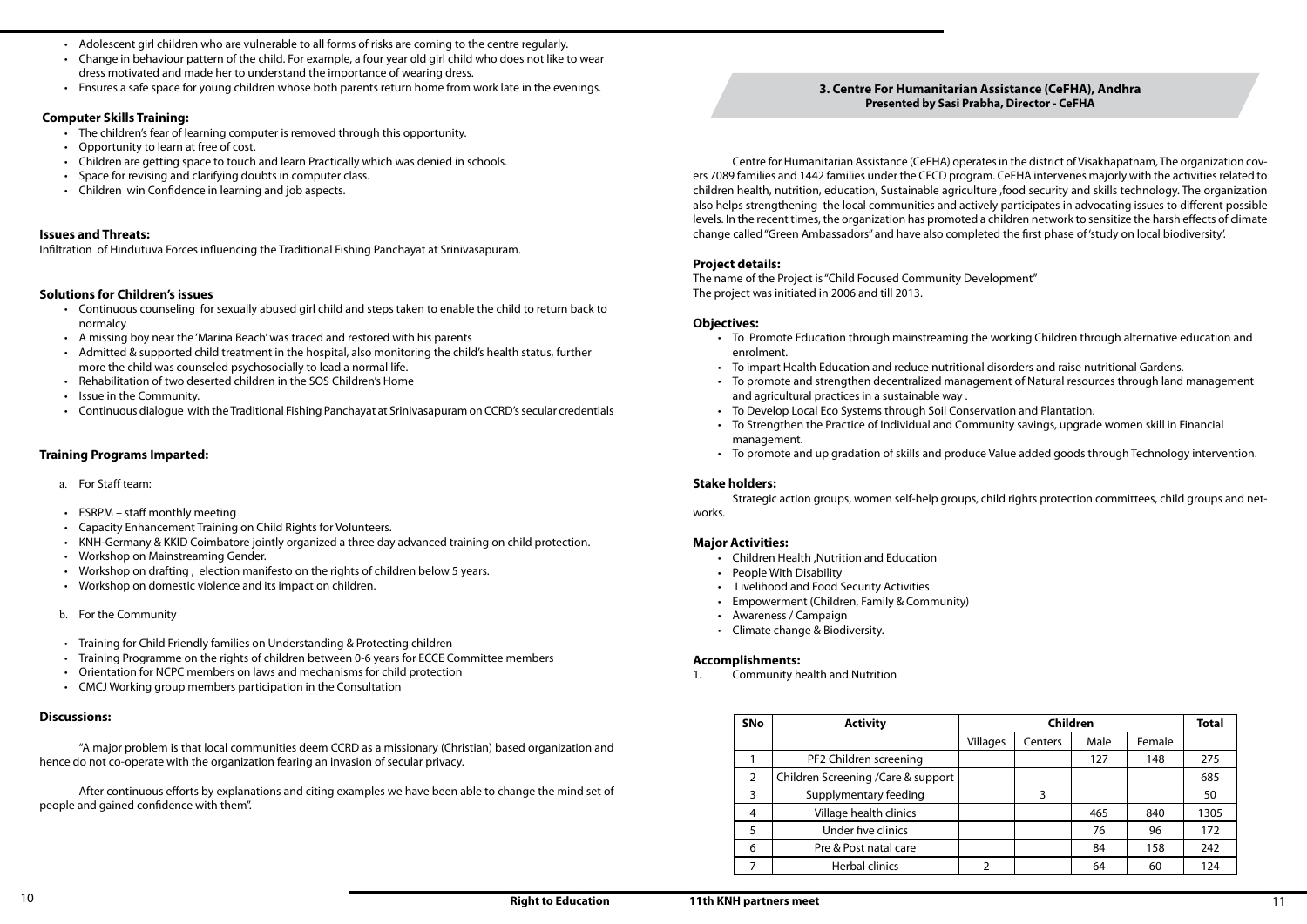- 
- 

• In P. K. Palli and P. Yasidpalem villages, domestic violence existed. The issue was taken up by local SHG mem

#### 5. Empowerment Program:

#### 6. Study on Local biodiversity

- Demonstration on Agriculture Biodiversity at Allumiyyapalem
- • Fresh Water Biodiversity study at Varaha river
- • Domesticated Biodiversity in 4 villages
- • Wild / Forest Biodiversity Chillum Forest

#### **Impacts of CFCD on children:**

- • Children formed as groups and Emerged as Green Ambassadors Network
- • Children developed community education fund
- • Reduction in child labor increase in child enrollment & retention
- • Child laborers transformed as students
- Children equipped with knowledge on child rights, health, education, physical, environment and biodiversity
- • Capacitated with various skill trainings and Baseline information
- • Increased child participation and decision making in meetings
- • Improved child health & nutrition
- Children developed social and eco clubs & gatherings
- • Formation of communication team
- • Children addressing issues on child rights and ecological rights
- • Children raised nurseries & plantations in schools and community
- • Children participation in Panchayats.

#### **Community Based Organizations:**

- • Positive changes in the status of women (Identity)
- • Savings and thrift as become part of their life
- Able to distinguish between unproductive and productive expenses
- Improved economic conditions and Women bargaining capacity is increased
- Dependency on the local money lenders are reduced
- • Effective utilization of the credit for productive purposes
- • Transformation of women from dependent consumer to a proud producer
- Women are capacitated with various skills & technology interventions
- • Women identified as farmers ,Skilled workers & Land owners

#### **Issues and solutions:**

party, Banda, Akshayapeta, Panduru, Gottivada, Chowduwada, Rachapalli and C.B. Palli, the community ap

- bers through the intervention of staff; correspondingly the problem is now reduced.
- • Land issue was raised by the SHGs in the villages Allumiyyapalem, Bonukothuru, KR Puram, Thada proached the government and Land was demarcated in their names and pattas were released.
- Plastic issue was raised by the children groups, the children along with CeFHA team submitted a memo randum to all the authorities and today there was a notice issued by the government to use or carry the non-plastic bags to the shops. It is strictly prohibited now.
- ment support.

• In Village Rachapalli, Drinking water Issue was raised by the women group members in the village and that was not settled for a long time. Then the women group members called for a press and shared about the problem; the issue was brought in the media and the community got the drinking water with the govern

#### 2. Children Education and Skills:

Child/ SHG plantation in 15 Villages- 16184 Trees (Neem -2831, Ganuga- 2106, Teak- 11273).

Children education fund- Rs. 64009.

- 3. Farm based livelihood support:
	- Sustainable Agriculture in 3villages covering 15 acres
	- Agroforestry in 3 Villages covering13 acres
	- Fodder Development in 1 Village
	- • Animal Husbandry- 18 women.
- 4. Skills and technology Trainings

Total SHGs Groups :16villages with 29 groups having 422 women members

| <b>SNo</b>     | <b>Activity</b>                    | <b>Villages</b> | <b>Units</b> | <b>Members</b><br>(Female) |
|----------------|------------------------------------|-----------------|--------------|----------------------------|
|                | <b>Leaf Plate Units</b>            | 3               | 3            |                            |
| $\overline{2}$ | Honey unit                         | 1               |              |                            |
| 3              | Tailoring unit                     | $\overline{2}$  | 4            |                            |
| 4              | Food processing                    |                 | 1            |                            |
| 5              | <b>Toy Making</b>                  | $\overline{2}$  | 5            |                            |
| 6              | <b>Pickles Making Training</b>     |                 |              | 15                         |
| 7              | <b>Spices Making Training</b>      |                 |              | 18                         |
| 8              | <b>Fruit Juice Making</b>          |                 |              | 18                         |
| 9              | Jam Making Training                | 1               |              | 18                         |
| 10             | IGP-Vim, Phenol, Vaseline & Surf   | 3               |              | 54                         |
| 11             | <b>Tailoring Training</b>          |                 |              | 13                         |
| 12             | <b>Tamrind Processing Training</b> |                 |              | 15                         |
| 13             | <b>Individual Business</b>         | 16              |              | 355                        |

| <b>SNo</b>     | <b>Activity</b>                           | <b>Children</b> |        |      |        | <b>Total</b> |
|----------------|-------------------------------------------|-----------------|--------|------|--------|--------------|
|                |                                           | Villages        | Groups | Male | Female |              |
| 1              | <b>Children Groups</b>                    | 23              | 34     |      |        |              |
| $\mathfrak{D}$ | Enrolment of Children and Edu. Asst       | 23              |        | 342  | 334    | 676          |
| 3              | <b>Higher Education support</b>           |                 |        | 9    | 4      | 13           |
| 4              | Children Grps, Clubs& Dev activities      | 23              |        | 356  | 329    | 685          |
| 5              | <b>Children Tuitions</b>                  |                 | 4      | 38   | 43     | 81           |
| 6              | <b>Child Rights Protection Committees</b> | 15              |        | 73   | 63     | 136          |
| 7              | Fabric painting                           |                 |        | 20   | 18     | 38           |
| 8              | Hand Embroidary                           |                 |        | 15   | 12     | 27           |
| 9              | Greeting cards                            |                 |        | 8    | 19     | 27           |
| 10             | Jewelry                                   |                 |        | 1    | 6      | 7            |
| 11             | Flower making                             |                 |        | 30   | 27     | 57           |
| 12             | <b>Youth Communication Team</b>           |                 |        | 3    | 8      | 11           |

| <b>SNo</b>    | <b>Activity</b>                       | <b>Children</b> |        |      | <b>Total</b> |     |
|---------------|---------------------------------------|-----------------|--------|------|--------------|-----|
|               |                                       | Villages        | Groups | Male | Female       |     |
|               | Formation of Women Group and Training |                 | 29     |      | 422          | 422 |
| $\mathcal{L}$ | Women Enterprenuership                |                 |        |      | 355          | 355 |
| 3             | Formation of Peoples Organizations    | 16              |        | 116  | 111          | 227 |
| 4             | P.O members trained                   |                 |        | 116  | 111          | 227 |
| 5             | Leadership Training                   |                 |        | 16   | 16           | 32  |
| 6             | Dalit Network Leaders Training        |                 |        | 46   | 46           | 92  |
| 7             | <b>Exposure Visit</b>                 |                 |        |      |              | 40  |
| 8             | Staff meeting and Capacity building   |                 |        |      |              | 15  |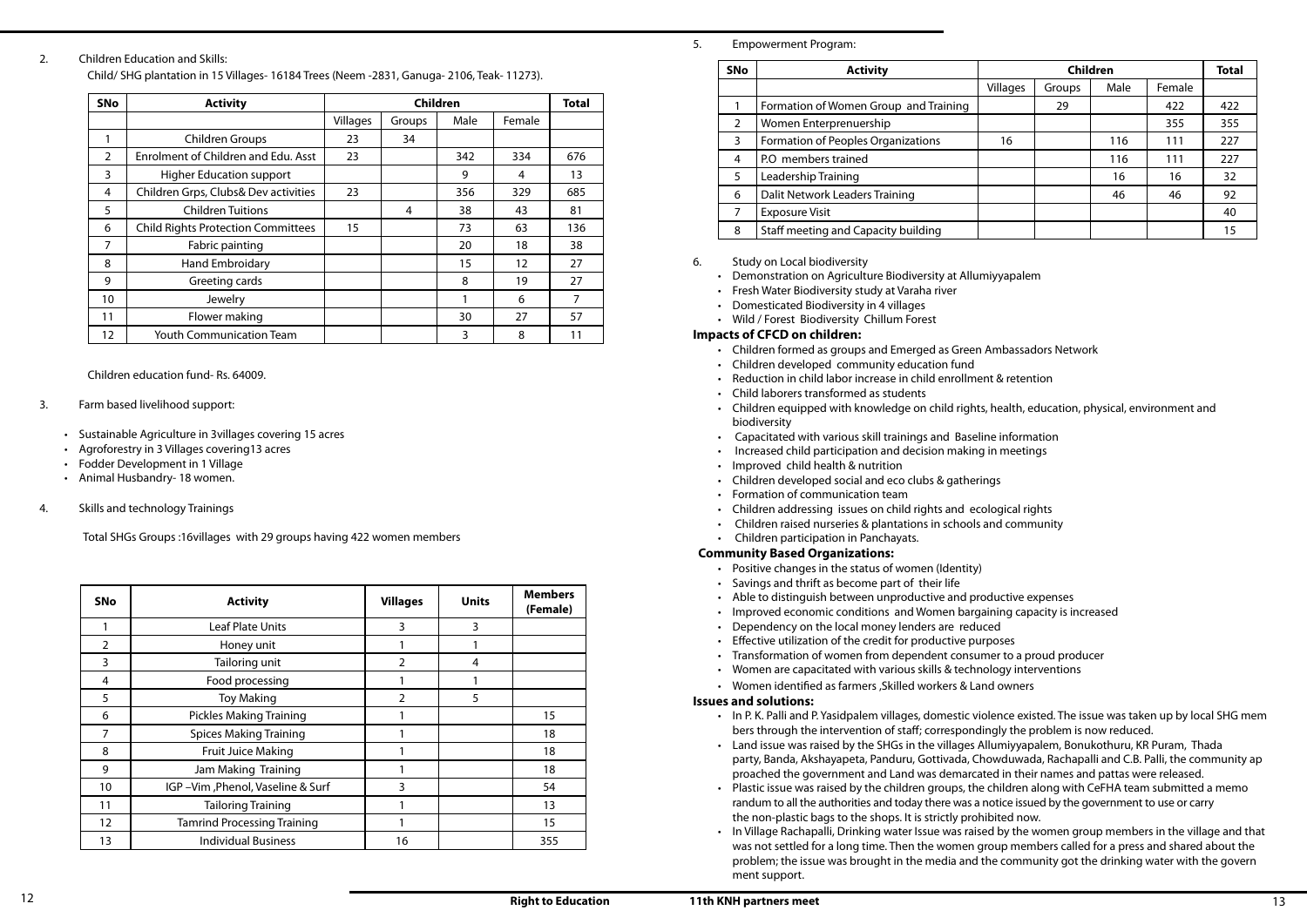- • To raise community leadership at Cluster Level
- • To witness Child-labour-free communities
- To equip farming with advanced farming techniques
- To envisage empowered Women Groups
- To ensure community participation in project activities
- • To advocate for Socio-Economic-Cultural and Political Development of Dalit and Adiavasi Communities.

- 2. Activities on Right to Education:
	- 18 Children admitted in schools
	- • 25 Rallies conducted in 25 villages
	- • Children attendance increased
	- • Children pass percentage enhanced
	- • School-dropouts reduced
	- • Child labour remarkably eliminated
- 3. Climate Change
	- the communities.
	- • Plantations encouraged and distributed
	- Backyard and community green-coverage is at the increase.
	- Intense efforts made to eliminate plastic use in the communities and it resulted.
	- • After Exposure Visit, Children demonstrated their learnings to all SHG members.
	- • Communities are aware of deforestation.
- 4. Mainstreaming Disability
	- Congenital, Disease or infection, Injury
	- Nutrition supplements were distributed to the disabled.
	- 21 Pensions for disabled obtained

#### **Accomplishments:**

- 1. Child Rights
	- Opened CRRCs in 25 Villages with 25-30 in each Center with 800 children
	- tion, Right to Development

• All 800 children learnt their Rights, particularly , LPPD, Right to Live, Right to Protection, Right to Participa

• The message that the safe upper limit for atmospheric CO2 is not more than 350 ppm is communicated to

Communities are aware of the classification of impairments and underlying cause for disability, mainly,

Communities are aware of Child Rights Increased Child-friendly environment at home and in schools

- • Exposure of staff and villagers to Killoguda on seed festival
- Exposure of children and staff to Kodaikanal and Orissa on Children network and ecological program
- Children exposed to costal corridor (SEZ) on climate change
- Children exposed on sustainable agriculture program & medicinal plants at Addateegala
- Communities & staff exposed on low carbon farming at Bagepalli
- Staff were exposed on PWD programs at Nizamabad and Kakinada
- Staff & Farmers exposed on LCF & System of Rice Intensification (SRI)at Orissa

#### **Impacts at community level:**

- • School Children Enrolment
- Reinstating the Drop-outs
- • Mainstreaming Disabled
- • Observing National & International Spl Days
- **Environmental Activities**
- **Child Rights Awareness**
- **Elimination of Child Labour**
- • Child Rights Resource Centers
- Formation of Community Groups
- **Women Empowerment**
- **SHG Activities**

- 1. Procured land pattas
	- • Chennupalli Village-48 acres-24 families
	- • Baleswarapuram-18 acres-20 families
	- • Kajipuram-8 acres-15 families
	- • These 74 acres of land is under cultivation
	- • Bores drilled(Bore wells constructed)
	- Poor dalit farmers are now able to cultivate Jonna, Sajja, Raagi, Korra, Kandi, etc.
	- • Family income has increased
- 2. Advocacy and Lobbying

#### Lobbying and Advcacy with the government,

- • 375 families obtained Ration cards in 25 villages.
- • Got sanctions for
- • 170 Old-age-Pensions

#### **Trainings and Exposures:**

#### **Suggestions, Clarifications, Appreciations:**

Dr. Samraj "appreciated the work done by CeFHA on the bio-diversity program and suggested that other partners also take up this initiative. As one of the mission's of KNH is to control climate change, bio-diversity program would really help in this".

Other members also thought "Patenting of traditional to protect it from the dominant control of national/ multi-national companies is very important".

#### **4. HOTHS Organisation for the Human Services (HOTHS), Andhra Presented by Nirmala Bai, Director - HOTHS**

HOTHS is located in Besthavaripeta Mandal, Prakasam District of Andhra Pradesh. The organization covers 25 villages under the KNH supported project. The focus groups being Dalits and Adivasis.

#### **Major Activities:**

#### **Genesis of the Project:**

Balakeerthi, CFCD project commenced in 2010 for five years.

#### **Project Location:**

Singaripalli, Besthavaripets.

#### **Target group:**

Community in general and Children.

#### **Objectives:**

- • To promote Child Rights-conscious communities
- • To mainstream Child Rights Resource Centre
- To propagate Child-leadership through Children Groups
- To strive for protection of Women Rights
- • To form and strengthen Self Help Groups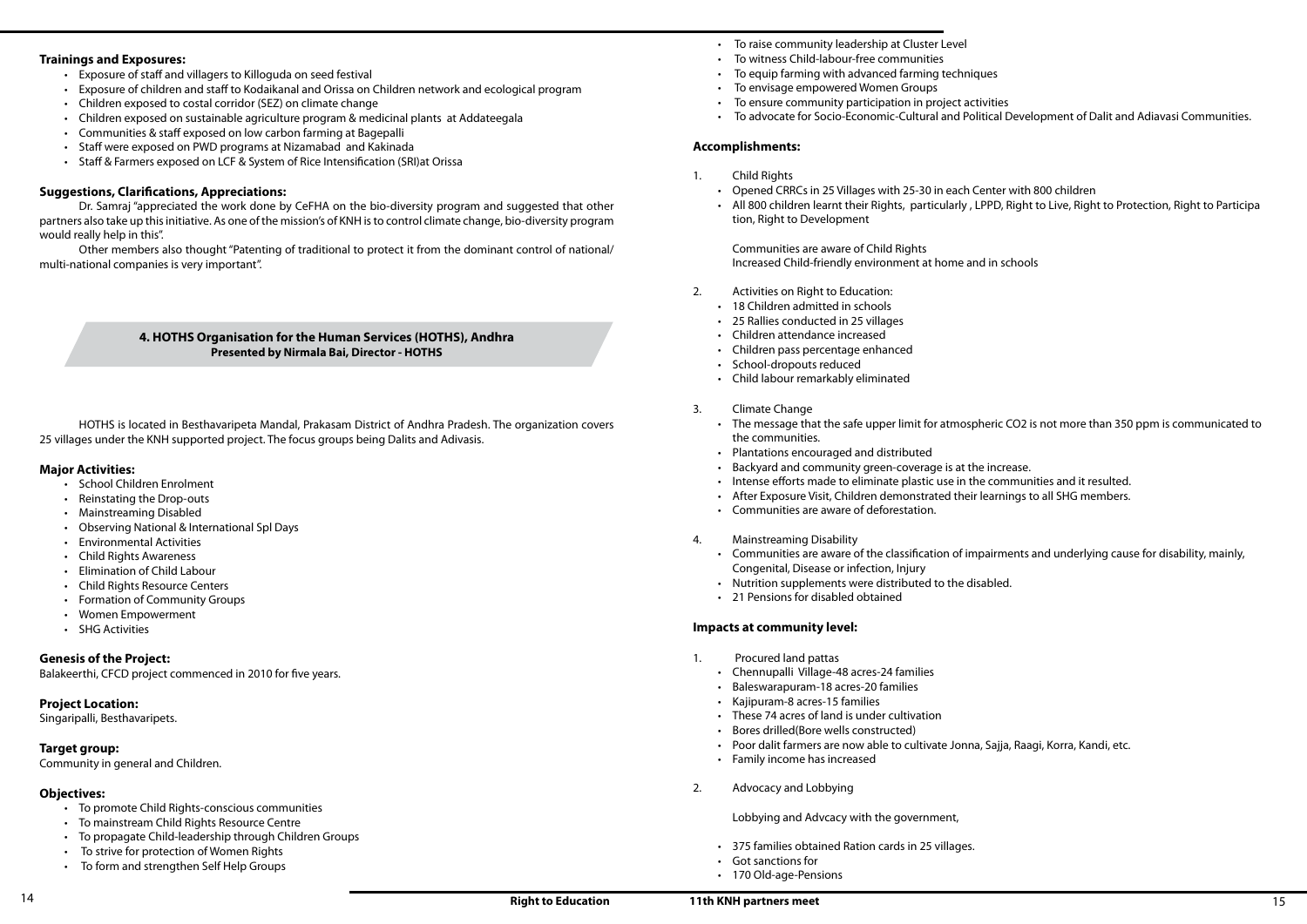#### **5. Integrated Rural Development of Weaker Sections in India (IRDWSI), Orissa Presented by D. Suna. Program Coordinator - IRDWSI**

IRDWSI works in Semiliguda, Dasmantapur and Pottangi blocks of Koraput district. It operates in 124 villages and 19,840 people have been covered under various programs. The goal of the organization is to "help people help themselves". The organization works with marginalized indigenous tribal and dalit communities in Orissa. It also operates in other states in India during emergencies.

- tality rate, raise family nutritional garden and ensure safe drinking water.
- To undertake immunization for all the children below 5 years.
- • To ensure that all the children in the school going age are enrolled and attend the school.
- To provide necessary assistance to the needy children to go for the higher education.
- 
- leaders, PRI leaders, volunteers and staff on child rights and children education.
- To organise awareness campaign and seminar on the child rights issue.
- agricultural practices.
- need.
- added technology.
- The special focus will be on establishing a child focus Panchayat.

#### **Project details:**

The project "Peoples' Initiatives for Children Development" commenced in April 2009.

#### **Mainstreaming KNH themes:**

Child Rights Approaches, Food and Income security, Climate Change and Environment, Community Health, People with Disability

#### **Stake holders:**

Peoples' Organization, Women Groups, Children Groups, Networks like DMF, other government departments and panchayat raj institutions.

#### **Objectives:**

• To impart health education and raise consciousness on health, reduce nutritional disorders and infant mor

• To ensure that the never enrolled and dropout children enroll in formal schools through bridge course.

To strengthen the practice of individual & community savings focusing on children education, upgrade women skill in financial management, enable the group members to access the activities related to value

• To strengthen and empower the women groups and community, child Rights Protection committee

- • 110 Widow-Pensions
- 21 Disabled-Pensions
- 92 Houses sanctioned under Indira Kranthi Patham in 6 villages
- 3. Kitchen Gardens:
	- Families in the communities now grow different types of leaves and vegetables and beans in their backyard or small pieces of lands.
	- Fresh vegetables available
	- Expenditure reduced on vegetables in the market
	- However, in a few places plants died down
- 4. Women empowerment:
	- Communities are getting awareness on all social evils prevailing in the communities.
	- Pogulla village is declared as alcohol-free and child marriage-free village.
	- Pre & Post natal care for women has improved in the villages

• To promote and strengthen decentralized management of natural resources through sustainable land and

- 1. Lack of Pre and Post natal care for pregnant women
	- Project facilitated Primary Health services like Iron and other vitamin supplements, Encouraged them for hospital delivery, Critical cases reported for spl. Care, Maintain general health conditions, Awareness given on family planning and on general health for the pregnant women.
- 2. Child Marriage and Divorces
	- **Legal Awareness Camps were conducted**
	- Community women are part of `Mandal Para Legal Advisory Committee'.
	- There is vigilance in the community against child marriages.
	- Through MPLAC, 7 marriages were kept intact without going for divorce.
- 3. Migration
	- Enrolled all the families in NREGS and thus facilitated work and wages round the year.
	- • Women being in the SHGs, in addition, they receive loan amounts for small income generation activities.
	- Their children are admitted and retained in schools
	- • Also raised awareness in them on HIV and AIDS and other health constraints.
	- So, there is less chance to go for migration

• To ensure the families to take up orchard plantation in order to supplement nutritional food and income

#### **Activities:**

- Networked with the Medical Officer and obtained Medical Certificates for all practical purposes.
- Facilitated for Bus pass, Railway Travel Pass, Wheel chair, Calipers, Artificial limbs, Hearing-aids, Hand-sticks, Ride-cycle, Tape-recorder and so on.
- Motivated for obtaining scholarship and pensions.
- 5. Lack of Drinking water facility

- 1. Empowerment
	- Federation meeting organised at Chiklamari 445 participants (adult-148 + children-297).
	- Palli Sabha at village level, oriented 617 voters (M-340+F-277).
	- In 20 villages 420 (M-180+F-240) from children organisation and oriented on child rights.
	- • Child play materials provided to 20 children groups.
	- • 424 (children-210+ adult-214) participated in Child rights protection committee meeting.
- 2. Health Education and Nutrition
	- • 324 (M-141, F-183)U /5 children were scanned regularly and assisted with health care in monthly health programme.
	- • 55 pre-post natal and 529 children were supported with nutri-mixed food, iron and protein food.
	- 200 families were supported kitchen garden seed comprising of 5 varieties.
	- • 152(M-73+F-79) children enrolled in village and residential schools and educational materials was

"A girl child who has dropped out twice in 1<sup>st</sup> std. as well as in 3<sup>rd</sup> std. stood first in the 6<sup>th</sup> std. due pertained efforts of HOTHS team in the area"

#### **Issues and Solutions:**

#### 4. Disability:

A few SHGs together came forward to raise contributions from various sources and built a Water Tank in the village which is now fetching water for Basanapalli village people.

#### **Success story:**

#### **Other interventions:**

'Created awareness on using organic fertilizers and using traditional methods of farming'.

'In Pogula Village Alcoholism and Child Marriage were controlled by door-to-door visits, counseling, creating awareness and with the interventions of Village Heads and Government Intervention.'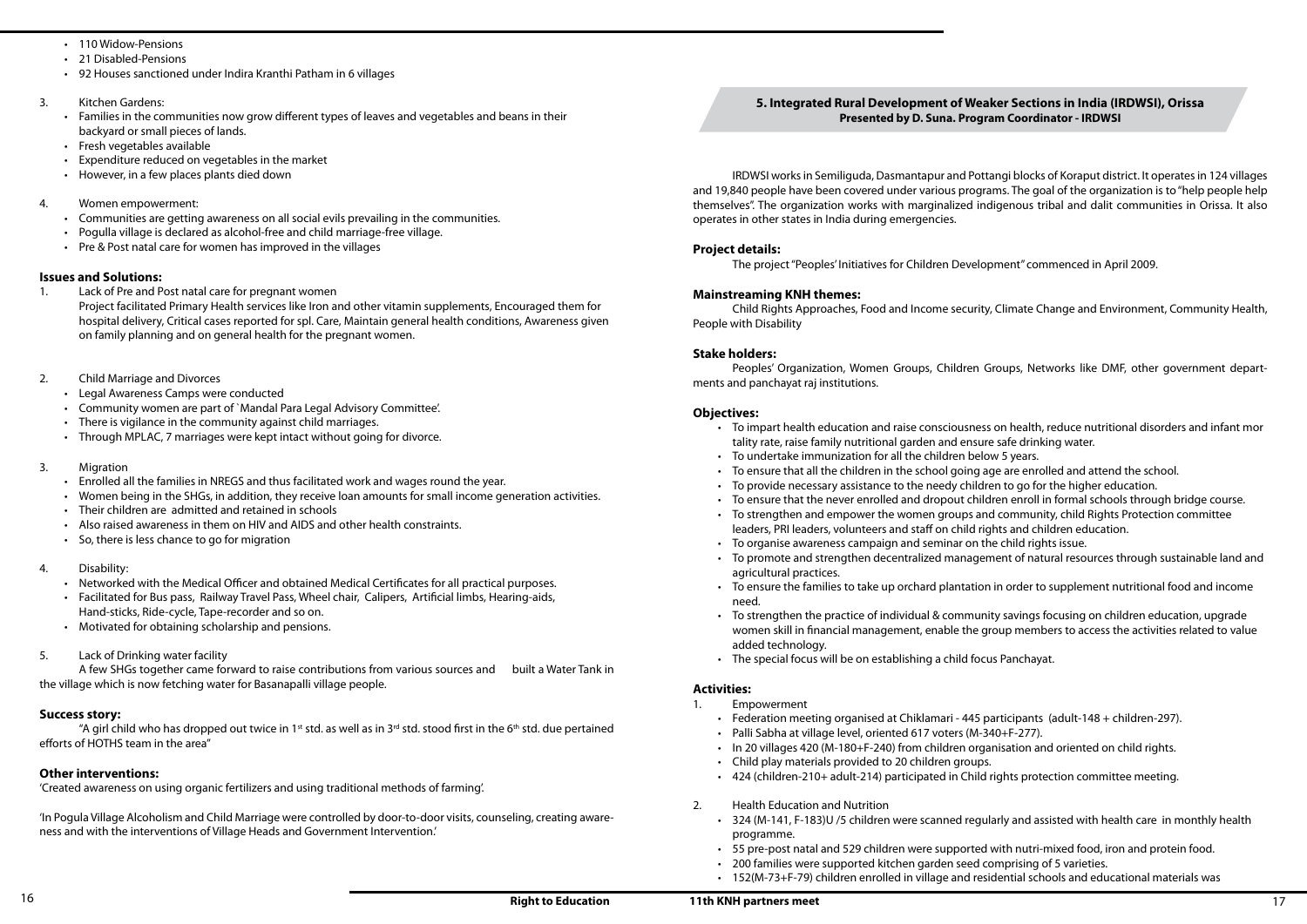#### **Suggestions and Reflections:**

There was a doubt on how goats and sheep help, as in contrary they destroy forest cover, so how does it really help in sustenance of livelihoods?

The reply by IRDWSI team stated that providing goats and sheep brings income to the household and as this is on a small scale does not really effect the ecology, instead helps the farmers to address any emergency needs.

- • Create and enabling environment
- Strengthening local institutions (CSOs) and link local communities.
- • Ensuring basic 3 P's (Provision, Protection & Participation) and appropriate learning.
- • Facilitate generation transformation and climate justice.
- • Promotions of self help groups and link to federation.
- Mainstream and voice against child rights violation.

#### **6. Resource Centre for Participatory Development Studies (RCPDS), Tamil Nadu Presented by John Devavaram, Director - RCPDS**

RCPDS is a resource organization with field operation in 13 dalit villages from three panchayats of Thiruchuli Taluk, Virudhnagar District.

#### **Focus Groups:**

Children between the age group of 0-18 as primary stakeholders and immediate communities, service providers and emerging or initiated CSOs therein, Specific focus is laid on child labours, girl children, Differently abled children, children from women headed families.

#### **Objectives:**

#### **Major Activities**

makers. To effectively respond to the changing development scenario and emerging needs of the vulner

- 1. Provide direct support to children from vulnerable families to enjoy their basic rights.
- 2. Build capacity of various development actors including government line department officials and policy able.
- 3. Promote localized institutional framework to support child rights initiative and strengthening them with appropriate training support and linkages.
- 4. Conduct field trials and direct field intervention with special emphasis to participation and creating space to keep up the pace for the vulnerable with micro and macro issues and in line with UNCRC and set goals of MDG.
- 5. Focused interventions with community on broader issues such as child rights protection, water management, preventive health care, environmental sanitation and equity issues.
- 6. Undertake action research projects in partnership with repute National and International institutions/ universities to facilitate bottom up participatory processes, policy advocacy and across learning through field placements.
- 40 (B-20,G-20) enrolled in respective bridge course camps for boys & girls.
- 52 (M-35, F-17) 10<sup>th</sup> failed students enrolled in tutorial classes.
- 143 (M-80, F-63) of 14 villages utilised higher education fund to pursue higher studies.
- • 164 families were supported with 1968 family forestry saplings comprising of 4 varieties.
- SRI model of paddy cultivation was introduced in 20 villages each village 1 weeder and 1 marker was supported.
- 76 farmers both women-13 and men-63 trained on SRI.
- In 9 villages 200 families were supported ginger seed with 30 kgs.
- Community forestry programme was taken up in 11 villages. 23,520 saplings, 11 varieties.
- To improve income security, landless and marginal women were trained on hill broom binding from 12 villages 12 group (119 women).
- 62 goats and sheep assisted to 62 families for income generation.
- 1328 adults and 298 children patients were treated at village level mobile clinic.
- 2 times regularising teacher meeting organised where 265 participants participated.
- Parents, teachers and students meeting were conducted where 156 children 51 parents 6 teachers and 12 staff participated.
- 3. Advocacy

#### **Special Interventions of RCPDS**

• Scaling up Balasakhti nutrition supplement and cement block making by SHG groups and federations on

- • Capacity building on "Child Rights Approach" at district level across various stakeholders (CBOs, SHGs, NGOs, Government extension staff and Federation)
- Training on child rights approach to KNH India, Bangladesh and Srilanka partners as members of Resource team.
- commercial basis.
- • Promotion and strengthening of CMCJ
- • Children led ecological farm.
- • Trials on usage if non-conventional energy
- Organising advocacy campaigns using human chain, rally, poster and sticker, etc...
- • Taking the voices of the children from micro level to national and global levels.

- Community level trainings to Children, CRPC members and PRI's.
- • 2 staff attended Child Protection Training at KKID, Coimbatore.
- All the organisation staff participated in a Training for Trainers on Child Rights organised by KNH, Hosted by IRDWSI.
- • Children Members have attended the training programs at Kodaikanal, Chennai and IRDWSI, Semiliguda.

#### supported.

Child rights campaign was organised for 1 panchayat (foot march through shouting slogans from Dudhari to Chikalmari) where 337 both girls-144 and boys-128 children and adults-65 participated.

#### **Issues and Solutions**

- Commercial Farming is being popularized, hence negligible inorganic farming. The community based organisations are being strengthened and a large scale awareness drive is being focused on sustainable agriculture through organic mode of cultivation.
- Adverse Climate Change affecting farmers Productivity. Environmentally friendly farming practices along with large scale plantation activities are being carried out.
- Farmers losing hope on Agriculture and taking up other occupation options,. Assistance on farm based activities with a community ownership based niche is being focused to check migration.
- Displacement.

The community based organisations and Peoples organization networks are being strengthened to advocate unjust land acquisitions that eventually lead to migrations.

Malnourishment.

Nutrition care for under five is in operation, further there is an initiative to curb the malnourishment practices through the line departments.

**Education** 

Regularisation of government schools and retention of children is schools has been successfully achieved. The project also focuses on tutorial assistance for the tenth students apart from that a revolving fund as capital is being established in all the villages as a support for children approaching for higher education.

#### **General Issues:**

- Health.
- Functioning of Certain schemes.
- **Drinking Water.**
- Food security and Income Security

#### **Trainings:**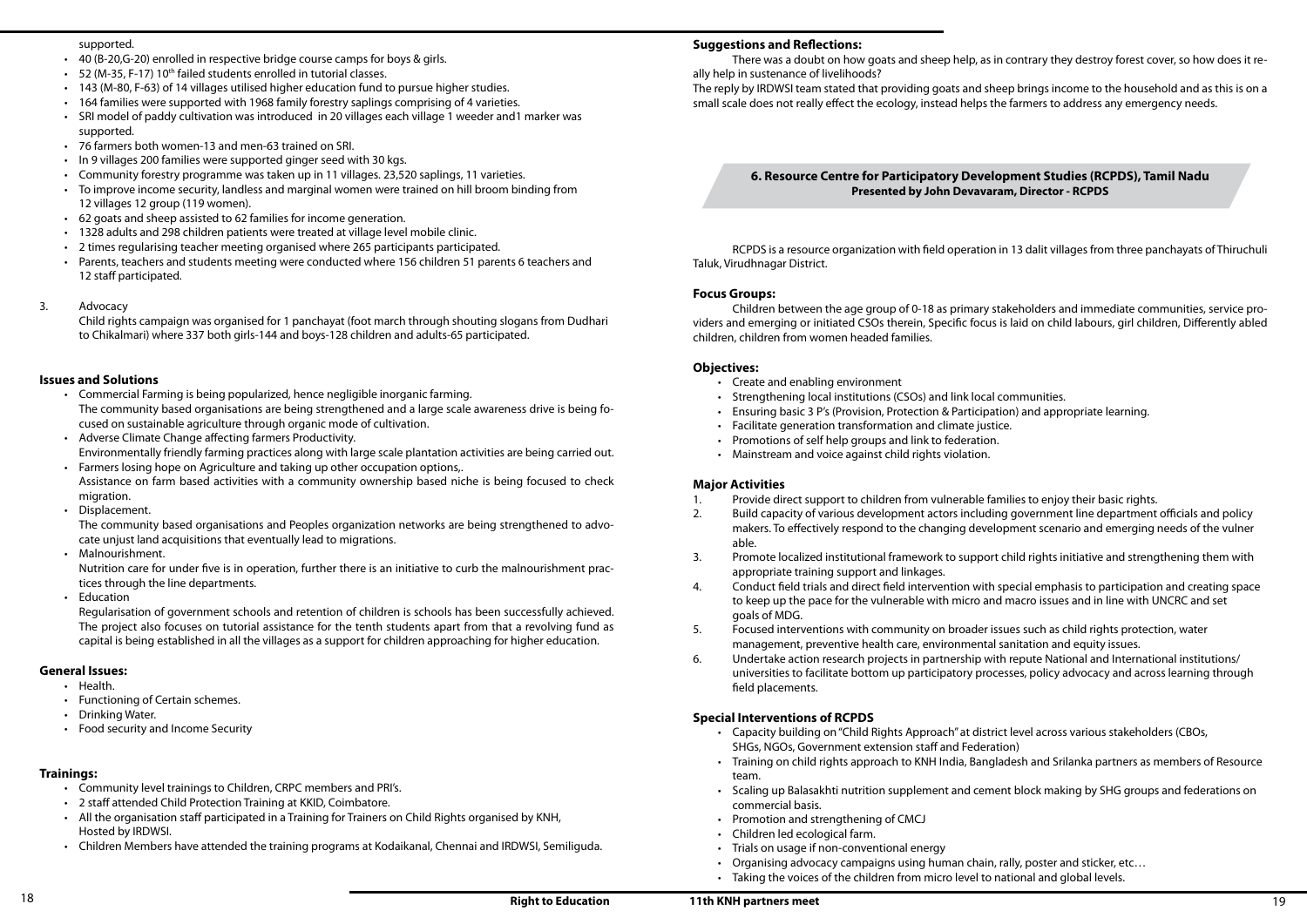#### **Objectives:**

# Prevent/ promote/ Rehabilitate through right based approach focusing on Protection/Development and

Participation aspects that leads to integral Development of the Young person in need of Care and protection.

#### **Activities:**

- • Summer camp
- Exposure visit
- • Medical Camp
- Mainstreaming in schools
- • Vocational training
- • Placement for youth
- • Training programmes
- Formation of Children parliament & CMCJ groups
- • Ensuring Child participatory approach
- • Celebrations

#### **Major Outcomes of the Activities**

- Conducted children parliament convention on 17<sup>th</sup> of September in District level & Our student has been selected as Prime minister in District level
- • Assembled for silent console meet of Dilsan who was shot dead by an army officer as protest for Right to live.
- • Reduction of child labours in North Chennai.
- Clean & plastic free surroundings
- State level Girl child awareness created collaboration with other NGO's
- Through our continuous motivation & awareness people realized to give compulsory education for their children
- • Willing to solve their community issues independently.
- • Voluntary services for the betterment of their community.
- • Raises voices for right to education, plastic free surroundings and global warming.

#### **Activities through Child line:**

- • Rescue runaway children & referral services
- • Awareness on child trafficking & related issues
- • Rapport with police, Social defense & CWC
- • Child safety measures to use 1098

#### **Impacts of Children Parliament/ CMCJ:**

- • 21 children flew from Madurai to Chennai on flight and travelled back in AC chair car, this was a once in a life time experience for the children and a great learning.
- • Organic scientist spent 5 days with the children which provided useful knowledge transfer.
- Toilets were constructed in few areas with community help. This was to avert child abuse on girl child.
- Nodal Agency for Child Right with help of CCRD has been formed.
- Free Legal Advisory Panel has been formed.

• Amudha from Roja koottam children parliament Says that In my area there is short of educational institu tions and absence of street light facility. Through my parliament, I brought this issue to the area counsilor

Lavanya, CMCJ member says that I created awareness on plastic free surrounding in my school with my

- and thus got it resolved by him successfully.
- team members. My headmistress appreciated me.
- parliament.

• Vanamayil from children parliament says that I created awareness on child right to the children of other

#### **Case Studies:**

1. " Mohana priya 8 years old says that I was working in women's hostel at Perungudi. My owner ill treated and forced me to do housekeeping. I was rescued by Marialaya team members and placed in Kellys home and was sent to school".

- • Shelter Home for Street girl children
- **Special Care Home for girl children**
- • Vocational Training for girls & young women
- **Women Promotion**
- • Life Coping Education for Adolescent Girls
- • Health Services
- • Awareness Creation
- • Children Parliament
- Youth Clubs (Young Women's Groups)
- **Counseling Services**
- • Settlement /Reintegration
- **Referral Services**
- NCLP/Women Trafficking
- • Community College
- **Child line**

2. "Savitha 34 years says that I am a lab technician and I had love affair with my neighbor for four years. He promised me that he will marry me but he didn't. He got wedded to another lady. I gave a complaint on him to the police. So he was arrested and was punished. After few years he again contacted and told me that he wanted to marry me. I trusted him and came to Chennai. But he left me at central station and went away. By God's grace an auto driver brought me to Mariyalaya. He said that he is one of the caring committee members. Sister gave me accommodation for three days and counseled me. I realized my mistake and went back home again safely. My thanks to Sister."

• Capacity building on implications of RTE at the community, distict and state level.

#### **Highlights**

#### **Clarifications and Suggestions:**

A Debate developed after the presentation as Stefan questioned how feasible the Air travel and AC Chair car that was utilized by children to travel as the group is actually focusing on ecological issues. How practical is it actually toencourage such kind of an luxury means?

As the debate progressed, the essence of the complete discussion could be brought under saying –"in the context of consumption and westernization it was very important that children experience the luxury and understand the reason why they need to condemn it. As it has been a habitual phenomenon by many it may be more in western countries but India isn't behind as well to address the issue on climate front the most vulnerable group who would suffer in the future, are the children. They need the reasons for cutting back on luxury as it is for them to decide".

" Even child need to experience this form of travel and should not be made scapegoats".

#### **7. MARIALAYA, Chennai, Tamil Nadu Presented by: Sr. Clara, Director - Marialaya**

Mariyalaya works for Children, Youth and Women groups. The activities of the program are undertaken in the streets and slums located in North Chennai. The major activities of the organization are:

#### **Project Details:**

Mariyalaya has taken up two projects 1. Comprehension support for street and slum children and 2. Prevention measure "child line". The project duration is for 5 years (2007 to 2011).

The major beneficiaries of the project are children, youth girls, parents, womens group, and general public.

The stake holders being children group, women group, youth group, parent group, caring committee, neighbourhood parliament, CVG group, police personnel and ward councilors.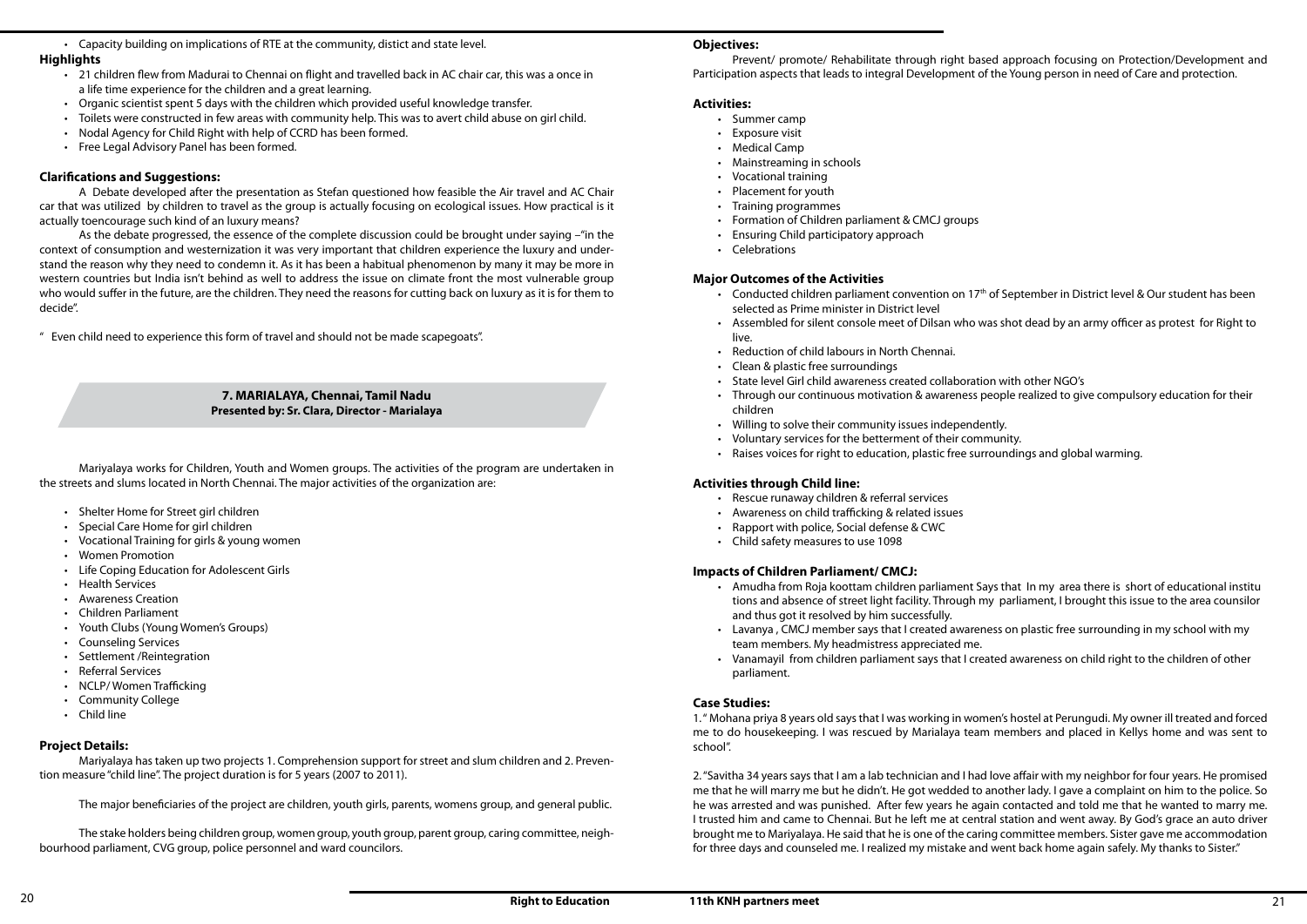#### **9. Suvisehapuram and Neighbourhood Development Society (SANDS) , Tamil Nadu Presented by Mr. Samraj, Director - SANDS**

#### **Right to Education approach:**

35 Tuition centers have been functioning, covering 1305 children in these centers. 510 children have been involved in the extension activities of CMCJ.

#### **Child Rights Approach :**

The child rights approach has been integrated in the following activities of SANDS,

- • Village Development Committee
- • Education Sub Committee
- • Health Sub Committee
- • Agriculture & Livestock Development Sub Committee
- • Cottage Industries & Fund Mobilization Sub Committee

Social development Committee and its Highlights

- • Government Identity Cards 19 Children
	- • Government Assistance
	- (Monthly Assistance) to Child for life  $-2$  Children
- • Conducting Cultural Programme 44
- • Celebrating special Days 4 each in 35 centers
- • Going on Excursions 9 centers
- Opportunity Day 140 days in 35 centers
- • Conducting Exhibitions 33 centers
- • Small Savings for children –21 centers, Saved Rs.44300/-

#### Purpose for which savings utilized

- Tour Expenses
- • Opportunity Day Expenses
- Production of Panchagavya and use
- Helping Poor Children by Purchasing Books, Material for poor children in the Centre.
- Supporting old woman with food and Medicine  $-2$

#### **Moral Development Committee and its highlights:**

Missionary Biographies

Life Skill Training conducted for

- • Behavioral Skills
- Sex Education
- • Child Abuse
- • Legal Aid

Mainstreaming Disability

- 
- 
- 

#### Intervention in Global warming and Climate change mitigation efforts

- Rallies 12
- Plastic collection -35
- • Plant Trees 5300
- • Plant fruit grafts etc 5558
- • Promoting Panchagavya 35 centres
- • Vegetable Gardens 4040
- • 34 village development committees established in 40 villages.
- Surgeries have been conducted with local govt. authorities' help for fused fingers and throat operation.

#### **Issues and Problems**

- Migration of people.
- Bringing self-sustainability among the people.
- • Mobilizing the general public and make the programme successful.
- • Child labour free community.
- To build up the clean environment
- Entry of many drifting children.

- • Girls under child labor that escaped from the mills/factories were rescued and provided shelter.
- • Helping girl child from labor exploitation. Mr. Thomas's Inputs,
- The law protecting/allowing children above the age of 14 to work should not be considered and this age limit should be increased to 18 years as young children are vulnerable to labor exploitation and by this age they do not have yet completed their education.
- There is no support from the labor department on the employment of under-age children.
- In one recent court case the age of the child had been manipulated by obtaining false certificate age certifi cate from the local authorities, thus action could not been taken against the employer of under age children.
- TEE is a strong association and should be approached for help on these kind of issues.

#### **Solutions**

- Creating continuous awareness
- Form more caring community & CVG groups to mobilize the public to succeed awareness programmes.
- To appoint few more volunteers
- Encouraging peer group volunteers.

#### **Clarifications and Suggestions:**

The floor was eager to know as to what kind of support was received from the corporate sector? The response to the above querry stated, Companies like Ashok Leyland have approached and allowed them to attend trainings at their company. This basically they do is to get tax exemption from the government but nevertheless it also helps the poor and the needy to earn a livelihood.

> **8. Marialaya, Tirupur, Tamil Nadu Presented by Sr. Isabella, Program Coordinator - Marialaya**

 Vision "Building a world of just and humane society where children are ensured and enjoy their rights and have life to the full in all its abundance".

#### **Objectives:**

- Ensure right to protection, Development through education, promotion through participation
- Protection, development, Empowerment of young girls at risk to face life with courage and decent living.
- Net work with various stakeholders to ensure the holistic development

#### **Key Activities:**

- Women at Risk.
- Shelter for women & children in crises.
- Counseling for affected women by domestic violence, sexual harassment.
- Rehabilitation and settlement support by providing vocational training.
- • Legal awareness and trainings.
- **SHG-IGP and Federation activities.**

#### **Suggestions and Clarifications:**

One of the members from the floor enquired if the women whom Mariyalaya was working with were aware of the Sumangali Scheme?

Sr. Isabella clarified saying "Yes, we are aware and have been working along with the government to functionalise under this scheme for the destitute girls".

#### **Highlights:**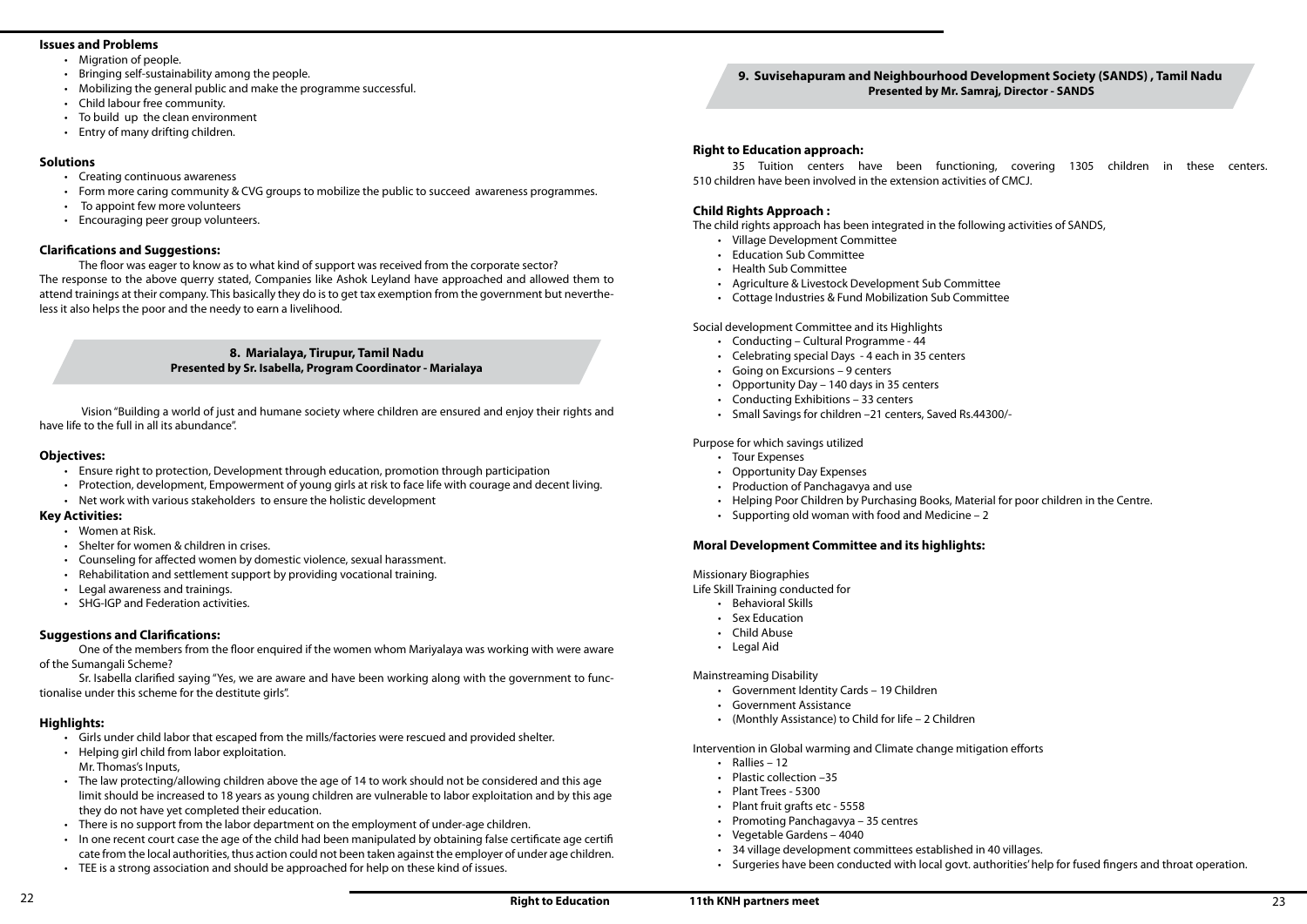

#### **10. Social Awareness Society for Youths (SASY), Tamil Nadu Presented by Rameshnathan, Director - SASY**

#### **The Organization:**

The organization was found in 1983, by a few Dalit activists for creating social awareness through cultural action and eradicating illiteracy through adult education. The Organisation intervened in tsunami activities with the support of KNH. The major activities of the organization involve in human rights monitoring and interventions of community based human rights approach.

- • Protection and promotion of the human rights of Dalits, Adivasis, Women and Children.
- • Abolition of untouchability
- • Prevention of atrocities
- Enforcement of the SC/ST (prevention of atrocities) act 1989.
- Gender equity & Women's rights and Empowerment
- Dalits and local self government
- • Land and Shelter for Dalits
- • Child Focused community Development
- Promotion of Livelihood for Economic sustainability
- Acceleration of comprehensive Natural Resource Management systems
- Building awareness on prevention of HIV/AIDS.

#### **Vision:**

"A Just Society where the human dignity and Human Rights of all are respected."

#### **Mission:**

"Facilitating efforts towards establishing a just society replete with Human Dignity by Protecting and Promoting the human rights of Dalits fostering Dalit empowerment process for the Dalit Liberation".

#### **Focal Themes:**

- 235 children at the rate of 1 kg per child in the age of group of 0-3 years in 49 villages of all 4-block areas. Produced by Nambikkai Women Federation of RCPDS Child Resource Centres:
- • 25 children resources centres are functioning (CRC)
- • 1745 children in the age group of 5 to 18 are participating in the evening class and extra curricular programs in these centres of which around 1047 are girl children and 698 are the boy children
- Formation of Village level Child protection committee is on progress.
- 20 member core group is functioning in the age group of 8 to 18 for "children movement for climate justice – CMCJ"
- • 5 Cultural groups (Adyalam Kalaik kuzu) for creating awareness and promotion of skills. Child Rights Approach:
- Child Protection Policy formulated for SASY –Child protection committee formed
- The Policy was discussed with the Staff, Community leaders and Children's Representatives.
- The policy will be formally ratified by the board in the next meeting.
- **Campaign and Training Materials Published**
- Formation of Village level Child Protection Committee are being formed Struggle movement:

#### **Activities:**

Health and Nutrition:

Children from Children from Children's Movement For Climate Justice (CMCJ gave petition to the Revenue official demanding approach Road to the village.





Thomas Jeyaraj sharing the work done by CCRD and team members of AROGYAAGAM are seen





Release of documentary and publication on a study of local bio diversity by Guido produced by CeFHA



Release of posters depicting information on child rights by Guido produced by SASY



Team members representing IRDWSI



Members present on the floor for the partners meet



Libby shares on roles and responsibilities of KNH SHG Asia team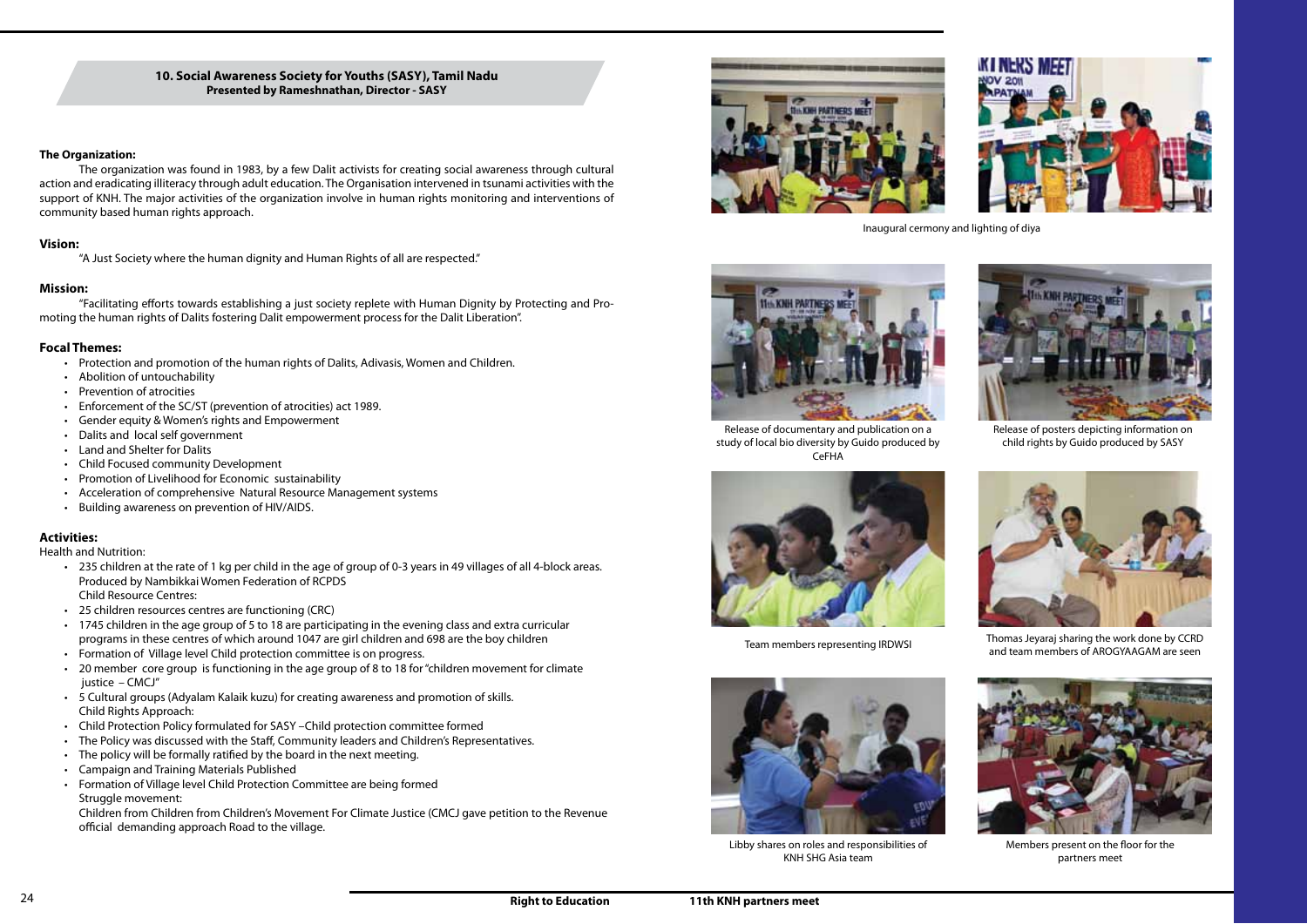

David Selvaraj "on the requirement of modern day transition towards development"



CMCJ Team clarifying the questions raised by participants on the floor



Naina shares her views on children at risk in urban areas



Anantha laxmi and lalitha are seen singing a song on poverty and adressing the needof food security



Guido and his views on identifying CMCJ as a potent partner of KNH



Debate on contradictory travel mode opted by RCPDS children - Stefan Ernst



Thomas Rajkumar on pooling of resources and sharing of experiences within the KNH paradigm



Briefing-up on COP 17 by William Stanley



Children, NGO leaders, KNH (Germany and India) are seen addresing the local media

# **KINDER NOT HILFE**



Day 2 worship by Sr. Kasturi manickam Guido emphasizing the need of



workable child protection policy



CMCJ representative sharing the activities for a safe climate as Rameshnathan translates in english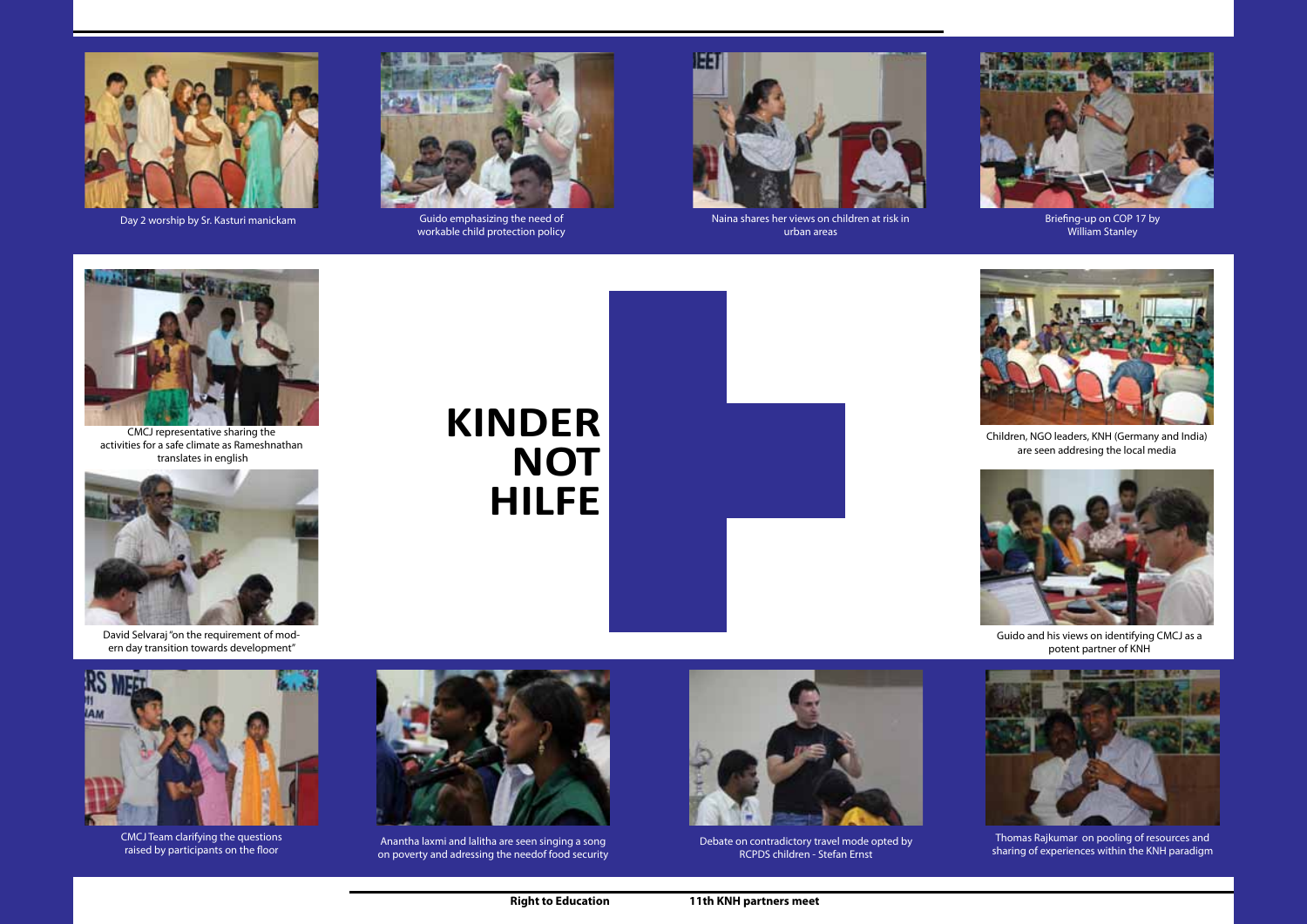Women Federation: Enaithakaigal women Federation

- Total SHGs : 120
- • Total Membership: 2057
- EC Members : 40
- Total Savings : Rs 66,988
- • Functional Committees: 4
- • Cumulative loans: 1034
- Loans Disbursed: Rs 36,67,440
- • Average loan size: 4000
- Bank Linkage : Rs 68,00,000

- Total SHGs : 70
- Total Villages : 25 Villages
- Total Membership: 1332
- EC Members : 40
- Functional Committees: 4
- • Cumulative loans: 400
- Loans Disbursed : 16,28,000
- • Average loan size: 4000

#### Men Federation

Taiman Men Federation

Activities undertaken by the Federations

- • Addressing Domestic violence
- • Child rights & Nourishment
- • Ensuring Basic facilities
- • Addressing caste based discrimination
- • untochability practices and atrocites
- • Community based Advocacy
- Addressing Cross-cutting issues
- • HIV/Aids, and Gender issues

- Participation of children during parents meetings organised by the federation
- mid-day meal
- Regular monitoring of Child resource centre for full participation of children
- Ensuring regular health check-up for both children & pregnant mothers
- • Lobbying during the issues violation of child rights

#### **Entrepreneurship:**

Pudhmaipengal Cashew Federation

- 408 incidents of caste atrocities are well documented through conducting fact-finding missions
- • Rs.55,48,250 secured as compensation (Interim) for the survivors of caste atrocities
- • A sample study on untouchability and the denial of political rights of Dalits covered in 60 reserved panchayats
- • Around 1550 incidents of caste atrocities were documented through secondary resources
- • All Cases have been legally intervened
- • Registered under Producer Company Act
- • Total Membership 250
- $\cdot$  Total Villages 13
- Grievance Committee

• Functional Committees – Purchase committee, Process Management Committee, Marketing committee, &

• Regular monitoring by the federation at Balwadi centre towards ensuring right quality and quantity during



John Devavaram sharing the plan ravaram shaming the plan<br>for CMCJ yatra Jose in his presentation on RTE





Discussions among the participants CeFHA team



Linkage between children and Federations

#### **Atrocities and Issues:**



Sathish briefing up the days progress



Panoramic view of a skit played by children representatives of Andhrapradesh



The floor reacts to the skit played by children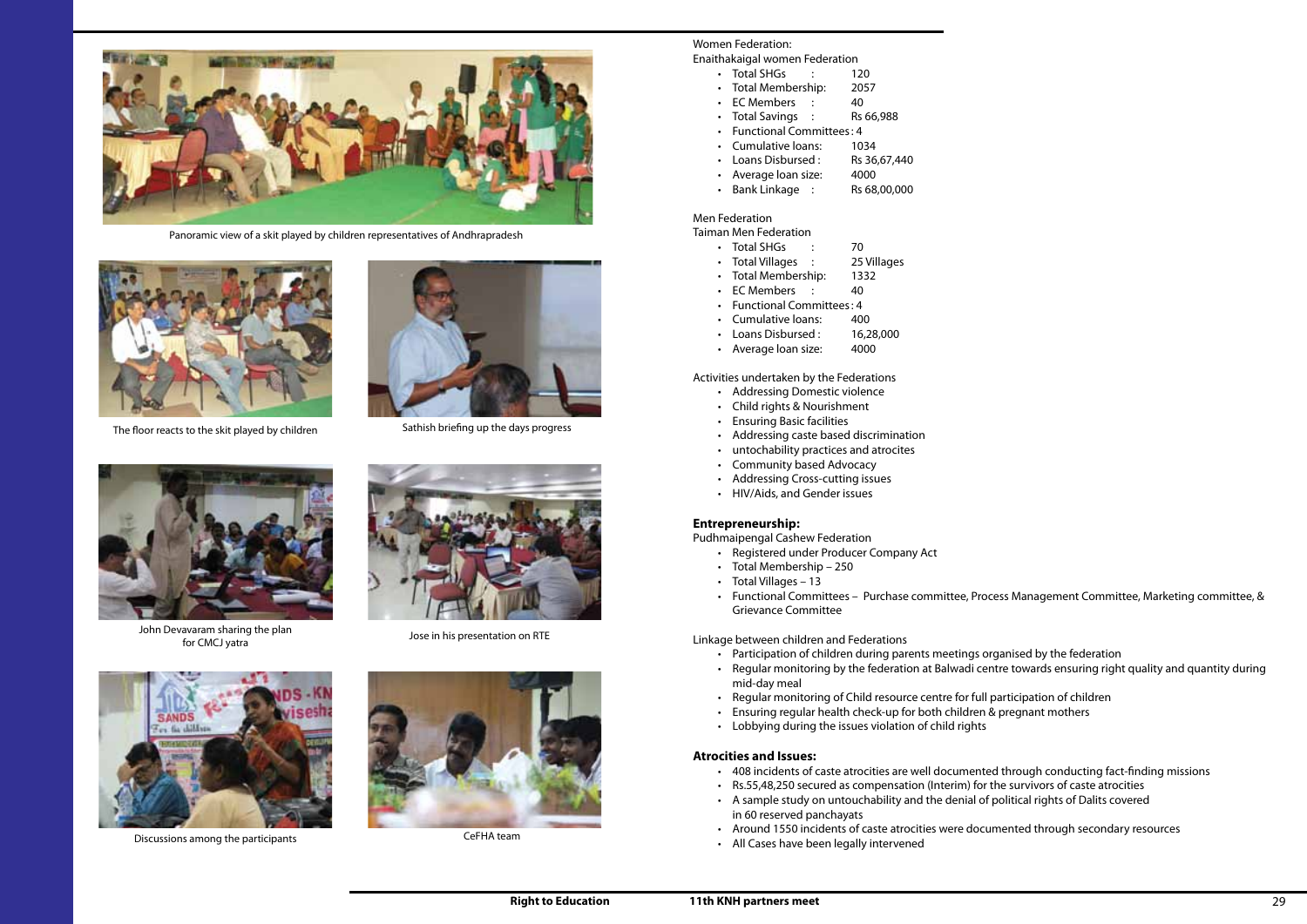**11. Visthar, Karnataka** 

David Selvaraj starts his presentation with a thought on the present poverty situation in India, he immediately reflects to the song which was just sung by Anantalakshmi and Lalitha about the poverty situation in India. Poverty is still the same and "650 million people in this country still survive below Rs. 35/- a month. Which proves poverty is still very practically evident in this country"

#### **Introducing Visthar:**

Visthar is an academy of justice and peace. Visthar acts as a hub to mainstream Development and Diversities, which has a direct tangible relationship with Academics and Advocacy.

#### **The Issues:**

David categorises conflict of understanding basing on the four important parameters (Education, Discipline, Religion and corporate intrusion) that the present generation have to deal in accordance with the growing insecurities for life. He explains the need to address the changing trends of lifestyle and shares a couple of his own experiences he had in the recent past which also prove that there is a dire need to stand up and act immediately.

With his presumptions he feels Education is not all about schooling; it is just formal type of education. Education is way beyond just schooling; it is more about creating awareness and understanding the context one lives in. As Religion has always contributed to a sharing of oneself to the super natural power which helps an individual to have a very special relation with God. But we as development messengers need to address spirituality with a vigour to bring in equality amongst the children.

- Democracy and Development on a justified and peaceful note.
- • Provide Quality Education to Children.

A few examples which David experienced,he shared them to the floor,

- 35 major cases were highlighted in state level Social Audit by the CAG members
- Relief worth of Rs.400,000 was given to the survivors of caste atrocities in Saravanapakkam village
- Brutal attack on Dalit students in the law college was highlighted
- • Caste discrimination against Dalit students were monitored in 30 schools and 30 hostels
- • A RDO enquiry was conducted on a assault against Dalit student in villupuram

"It was my birthday, the girls in Visthar home were very happy about it. It was also very surprising for me to see the arrangements which were made by them. As the celebrations progressed there was a cake and after cutting the cake it was being served to all the children suddenly few girls came up and smeared the cake on my face, that made me furious – It also brings up the question of how much western influence plays a part irrespective of the context in which we live in. Hence impositions of some alien factors do not play a compromising role in our society today.

Corporate intrusion, is a highly sort of critical apprehension everyone has regarding their responsibility towards social responsibility. It is because of the tax benefits they have they come into services which sometimes are used to garnish their image on the societal front. The issue here is the corporates still have not internalized the concept of development in the present era.

Discrimination is another major evil that has been deep rooted in our society for instance a "Brahmins still refuse to eat food with normal group and instead eat food cooked by a Brahmin cook. How do we dialogue with them is an issue?".

He further states that laws against capital punishment still need to be disciplined. Visthar being a home for 70 girls focuses on discipline and internalizing the concept of ethical living instead of copying the western lifestyles.

Finally David summarizes his presentation urging the participants and others to work to achieve

#### **Social Audit**

#### **Solutions and Interventions:**

- • 138 cases under taken for Legal Intervention.
- • 300 cases filed FIR
- • 495 Compliances sent to various Commissions.
- • Rs.55,48,250 received compensation
- Campaign on Right to Housing
- State Convention on Abolition of Manual Scavenging.
- National Coalition on Strengthening PA act
- State convention on the proposed Amendments of PA act.
- **PRI Dalit elected Representatives conference conducted Jointly With HRF for Strengthening Governess skill**
- 30 Youth Centers promoted with 450 Dalit and Non-Dalit members focusing on Youth Development, Social action and HR Monitoring.
- • 6 New Men SHGs promoted recently with 100 members out of which 32 are Non-Dalit

#### **Training:**

- • A Three Day Creative Theatre training Was conducted for 35 CRC Children on various Themes like Child re fights, Climate Justice, Dalit Rights etc..From 7-9th October 2011.
- perspective building and capacitating training programmes was organized in two phases from 19<sup>th</sup> to 21<sup>st</sup> February 2011 and  $2^{nd}$  phase from 17<sup>th</sup> to 19<sup>th</sup> june for all the CRC facilitators and SASY conducted by the CCRD team headed by Mr.Thomas Jayaraj.

#### **Highlights:**

SASY has encouraged direct import and export of Cashews to generate income for women. Wal-Mart had approached this federation that is owned by 250 women to supply them with cashew, but at this moment they do not have capacity to meet high supply demands.

- • Promotion of self-help groups for men is another idea which SASY envisages and thinks it would really help in overall development process especially in the marketing sector.
- • Micro-insurance adopted for the community and this practice should be encouraged amongst other federations of KNH also.

#### **Feedback from Participants on Micro-Insurance Policy:**

Federations should get together and approach insurance companies to obtain policy for larger groups rather than just few. On this point a few participants debated saying, this may not be possible as insurance companies change their offerings as per the demography of where they are situated, but still a initiative could be taken and see how far this can be changed to reality. United India Insurance has agreed to directly appoint the NGO's/SHG's as their agent in one area, eliminating middle agents which would invariably reduce the costs and helps in transparency of the insurance schemes. The floor also unanimously came to a conclusion that KNH partnering NGO's must look into the various possibilities and enroll for the insurance schemes.

#### **Reflections & Concerns:**

Guido Falkenberg shared his concerns on the activities being sustainable, he referred to various cases of ideologic differences which would put sustainability of livelihoods at stake, The following three points were shared by him and to rethink about them in all the NGO's strategic meetings,

- • Are our activities leading to sustainability?
- Every organization should be aware of and develop a child protection policy. The policy should be one which could be practically acted upon and not just be a theoretical presentation or draft on paper.
- • Next year KNH Partner's meet the theme should focus on "Child Protection Policy".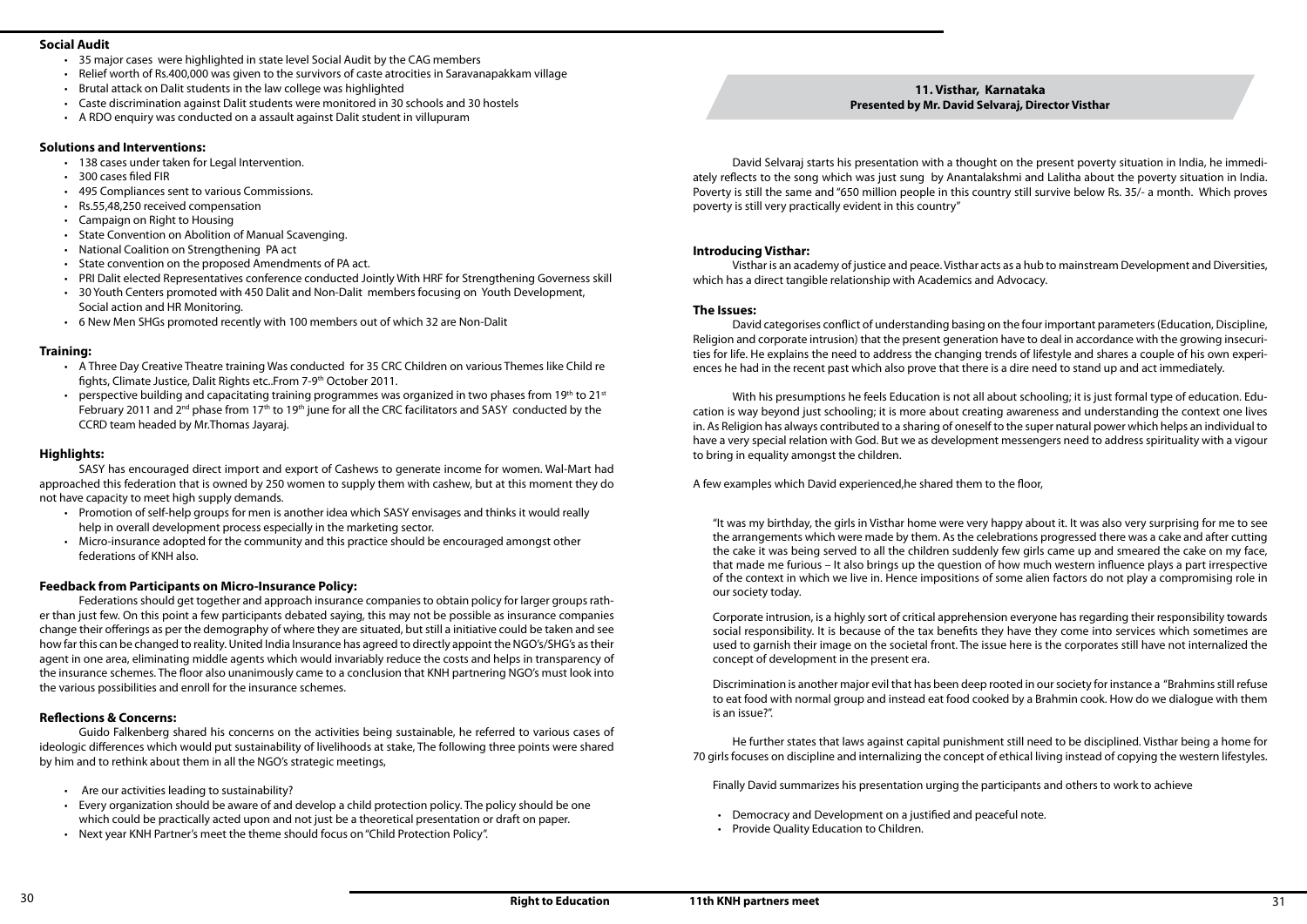- • 2 Disabled families established access to sanitary latrines at their homesteads.
- • 171 adults and 164 children are thorough with child protection/child rights.
- through Nanayam groups.

• Hand holding support extended to the vulnerable (single women, sick, disabled, orphan/semi orphans)

Infrastructure development: Toilets constructed, Bathrooms setup, 120 meters canal erected to rectify sew

#### **Highlights:**

- • Goats donated for rearing to generate income, Sewing machines provided Petty shops set-up, SHG's involves in Halwa making to support them and also benefit others.
- age problem.
- 

• Capacity building – Child rights 164 members, HIV/AIDS Awareness 35 members, MED training 29 members.

#### **Suggestions, clarifications and Appreciations:**

The following were the major discussion points post presentation,

A) What inspired you to take up refugee development?

This started from the time of emergency in 1989 when Sri Lankans were displaced from their home and moved to India.

B) Do the refugees want to go back home?

They do not prefer to go back due to various reasons: families have been displaced, no parents or relatives back home, no equality with sinhalese in Sri Lanka, homes have been destroyed in war and many areas are threatened by mines, hence settlement is not possible. Obtaining of Visa/Permit is difficult and also Sri Lankan Government in certain cases does not cooperate in taking back refugees to their homes.

C): Does UNHCR allocate funds to the refugees?

Yes, funds are allocated to households /family members.

D): Is counseling provided to them as they have been victim of war?

Yes, counseling is provided on regular basis and also capacity building initiatives taken up amongst the refugees.

#### **13. Women Workers Training Centre (WWTC), Nagalapuram, Tamil Nadu Presented by Daisy, Program Coordinator - WWTC**

**Project Name:**  Child Intrinsic Life Development

**Area of Operation:**  VilathikulamTaluk: 30 villages

- • Under sensitization programs, 162 children were covered in 5 different programs.
- Education Material was provided to (265 Kullursandhai + 84 Anaikuttam ) children.
- Nutrition supplement was provided.

**Target groups:**  women, children, young women, young men

**Children Ambassadors:** 

150 children

- • Computer Education was provided to 40 children.
- • Higher education assistance was provided.
- The youth were also guided in making their career choices.

#### **Vision:**

- • Goat rearing
- Soap and washing powder training.
- • Sewing machine and tailoring.
- MED training
- Petty shop training.

"Our vision is of environmentally sustainable villages where every citizen, irrespective of caste or religion, knows his/her rights and recognizes his/her potential, self worth and strengths leading to social, spiritual, economical, educational and physical wellbeing of all adults and children".

- Individual toilet was provided to 2 disabled people.
- • 2 common bathrooms were constructed.
- • 120 mtrs. Sewage canal was constructed.

- • Children under 6 yrs improved their health status and malnutrition/under nutrition totally controlled.
- All the children in the school going age continue their studies. No drop out is registered.
- • 40 adolescent children increased their knowledge on computer literacy.
- 70 women involved in small petty enterprise and supplemented their income average of Rs.75 /- everyday.

#### **Daniel Prem Kumar Shares his Experience**

Rev. Daniel Prem Kumar shared his experience working with HIV positive children. He introduced faith home to the floor. Faith home started with a count of 24 children. He further explained that education on HIV/ AIDS is necessary. He narrated a couple of true stories one of a family which lost three bread winners due to this dreadful disease called HIV/AIDS and the other was of the demise of an electrifying youth due to HIV/AIDS.

#### **12. Society for Peoples Education and Economic Change (SPEECH), Tamil Nadu Presented by Mr. Erskine, Director - SPEECH**

#### **Objective:**

"Respond to emergency situations including war victims COMMUNAL VIOLENCE and NATURAL CALAMATIES with special reference to the vulnerable (children and women) with relief and rehabilitation support activities".

#### **Intervention with Srilankan Refugees:**

- 1989 Relief operation in 13 camps of Virudhunagar district in partnership with OXFAM.
- 2005 Mr.Guido and Mr.Sathish's preliminary visit to Refugee camps
- 2006 Baseline survey and submission of proposal screening by India co-ordinator.
- 2007 Intervention in two camps with rehabilitation activities
	- 1. Annaikuttam (virudhunagar)
	- 2. Uchapatti Madurai.
- 2009 Withdrawl from Uchapatti camp, Inclusion of Kullursandai camp.
- 2010 External Evaluation.

#### **Major Activities:**

The activites of SPEECH revolve around an overall development nexus, specifically mentioning Health and sanitation, children support, capacity building, infrastructure development and family support.

Children Support

#### Engagement of Youth

#### Family support Program

#### Infrastructure Development

#### **Impact:**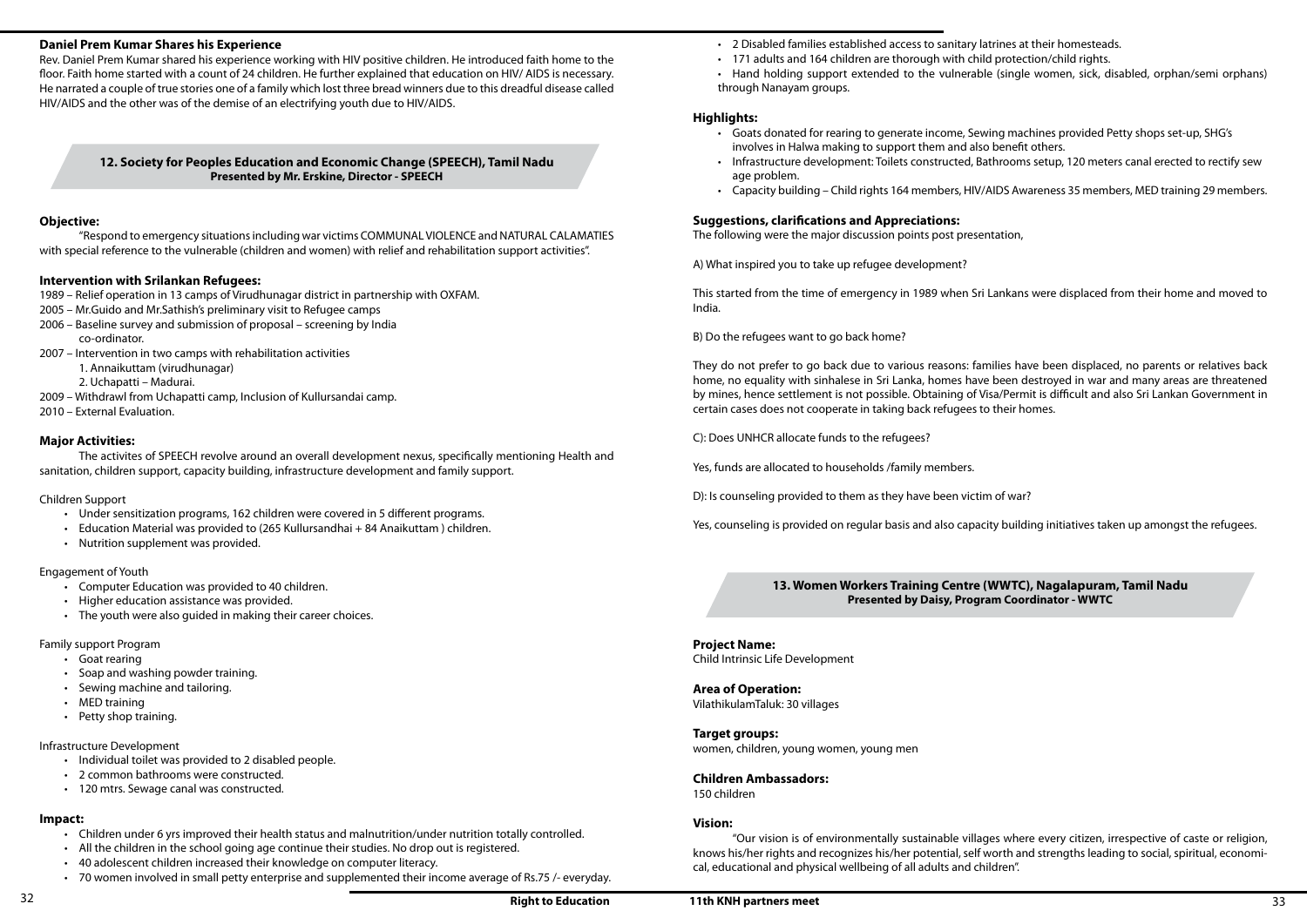continue my studies. I am not only able to continue my general studies, I also have the opportunity to learn typing, computer and to obtain other skills. I passed my typing examination.

There are many opportunities to learn about things that are happening in the world as we talk about social issues in MagillchiIllam. We learn about child rights and the abuses children suffer. I have learned not to get angry or fight. When my father is sad, I comfort him. I like to look after the younger children, and I thank God for giving me this home. At our boarding home we conduct cultural programmes which enable me to use and develop my talents. We live in house groups and my group is called Patience. We are in charge of meals. I thank my foster parents and KNH for their support which has made my life so happy.

Day 1 came to a close with authentic classical dances and plays organized by Mr Nagabushan patnaik entertained one and all.

**DAY 2** 18-11-2011

The second day commenced with a worship ceremony led by Rev. Daniel Prem Kumar

The highlights of Day 1 was Recapped by Sushant

#### **Setting up the Context for the Day ahead,**

Sathish brought out the issue of day 1, debate regarding the air travel of children, he also shared that there would be enough time in the afternoon session to discuss further. He briefed the participants on the program for the day ahead. He also introduced CMCJ "Children Movement for Climate Justice" and their activities to the floor. There was a thought on how to involve the children in management of events without the involvement of adults since a long time. On Oct 2010, 40 children came together from all the partnering NGO's and formed a Children's Movement for Climate Justice". In a preparatory meeting for the 11<sup>th</sup> KNH Partners Meet held at Chennai, a collective decision was taken to involve the children in this Partners Meet. Following which 12 children from different areas have participated in this partners' meet and are expected to share their experiences in the mitigation of climate change.

- To empower all citizens, particularly women and children, through a knowledge and understanding of hu man rights and child rights.
- To empower citizens to achieve sustainable economic, social, spiritual, educational and health development.
- To promote community participation in initiatives that will enable women and children to exercise their rights.
- To encourage all citizens to make full use of their talents.
- To give children knowledge about environmental and climate change issues and encourage them to be come leaders in this area.

- • Strengthening women and men SHG and VDC's
- Strengthening Child right protection committees
- • Children associations
- Organic farming
- Landless farmers encouraged to take up farming.
- Self-employment encourage skill based training programs
- **Livestock and its maintenance**

**15. Presentation by Children Movement for Climate Justice (CMCJ), India Moderator: Sr. Clara.**

- • Children's Association leaders (09.06.11)
- Career guidance (10.06.11)
- Women's Federation leaders:
- • Training on child rights. (20 & 21.06.11)
- VDC leaders and staff:
- • HIV/AIDS (09.09.11)
- Gender Equality (17.09.11)

#### **Briefing up CMCJ activities by John Devavaram:**

- • Agricultural training (01.08.11)
- Livestock training (01.08.11)
- Herbal training (08.10.11)
- Organic farming training (01.04.11)

John shared that it was a "Unique opportunity for children in line with their participatory rights to take part in many decision making meetings. The purpose for the working group was to help negate the climate change and the future of children in terms of climate change. Then we realized the importance of facilitating this movement which is called CMCJ, now more than 20,000 members are present".

Representatives of CMCJ shared on various ways the children were put at risk due to the gradual changes in climate. The children shared on the various adaptation and mitigation efforts that they have taken up in their areas. The children also shared on the various programs that they were part of in this process modulation for a safer climate in future. The children shared about having formed a network working hard towards a safer livable earth. They have also listed out the various causes that have led to the deteriorating environment for a safer stay. CMCJ activities in the areas include drive to eliminate plastics, encourage organic farming and awareness campaigns at different levels.

#### **Observations on the floor:**

Guido wanted to know if at all there was any structural linkage between children group (CMCJ) and Women SHG?

#### **Objectives:**

#### **Major Activities:**

#### **Training Programs:**

#### **VDC leaders:**

#### **Outcomes:**

- Increased awareness of child rights and environmental issues.
- New knowledge given (HIV/AIDS, gender equality)
- VDCs and SGHs take action over difficult issues within the community.

#### **14. Women Workers Training Centre, Magillchillam Presented by Sulochana.**

There are 76 children and live together with 9 house groups. The presentation gave a brief on the activities and highlighted various issues the activities were explained through the case study as follows,

#### **Case Study:**

My name is Muniammal. I have one older brother and one older sister. My brother has completed 10th standard, and my sister has completed 12th standard. Because my father is unable to pay for my sister's higher education, she is learning vocational skills -typing, tailoring and computer, at the Women Workers' Training Centre. I live in MagillchiIllam which is also part of the WWTC. .

I came to MagillchiIllam when I was studying in 4th standard. It is a great opportunity for me to be here and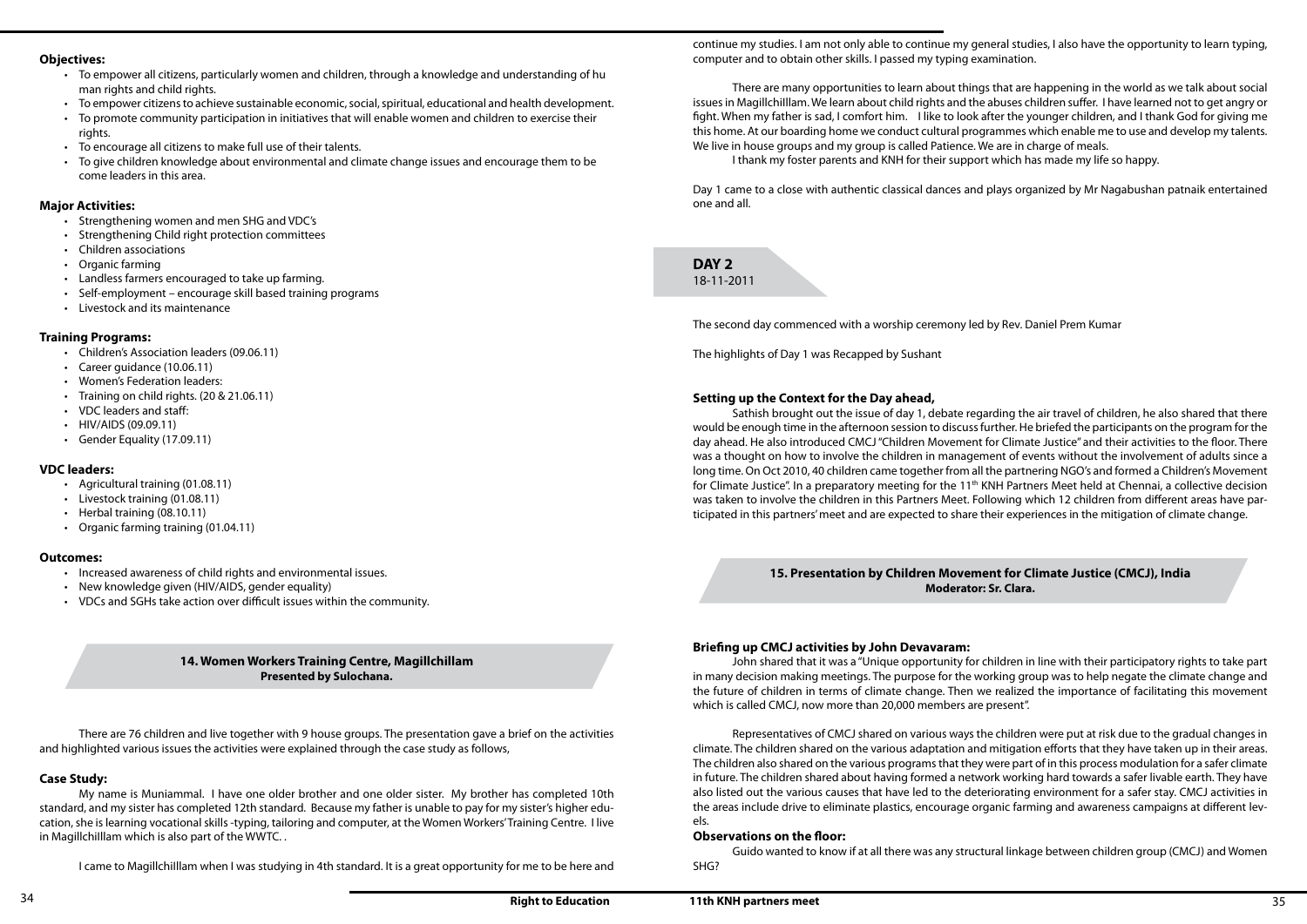| by all stakeholders.                                 | Children Movement for Climate Justice aims to<br>create more equitable and just use of Natural<br>Resources to reassure that Universal Child<br>Right encompass the Ecological rights for<br>children and climate justice has to be rendered |
|------------------------------------------------------|----------------------------------------------------------------------------------------------------------------------------------------------------------------------------------------------------------------------------------------------|
| Card Valid till                                      |                                                                                                                                                                                                                                              |
| if found this card uncared.                          | contact the following address<br>ddress of the partner)                                                                                                                                                                                      |
|                                                      | Promoted and Nurtured by RCPDS & KNH                                                                                                                                                                                                         |
| 'en<br><b>Movement</b> for<br><b>Climate Justice</b> |                                                                                                                                                                                                                                              |
| id address of the part<br>п                          |                                                                                                                                                                                                                                              |
|                                                      |                                                                                                                                                                                                                                              |
| menut                                                |                                                                                                                                                                                                                                              |
|                                                      |                                                                                                                                                                                                                                              |
|                                                      |                                                                                                                                                                                                                                              |

**16. Holistic Child Development in India (HCDI), Pune, India Presented by Kirankumar, Coordinator - HCDI**

#### **Introducing HCDI:**

HCDI works in 17 states with many partners which includes Protestants, Catholics and various other parishes. The organization was existent in North India for 40 years. In the year 1994 -95 a paradigm shift took place, as CFCD was initiated with a different and unique concept. It was a hostel program, hence HCDI needed to work with the children in the environment of children. Special programs addressing climate change, natural resource management and disaster management are also taken up.

The organization has been working with EU, Helijapan and ICA currently. The organization also focuses on current issues like migration, child trafficking, food & income security and climate change.

#### **Presentation by Peter,**

Peter shares his experiences on his work in the context of climate change. He shares that in Bihar during the Kosi floods which washed 5 districts away completely he has seen people carrying 3 children in chest deep water in a very terrible condition, when enquired one adult he said "I don't care about my life, but the children have to live". Children and women are the ones to suffer the most during any kind of a disaster and emergency, it was very necessary for HCDI to have special focus on disaster management and develop a special policy on disaster management.

John explained saying "Yes, there is a very clear and visible linkage between the child club, children parliament and CMCJ to SHG, CLA and federation. Children also are represented in SHGs and also at the levels of CLA's and Federation".

#### **Brief up on the Rally for May 2012 by John:**

There is a dire need for a larger level of awareness on the variety of issues that have come up in the recent past due to climate change. Hence CMCJ as a lead organization led by RCPDS is planning to organize a yatra linking different places and finally meeting up at Chennai. There was a route map that has been presented with various entry and departure points from each town/village. Similarly another team of children from Orissa and Andhra Pradesh would start their Journey from Semiliguda, Koraput district and merge with teams from Kotauratla region and Prakasam region at Visakhapatnam. The team also is supposedly planning to have public/ village/ community meetings at various centers enroute Chennai.





It is true that the plastic would come back, but there would be a tremendous change in attitude and would lead to a conscientious effort in dealing with unnecessary usage of plastics. CMCJ members have taken a resolution to collect 5 kilos of plastic in one year. The whole idea is to send plastic out of the village surroundings, it would take time but surely the level of consciousness would be enhanced.

David Selvaraj shares, the issue has to go beyond the usage of plastic and paper but, start thinking about consumption, which is an issue? We need to talk about lifestyle and other issues that revolve around unjustifiable usage of resources. Consumption is a major issue that drives the current development mechanisms.

CMCJ members have a 70 page booklet, a work book for children and RCPDS is assisting in preparation of the booklet. Guido complements Raikumar's suggestion to linkup the material development process with HCDI and the final product could be brought out with a combined effort.

Guido brings out the idea of pooling the resources and work in tandem with the actual requirements. To site an example, COP 17 some children were supposed to visit Durban but it was not possible as that would mean a few children would get an opportunity and others would be left out. Hence he suggests to pool resources as everyone gets an opportunity for any kind of reason or exposure.

John shares coding of the ID for CMCJ members -14 digit -- country code followed by – state code, by electoral coding, -- district code.. Block code, GP code.. village code followed by a 3 digit child ID. This is the ID card which 15000 children have across the 4 states. It is a sort of a national ID card.

Card is authorized by the Secretary of the movement. At present Panchavarnam being the secretary is responsible for this.



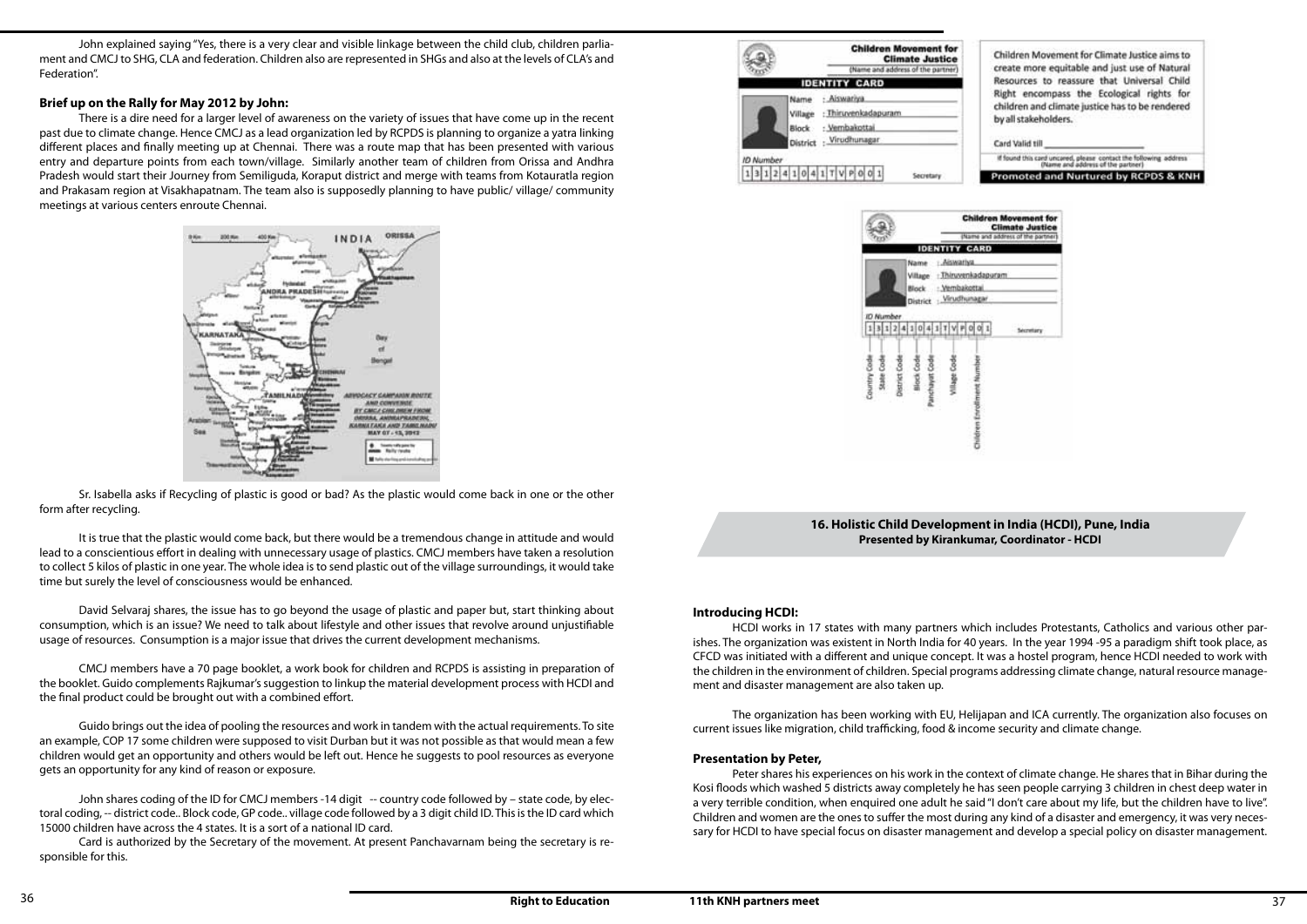pleting the "Study of Local Biodiversity". Green Ambassadors have initiated a study on 3 major topics – 1. Agricultural Biodiversity; 2. River Bed Ecosystem Study (in a specific area) and 3. Wild Bio-diversity. There are different learning that were associated with. The children while documenting the learning could infer successfully the observations and that itself was a learning to evaluate their present status. The children have further advocated the issue of climate change and environmental protection at a district level by submitting a memorandum.

Rally concluded at a public meeting which was also attended by Dr. R. M. Ramathal, Chairperson TN State Commission for Women at a large gathering in Chennai. Also, a petition was submitted to the Chairperson

#### **CMCJ Activities - Presentation by Children.**

The representatives of CMCJ have listed out various activities that they have undertaken in their respective areas. **Highlights:** 

• As part of rally, mobile exhibitions were organized. Plant saplings were distributed and awareness for ban

"We have collected plastic and sold to vendors this money is used in CMCJ activities. Each child has a target We were very happy to fly for the first time; it was a life time opportunity for some of us. The most disap-

- • A rally was organized in Oct' 2010 on climate change issues.
- on plastic usage was created.
- and a request to forward it to the government.
- On 2<sup>nd</sup> Sunday of every month the children plan to organize focus group events at different levels. (Com munity, State and National)
- Child protection issues pertaining to their rights have been widely taken up by the members.
- Right to Education act has been looked upon with a special interest. • The children have taken up activities such as Herbal and Kitchen Gardens, Rain water harvesting, Craft
- and non-organic at village levels taken up by children representatives in each village.
- New members and 2 child representatives from various villages were enrolled to take up issues resolve meeting.
- • Golden meetings on monthly basis have entertainment, debates, and discussions. These meetings have played a pivotal role in strengthening the conceptual basis of present day issues.

- NSS & NCC activities in schools encouraged.
- • Conduct climate change rallies in villages and rain harvesting.
- CMCG encourage having kitchen garden in the available land to support food and nutrition needs of the families.
- • Organic farming activity carried out in the villages has been covered by a local Tamil magazine and children were a part of lectures and exposure visits on organic farming.

from waste which help in generating small income to which take care of their petty needs.

• The issue of chemical fertilizers being criticized in a big way has seen waste segregation between organic

problems and implement the necessary changes at their village and to report the progress in the next

• People/Parents in the village have reduced the usage of plastic and also plastic is properly disposed.

#### **Children Feedback:**

- The approach is promoted in different context and works in most difficult situations.
- It is characterized with extreme poverty, variety of unjust systems and human rights violations...
- • Where and by large the victims are women and children.

- • During war and after war : Sri Lanka
- • Postwar: Very high women's discrimination: Afghanistan
- • Eviction & Isolation due to globalization: Philippines
- • Very low literacy (women & girls): Bangladesh, Afghanistan, Pakistan
- • Highly isolated: Myanmar (Maraland)
- • Natural Disaster prone: Bangladesh, Philippines, Pakistan
- • Multiple discriminations, ethnicity, gender, religion (India, Sri Lanka, Thailand)
- Statelessness (Thailand)

to collect 3 kilos of plastic waste. This we do during our holidays and free time, without affecting our education". pointing thing was the view from flight as the land was barren and dry; we need to see a greener environment. It also helped us understand the various parameters that affect the climate in an altruistic way.

- • Ensure continuous capacity building of NCs & partners
- Assist KNH develop relevant documents, manuals, frameworks, etc on Self Help group Approaches (SHA)
- Give inputs/advises on the integration of SHA to different KNH supported programs (to CFCD, child at risk, etc.);
- • Agreed that in all programs, SHA is an overarching framework to promote sustainable people's institutions at the ground level AND SHGs as base
- Provide hand-holding support inc. training at the grassroots level and help thresh out difficulties in promoting SHA
- Organize regular forum at Asia level among National Coordinators (NC) and create opportunities for sharing experiences, resources, etc.
- Promote methodologies to enhance the way partners are implementing programs inclusive of managing sponsorships, understanding KNH policies, documentations, baseline data collections, etc.
- Receive reports from NCs and consolidating them to document progress.

#### **Other Important activities:**

#### **Floor Discussions:**

What are the proposed slogans for the rally?

- Raindrop is life.
- • Vehicle pollution is enemy of the environment
- • Save trees, save life
- Ban usage of plastic other slogans is being looked upon.

How far has CMCJ been successful in impacting the family/parents of the children groups?

- • Rain water is being harvested and people are now aware of the importance of saving water. Also, rain water storage points have been set-up at certain villages.
- Panchakavya is being extensively used in cultivation and use of non-organic fertilizers is being replaced by organic fertilizers gradually.

#### **Sharing by Naina,**

Naina representing HCDI, has shared about the various problems and hardships the children of the migrated families face. She even narrated true incidents from her experiences.

Stanley Williams on consumption issues: "Consumption oriented market systems and dominant development paradigm has always been controlled by a few corporate, hence when we talk about the economy it is not the development in urbanized sectors in our country which matter but what matters is ground level realities in the rural sectors of our country. Hence we call it as dominant changes we need to build a community empowered world to check the drift.

Krishnan suggests including campaigns on forest protection, as survival and sustainability are congruent factors for livelihood security of the marginalized.

#### **Presentation of Self Help Group Approaches in Asia by Ms. Libby, Coordinator for Asia:**

#### **Context:**

#### **Where are SHG's in Asia?**

#### **Tasks of SHG coordinators in Asia:**

#### **Presentation of CMCJ children**

The representatives of CMCJ (Children Movement for Climate Justice), have presented the ill effects of climate change. There is a posed threat to children's survivability in the future. The world is already witnessing severe climate changes due to which, we as humans face a lot of disasters. This now brings to the question of how our rights are being violated. We demand an answer for this. The representatives of CMCJ, bring out a series of practical and possible solutions to protect whatever small resources are left.

#### **Presentation of Green Ambassadors**

Anantalaxmi represents the Green Ambassador children network in Kotauratla Mandal. She on behalf of all the Green Ambassadors presented an overview of their involvement in the biodiversity program initiated by CeFHA and supported by KNH. Anantalakshmi brought out the various phases the groups underwent in successfully com-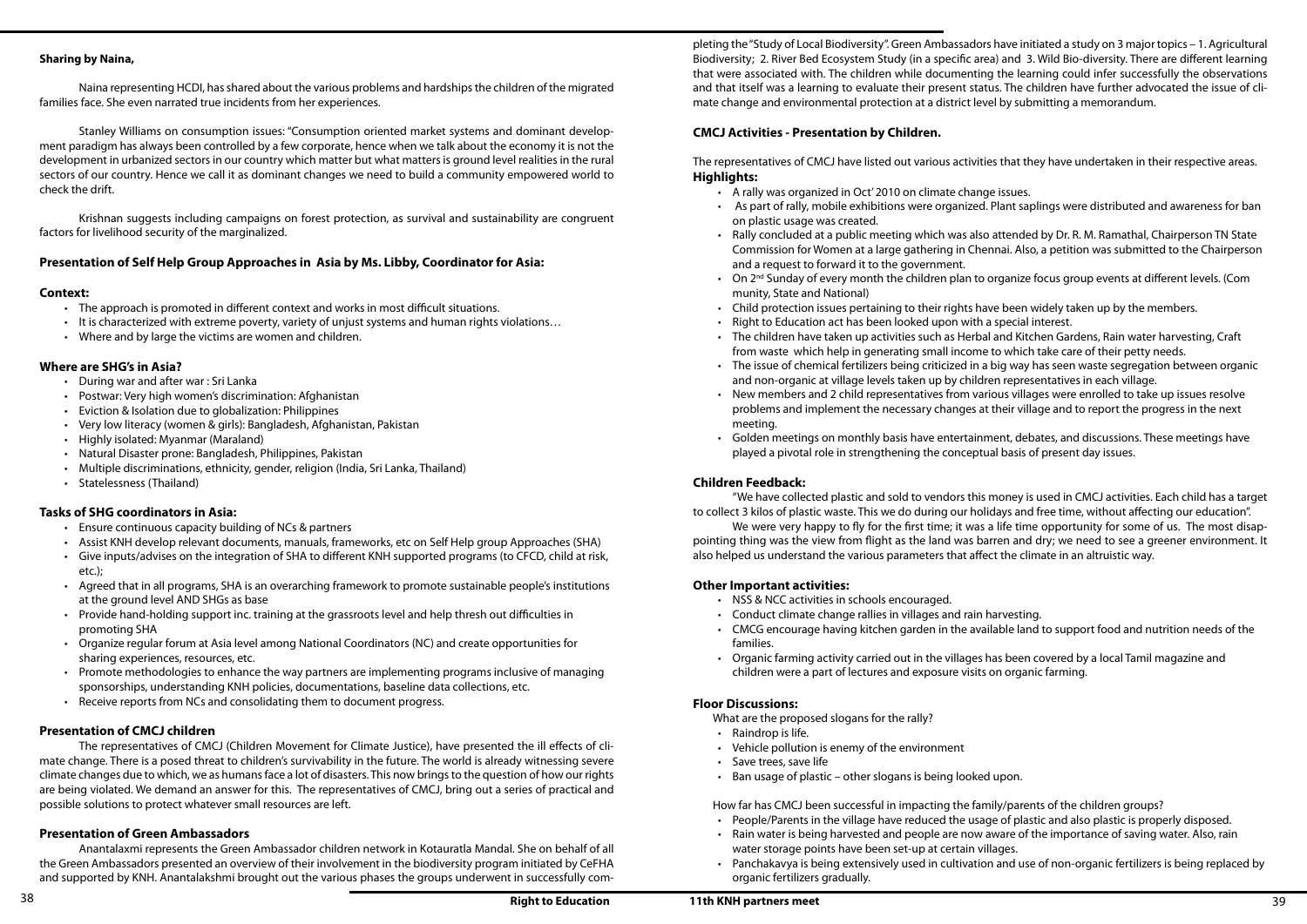#### **Floor Inputs for the Changes in Future KNH Partners' Meetings:**

• Format for the agenda for the current meeting that was sent to Bangalore from few organizations was incorrect. The focus should have been on the present theme "Right to Education". More success stories, case studies and presentations should have emphasized more on the theme. In the next meetings the agenda should be

• Seminar on the best practices explaining how they were strategized and implemented in the respective

- more "Theme" oriented.
- areas should be given importance and necessarily allocate specific time in the agenda.
- • Challenges and success stories should be looked upon as a very important criterion in the program.
- 
- Discussion and knowledge sharing between partners and working group on the outcome of the plan implementations would help to envisage future plans and prospects.
- • The organizations should also focus on the issues rather than highlighting only the theme.

Stefan added that there should be an explanation on the issues of the "Theme", the actions, WIP report, goals, accomplishments, results, impacts and implementation.

Ramesh added that in future meetings the presentation should be shortened and be to the point and theme oriented which then would be capable to include thematic discussions, partner sharing and legitimate knowledge transfer could be possible.

Child Protection Policy should be prepared individually by partners as per guidelines set in the original KNH Child Protection Policy and this should be sent directly to Germany for review/feedback.

#### **Climate Change Working Group Meeting:**

Climate change is a serious issue and has been taken up by partners and it is very much necessary to ensure the better future of the children. First meeting was held in 2010 where KNHG, KNHI, HCDI and other partners and few children representatives participated. This is the sixth meeting in which children representing CMCJ were included. Children from Andhra Pradesh presented the activities they have undertaken on Climate change, Bio Diversity, Ban of usage of plastic etc... Discussions on disappearance of indigenous seeds and traditional cattle varieties were thought provoking and helped this session to be more interactive.

Children from Tamil Nadu mentioned that more of the CMCJ groups should be encouraged as they are proactive and involve the children directly to take up issues and also build their confidence.

#### **Guido Falkenberg's Input:**

- • Cost involved to travel to COP 17 meeting, should be utilized in local rallies and involve larger group rather than just a few CMCJ children being sent as representatives.
- 
- 
- • Active participation of children should continue from the Micro level and this should go to the Macro level. • All groups should come under one umbrella and KNH is willing to give partner status to groups on their own. • The organization of the next meeting/ rally should be taken up fully by the children with guidance from seniors and also children should be involved actively in organizing the rally.
- • Children group to become integral part of SHG and not stand alone. SHG working group should work out on
- a structure for linkage with children group.
- • Project partnership of CMCJ along with KNHG directly.

There was discussion amongst the other participants regarding the inputs of Guido. Participants felt that the children should be aware of the decisions being made for them.

David Selvaraj shares his views and concerns

- • Confidence and Communication of the children is appreciated.
- He asked being Green Ambassador for next 3-5 years can we focus on food security due to climate change? How will it affect the poor? Climate Change v/s Food Security.
- 
- • Since we have young Adivasis children who are aware of eco-justice, their input to teach this to others from the plains should be effective. Workshop for children should be conducted on eco-justice knowledge transfer. • Can we try to bring all ideas about eco justice in curriculum as thousands of children are being influenced by this aspect? Geography also plays an important role.
- 
- One of the reasons that keep hope alive is faith. What does faith say about eco-justice and what can we learn
- from their faith about eco-justice.

• KNH direct partners to take direct lead on conducting committee meetings / WGM (Working Group Meetings).

The above points were to be circulated among partners and discussed in the next CWG meeting.

A child from the group asked Why are we using lights in daytime and sitting in Ac's during winter season for the meeting when this meeting is meant to bring awareness on climate change issues?

One of the participants said that we are addicted to habitual usage of these facilities and it may take time to change or never be able to change this habit. But it is good that the children are aware of this and they would implement this in their lives and bring about a mass awareness for the future generation.

#### **Discussions within the children groups from Andhra, Tamil Nadu and Orissa**

There was a debate amongst the children of Tamil Nadu and Andhra Pradesh each posing questions regarding the developments in their area and children enquired within each other target areas as to usage of plastic has been banned and people have been made aware of child education and to what extent has child labor and child marriage been eradicated in their respective villages/communities.

All organizations collectively agreed that best practices of each member organization should be shared amongst each other and ideas could be shared to better the existing standards of activities.

#### **CMCJ and its plan for the Rally (Finances & Logistics)**

The major concern was how is CMCJ looking forward to deal the finances/funds for the rally they propose to carry out?

The representatives of CMCJ, the guiding force i.e. (RCPDS and other KNH partnering organizations) would try to tap resources from various other organizations or to other major requirements like logistics support, resource support.

John also mentioned about having plans to meet the in-charge personnel of CSI schools so that they could accommodate the children as they travel from one town to another. The organizing committee would look into other requirements for the children and accordingly the resources can be pooled by approaching various resource agencies.

Sathish added that they are not just depending on KNH for the funding but have already approached other NGO's/Organization which have agreed to fund the cause for climate change initiatives.

Sathish also shared that the funds that were to be used for the children representatives to go to COP 17 summit in Durban have now been diverted to fund the rally.

#### Guido Falkenberg shares

• Observer status has not yet been granted to KNH for the COP 17 summit, but has been working on it to get it by next month. If this status is granted then partners from India would be eligible to travel to the COP 17 summit.

By 2012 protocol agreement by Annex II countries would be developed.

#### **Stanley Williams briefs up on COP 17:**

Stanley Williams briefly shared on the procedures of getting an observers status in the COP (Conference of Parties) that is supposed to be held at Durban in December. He also instigated on various politics that have been associated in the climate scenario of developed nations. He emphasized that the lifestyle and consumption ways of the west has contributed to nearly 70-80% of world's climate chaos. Many countries are working towards a safer climate through different strategies of mitigations. Carbon credits through the carbon markets' is a field where many of the developing nations are looking into as an opportunity for balance in equitable rights towards an equal right on environment.

#### **Highlights of the Discussions on Rally and COP:**

- • Look not just to KNH but tap other resources to help individual organization/federation
- • Approach experts on various fields and acquire advice/help as and when required.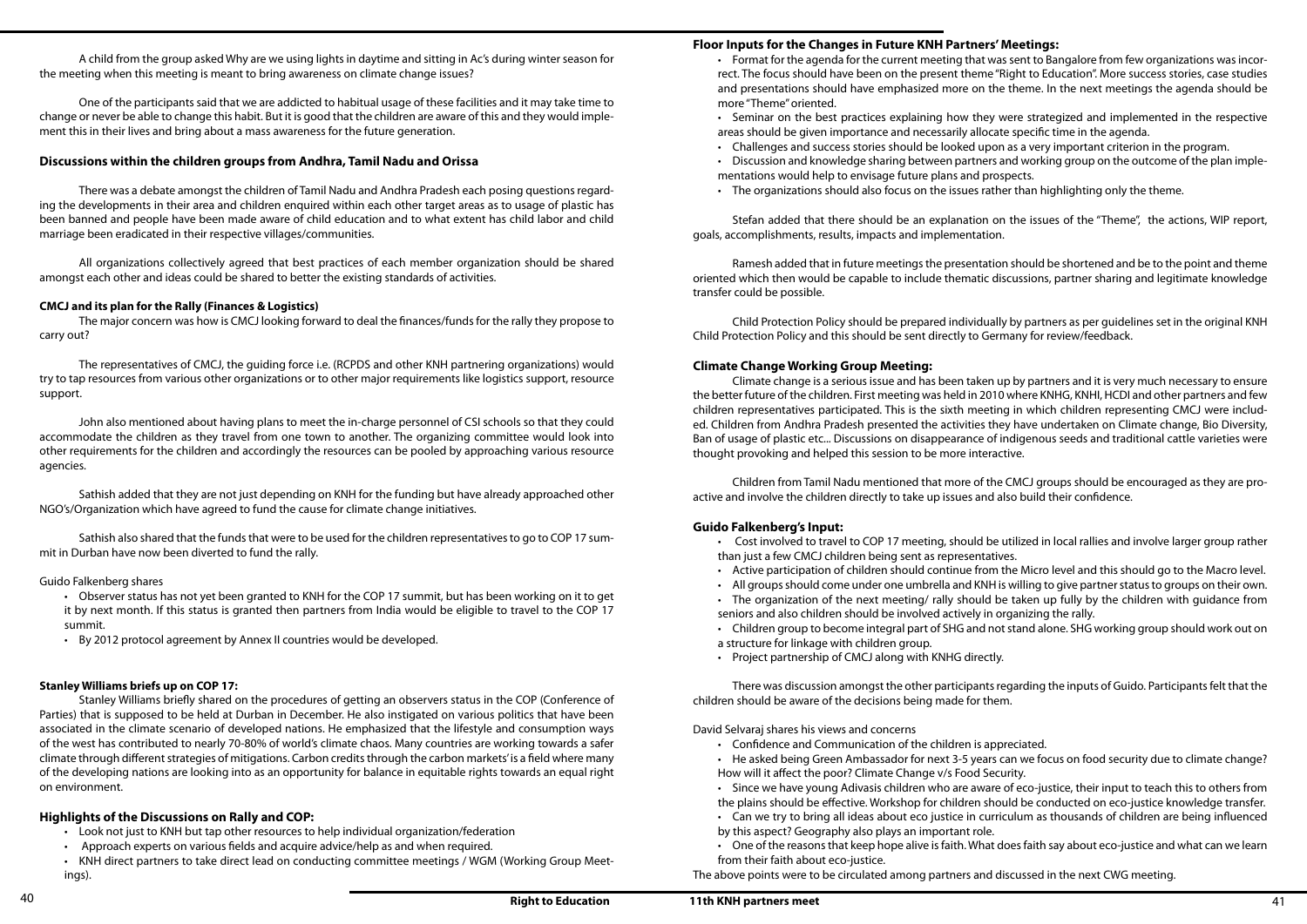The day continued with a conscientious worship that was led by David Selvaraj, following were the highlights of proceedings by him

• Formation of circle around the "Mandala" representing child bounded by society, family, community &

- • Mock Procession, Anthem.
- government.
- Text was read by children with background hymn by David Selvarai. • Lighting of lamp by all participants pledging for anti-child abuse in all forms and supporting child education.

#### **PRESS NOTE**

Today 19th November (2011) every year is being observed world wide as WORLD DAY FOR PRE-VENTION OF CHILD ABUSE. We the Partner organizations of KNH-Germany working in different parts of India including partners from Sri Lanka and Bangladesh gathered here in Vishakapattinam observe this "World Day for prevention of Child Abuse" to rededicate ourselves to the cause of fighting against all forms of child abuse- physical, mental and sexual. We urge the Government of India and all the respective State governments as primary duty bearers to take appropriative measures legal and programmatic to protect all children from all forms of child abuse. We also appeal to civil society organizations, parents, teachers, care givers, professional like lawyers, doctors including media to be sensitive and alert to prevent child abuse.

In India as in other parts of the world one of the most common violations of children's rights is in the form of physical, mental, and sexual abuse. Shocking data from a 2007 study of the Ministry of Women and Child Development, indicates that two of every three children were physically abused, and of the children abused in their own family situations, the perpetrators were parents in 88 percent cases of all school going children, 65 percent have faced corporal punishment. Most children do not report abuse. Alarmingly, 53 percent of children reported facing sexual abuse, including around 6 percent cases of severe sexual assault. Cases such as Nithari have brought out the indifference of the police and other authorities when children of poor and socially backward families are reported missing. Liberalized liquor policies, to generate more revenue, have led to greater domestic violence on women and children. Despite many efforts, there is yet no law to deal with child sexual abuse. Young school going girls from dalit and adivasis communities face eve teasing and sexual harassment from the upper castes who resent the upward mobility of these sections. Data from the National Crime Record Bureau – NCRB (2008) shows that crimes against children have been steadily increasing; there were 20410 crimes against children in 2007, of which 6377 were cases of kidnapping and abduction and 5045 of rape. The 2001 census showed the phenomenon of sex selections, which continues unabated in 2011 as indicated in the 2011 census. Globally the purpose of observing this day (19th November 2011) is to highlight that child abuse specifically child sexual abuse is a Universal and alarming problem and increased attention and effective protection skills and prevention measures are urgently needed at family- local- National and International level. After a long tradition of silence, child abuses is being more and more denounced and becoming a public and political concern.

Sasi Prabha concluded the 2<sup>nd</sup> day by summarizing the day's progress. The following were some of the highlights that she came up with,

- • Outcome of the Child Protection Policy should be individual responsibility of the organization. All the re spective organizations should be able to develop the policy and send it to KNH Germany for further progress.
- Bio-Diversity workshop for all the partners/organizations was a good idea and there is a need of cohesive consensus on this.
- Micro Insurance should be considered and implemented by all the partners as it has proved to be more than successful.
- Gender Balanced Programs is a necessity.
- Life Skills Education and Development of Modules need a special mention as they would be the basis for all the change making efforts of implementing organizations as well as the funding organisation
- Promotion of SHG members as business entrepreneurs need to be strategized, it would play a very important part of economic transition within the community.
- Growing the religious intolerance in the country in the form of terrorism, un-touchability and many more evils. We have to seek conceptual alternative and amicable strategies for a peaceful progress.
- Forming and bringing networks together is very important for advocating issues.
- Need to recognize and support the fore front leaders of any kind of movement.

- Purpose of observing child abuse prevention is for mass awareness and public support.
- • All states should implement on the RTE (Right to Education) Act and stated that child labor is the worst form of exploitation and eradication of child labor can be possible by education and bringing awareness.
- Legislation should be made protecting Children against Sexual Abuse.
- • Juvenile justice act to be amended.
- 14 year children have the right to education; hence labor law protecting child labor at 14 should be dis carded as it is contradictory.

Alerting Government and civil society organizations to play a more active role in the promotion of and respect for the rights of the child (reference articles 19 and 34 of the convention on the Rights of the Child), and advocating the need for more effective prevention of child abuse. The world day for prevention of Child abuse, is a day to be commemorated every 19 November in synergy with the anniversary of the convention on the rights of the Child (20 November). Objective: to be a rallying call to draw attention around the issue of child abuse and to highlight once a year innovative prevention and child protection measures around the world. However The World day for the prevention of Child Abuse is "everyday" "every minute"

On behalf of KNH-India partners Ms. Sasiprabha Stanley Director – CeFHA D.No. 59-121-20/30, Flat No.501, Revathy Hills, B.S.Layout, Seethammadara, Visakapatnam 530 013 Email; sasiw@sify.com , Ph: 0891-2720148 / 09440156281

15000 lives have been touched and is an impressive number and all need to be involved to get the work going. Working groups should have experienced who can theoretically support the initiatives.

#### **Conclusion:**

## **Day 3** 19-11-2011

The day started with a press meet, all the leading news channels of Andhra Pradesh were at the venue of 11<sup>th</sup> KNH partners' meet. The press was addressed by the representatives of KNH- Germany, KNH- India, KNH Partner organizations and Green Ambassadors.

To begin with, Guido of KNH-Germany introduced the policies and various activities taken up by Kindernothilfe at a global level. He also spoke about the various difficulties children face in different geographical locations in the world. Guido said that it was very interesting to see the progress in terms of children responsibility and approach in different developing nations as an encouraging sign.

#### **Highlights to the Media,**

The following ideas and concerns were shared by the various representatives to the media on account of child abuse prevention day,

Green Ambassadors who have taken up the issues of children on environment and rights have also interacted with the media and shared the need for the following,

- **Education on Child Abuse, Pollution Control, Climate Change Control.**
- • Adhering to organic farming techniques.
- • Avoid atrocities towards girl child and prevent abortion of girl child.
- Ban on usage of plastic.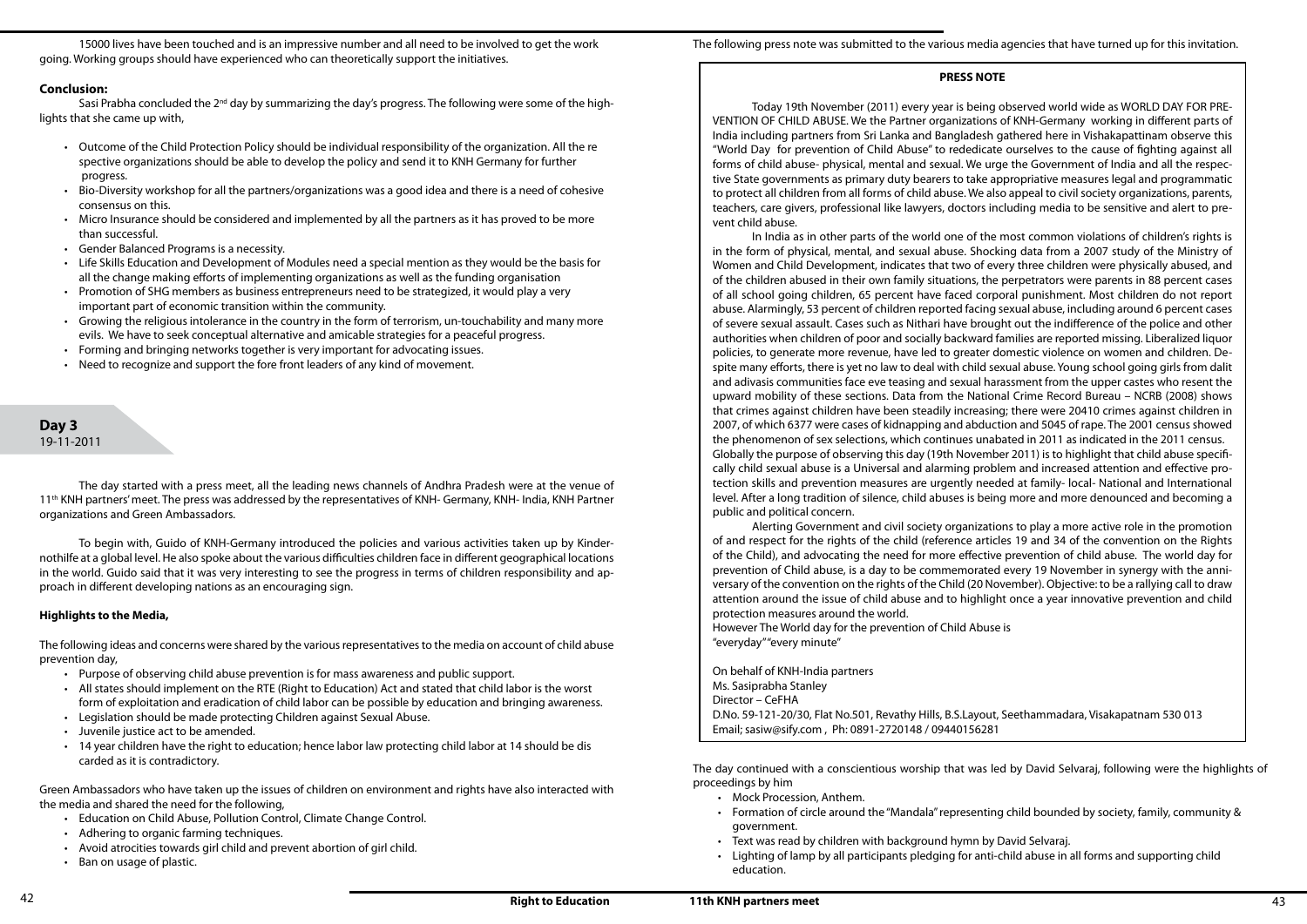submits its report. (UPA I government)

To translate it into action, the `Right of Children to Free and Compulsory Education Bill' was drafted in 2005. July 2006: Central legislation discarded and States advised to make their own Bills based on The Model Right to Education Bill, 2006 (UPA I government) 2008/9: Central legislation revived. The Right of Children to Free and Compulsory Bill, 2008, introduced/ passed in Rajya Sabha and Lok Sabha.

This Indian Act is unique from amongst such Acts from many other countries for the following reasons: The right of children to free and compulsory education act-2009 came into effect on 1<sup>st</sup> april 2010.

President's assent in August 2009.

However, the notification of the Act and the 86th amendment, issued on Feb 19, 2010 in the Gazette of India, stating that implementation will begin from April 1, 2010, eight months after the presidential assent. (UPA II government).

#### **Objectives of RTE- India**

- The act gives right based perspective (in first two drafts the word "Right" was missing)
- the definition of 'free' that goes beyond tuition fees
- the 'compulsion' being on the governments rather than on parents
- the stress on ending discrimination, and on inclusion
- prescribing quality principles for the teaching-learning process
- • an external constitutional body for monitoring the Act
- • defining minimum norms and standards for the school
- • addressing the emotional, stress and anxiety issues of children
- • Mental harassment and physical punishments of the child are explicitly prohibited.

- • The right of every child between the age of six and 14 years to get elementary education in a neighbour hood school;
- Prohibition of capitation fee or screening tests at the time of admission;
- • 25% of seats in all private schools to be reserved for children from disadvantaged groups and poor children;
- Ban on failing a child in any class;
- Minimum norms on infrastructure and student-teacher ratio for private schools;
- • National and state advisory councils to advise the government on implementation.
- Ban on corporal punishment of children

Free Elementary Education for ALL children in age group 6-14 years in a neighbourhood school. According to the Act, no financial constraints can "prevent" a child from a enrolling, attending and completing elemen

#### **Highlights of RTE- India**

The Act makes education a fundamental right of every child between the ages of 6 and 14 and specifies minimum norms in elementary schools. The important provisions of the Bill include

The key feature of the RTE is that it emphasizes quality as an integral aspect of the child's right to be edu cated. Part V of the RTE act lays down fairly specific terms under which the quality of elementary education is to be ensured. These include a comfortable teacher -student ratio (1:30) curriculum reform and improve

#### **Important Provisions of RTE- India:**

residential facility or some other facility) will be part of the child's entitlement to education; if a child is disa bled and needs crutches to walk to school then crutches, or some other facility that enables him to go to

It also prohibits all unrecognized schools from practice, and makes provisions for no donation or capitation

- tary education. In other words, if a child lives in a remote area, providing free transportation (or a school will be part of his entitlement under the Act.
- fees and no interview of the child or parent for admission.
- The Act also provides that no child shall be held back, expelled, or required to pass a board examina drop-outs to bring them up to par with students of the same age.
- ment in evaluation methods

tion until the completion of elementary education. There is also a provision for special training of school

#### **Workshop on "RIGHT TO EDUCATION" Presentation on Orientation of RTE Act by Consultant Mr. José.**

The session commenced with an introductory note briefing RTE – Right to Education in India and its journey till date. The presentation brought out the linkages the present RTE has with that of British in the pre independence era. The major highlights of some of the comparisons of Pre and Post independence era are brought down as follows:

#### **Pre Independence Era:**

1870: Compulsory Education Act passed in Britain

1882: Indian Education Commission: Indian leaders demand provision for mass education and Compulsory Education Acts.

1893: Maharaja of Baroda introduces Compulsory Education for boys in Amreli Taluk.

1906: Maharaja of Baroda extends Compulsory Education to rest of the state.

1906: Gopal Krishna Gokhale makes a plea to Imperial Legislative Council for introduction of Free And Compulsory Education

1910: Gokhale proposes Private members Bill (Rejected)

1917: Vithalbhai Patel is successful in getting the Bill passed - First Law on Compulsory Education passed (Popularly Known as Patel Act)

1918-: Every Province in British India gets Compulsory Education Act on its 1930 Statute Book

1930: Hartog Committee Recommendation for better quality (less focus on quantity) hinders spread and development of primary education

#### **The Story Post independence:**

1950: Constitution of India contained Article 41 – right to work, education and public assistance, 45, as one of the directive principles of State policy, which states that: "The State shall endeavor to provide within a period of ten years from the commencement of this Constitution, for free and compulsory education for all children until they complete the age of fourteen years."

1968: First National Commission for education under Dr. Kothari submits its reports. It introduced several far-reaching changes as uniform curriculum for both boys and girls, mathematics and science as compulsory subjects etc. It also proposed a Common School System.

1976: Constitution amendment making education a concurrent subject (responsibility of both state and center) was passed.

1986: National policy on Education (NPE) endorsing Common School System (CSS) was formulated. Subsequent NPE's endorsed CSS but it has never been implemented.

1993: The Supreme court in the case Unnikrishnan vs State of Andhra Pradesh ruled that the right to education is a fundamental right that flows from the Right to life in Article 21 of the Constitution. The Supreme Court in 1993 held free education until a child completes the age of 14 to be a right (Unnikrishnan and others Vs State of Andhra Pradesh and others) by stating that: "The citizens of this country have a fundamental right to education.

1997: Constitution Amendment making Education a fundamental right was introduced.

2002: 86th Constitution Amendment added Article 21A stating that "The State shall provide free and compulsory education to all children of the age six to fourteen years in such as a way as the State may, by law, determine." The 86th Amendment also modified Article 45 which reads as "The state shall endeavor to provide early childhood care and education for all children until they complete the age of 6 years".

2003: The Free and Compulsory Education For Children Bill, 2003 (NDA government)

2005: Central Advisory Board of Education (CABE) committee report constituted to draft the Right to Education Bill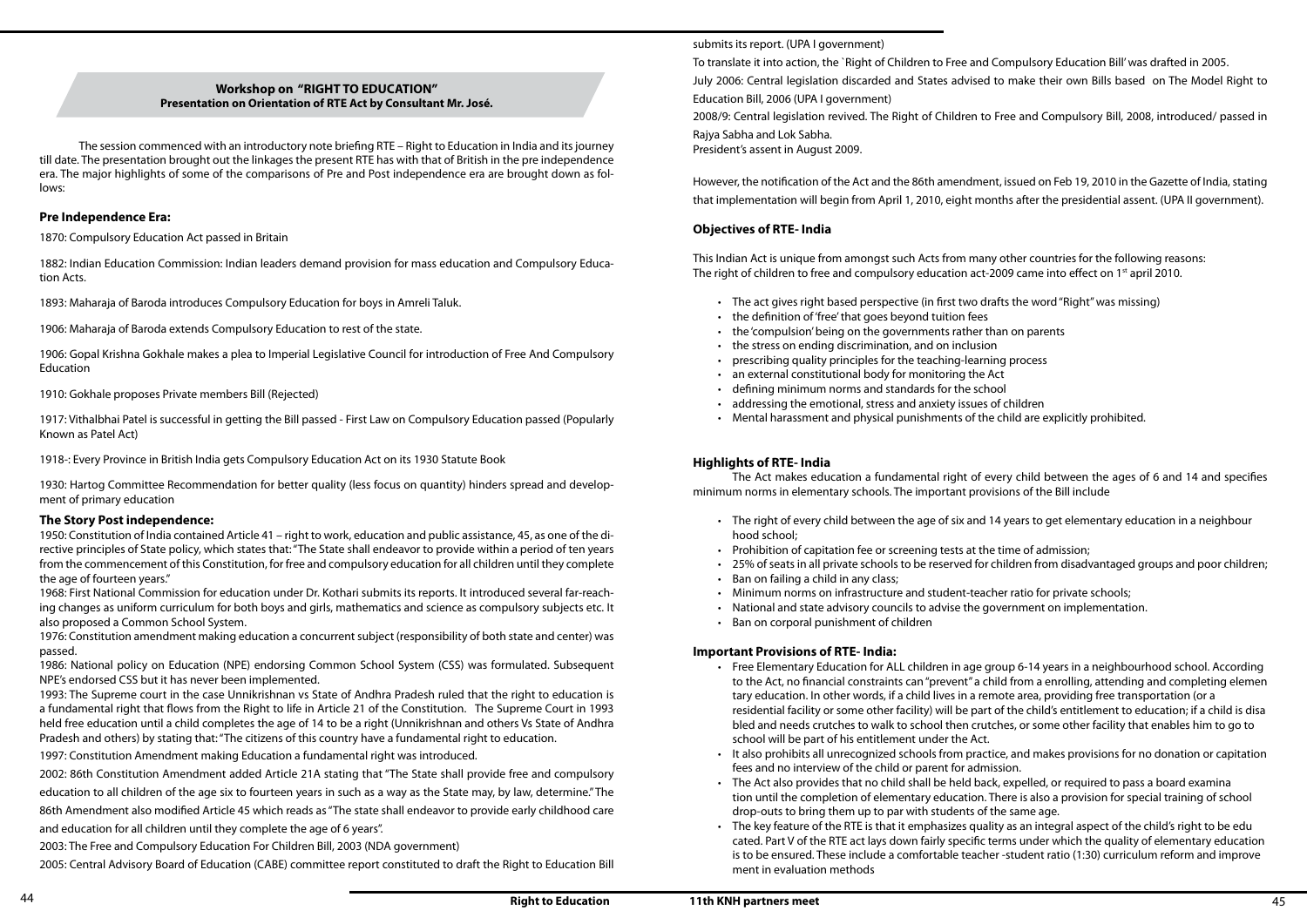Memento was presented by Sasi Prabha on behalf of CeFHA to the partners/participants. These souvenirs were made by villagers of Gottivada and marketed by children & SHG members.

Floor Discussions and Suggestions on implementing RTE as a potent force,

John mentioned that interventions at staff, CBO and community level was necessary for empowerment of SHG programs and bringing awareness on education. Networking also is an important factor which could bring about a change in implementing RTE.

Rameshnathan quoted "Right to education should be fundamental right".

Naina brought up the below 3 points;

• Human Development report regarding advancement of facilities should be in conjunction to the RTE Act.

Primary to Higher education gap is not cope able so many children drop-out when they move from rural

- • Adopt one school and do social audit on that school.
- 
- • When talking about education Para-professionals to encourage workers education.
- • Good forum to use innovative methods to do tuitions for children and incorporate better infrastructure.

Pallavi from West Bengal brought up the following points;

- Teachers in Govt. school are utilized for voting and census activities by the govt. this should be checked upon as child's education is neglected during this time.
- areas to urban areas. Also, there are not socially able to adapt to the environment.
- Initiative to bring joyful learning v/s syllabus learning.

Mr. Jogaram said that Govt. schools are filled with Dalits, OBC's, SC/STC and they are unable to compete in the entrance exam for engineering and medical as the quality of education provided to them is poor. He

Naina suggested to watch the Hindi movie "Aarakshan" which is based on the Indian reservation system for

• Pallavi: Nice experience and collected good ideas and enhanced knowledge on working of partners. Experi

Nirmal: Thanks KNH for providing partner # and holding the meeting during holiday for their participation. • Samraj: Note of thanks to KNH Germany and India. Need school for drop-out children they do not get sup

Finally the three day KNH partners meet came to an end, but before the final vote of thanks the participants gave their feedback on the 11<sup>th</sup> KNH partners' meet.

Guido stated that quality assurance, exam monitoring, government control on what is taught play crucial role in control and running of efficient education system. He wanted clarification on the point raised by fellow member that privatization of education should be stopped and all schools should come under the government.

#### **Way Forward**

- There should be stop to the commercialization and selling of education by the private institutions.
- • Schools should be funded and controlled by the state.
- irrespective of being poor or rich.
- • Rameshnathan gave an example that even thou the fee structure of Jawaharlal Nehru University is low bring equality and quality to education.
- stated politicians have control over schools and colleges.
- • Naina said that children in child labor should be mobilized and education provided to them.
- Starting Teacher Training Institutes in small villages and teaching adolescent girls to encourage more girl child students.
- SC/ST, OBC and others.
- Dr. John said all should be working individually to get together working towards a common goal.

• There should be common schools for the rich and the poor. All children to get equal quality of education

poor people are still unable to join. He stressed that ideology should be changed and transformation to

- The Right to Education of persons with disabilities until 18 years of age is laid down under a separate legislation- the Persons with Disabilities Act. A number of other provisions regarding improvement of school infrastructure, teacher-student ratio and faculty are made in the Act.
- A child suffering from autism, cerebral palsy, mental retardation and multiple disabilities has the same right to pursue free and compulsory elementary education which children with disability have under the Persons with Disabilities (Equal Opportunities, Protection of Rights and Full Participation) Act, 1995.
- The Act provides for a special organization, the National Commission for the Protection of Child Rights, an autonomous body set up in 2007, to monitor the implementation of the act, together with Commissions to be set up by the states. So far 11 states have set up SCPCR
- As for the funds to implement the massive scheme, the Centre and the States would share the burden in the ratio of 55:45. The Finance Commission has provided Rs. 250,000 million for the States in the current financial year (2010-2011) to implement the Act. The Centre has an allocation of Rs 150,000 crore for its part
- No child shall be asked to take an admission test.
- Any time of the academic year, a child can go to a school and demand that this right be respected.
- Section 12 of the RTE Act makes it compulsory for every private school--aided and unaided to admit children belonging from weaker and disadvantaged group at the entry level class. Unaided private schools are to admit 25% of the strength of the entry level class from these categories. Private schools are to be reimbursed for these children by the government at the rate of per learner costs of government schools in the state. Aided schools are to provide free education to children from these categories in proportion to the aid received by it, at the minimum of 25% of the seats.

- • Thomas: Very satisfactory 3 days especially the last day and participation of children is appreciated and questioned how far can we involve children in all of the meetings.
- ence with children was enriching.
- 
- port from social welfare group, government or education dept. Need help of KNH to implement this.
- • John: 3 days enjoyed growing dynamically. Thematic reading was encouraging and very learning oriented and informative.
- 

- Poet Thiruvallur said that of all national resources education is the most important resource.
- Number of teachers is less and most do not come to the school. Sexual and physical abuse is prevalent in many schools.
- Children who come late to school are humiliated.
- No provisions of clean toilets. In certain regions children are not allowed to use toilets neither are they allowed to touch drinking water.
- Basic amenities are lacking in schools.
- No medical amenities, no playgrounds, schools are at far distance.
- Orientation of law by SPEECH/RCPDS which would help children below 14 years of age enjoy right to education.
- • As per RTE act every child between ages of 6-14 should be provided free and compulsory education. This needs to be strictly implemented upon. Also, fees should not be collected from children.
- Day to day activities of schools need to be monitored.
- School holdings to be monitored.
- Parents and village head to be counseled regarding the importance of education.
- • Teachers to be educated on the RTE Act and training to be imparted to them.

• Sasi: In the future meetings the children should be provided half day for their presentation. Their identity

#### **Critique on RTE from the Floor:**

Naina added that inclusion of Women who brought liberation to the movement of rights to women was an important aspect.

The report mentioning that 98% of children having access to primary school within 1KM in India as per the government is not feasible.

Mr. Thomas brought up the case of Supreme Court v/s Tamil Nadu on the RTE Act.

He also stressed that common text books for all children should be provided, poorest of poor and the richest of rich should be provided with equal standard of education.

#### **Presentation – "CMCJ and its Experience in Dealing with RTE"**

A representative of CMCJ highlighted the following in terms of issues still persistent even with the current functional RTE act in India

CMCJ has been trying to undertake the following activities in relation to regularize the RTE act in the target villages.

- Mass awareness through cultural programs and plays.
- Rallies at villages.
- • Forming of peer group at schools and villages.
- Gram Sabha meeting awareness about Right to Education.
- Posters, Placards and Stickers.
- Electronic Media and documentary presentations by children during non-school days.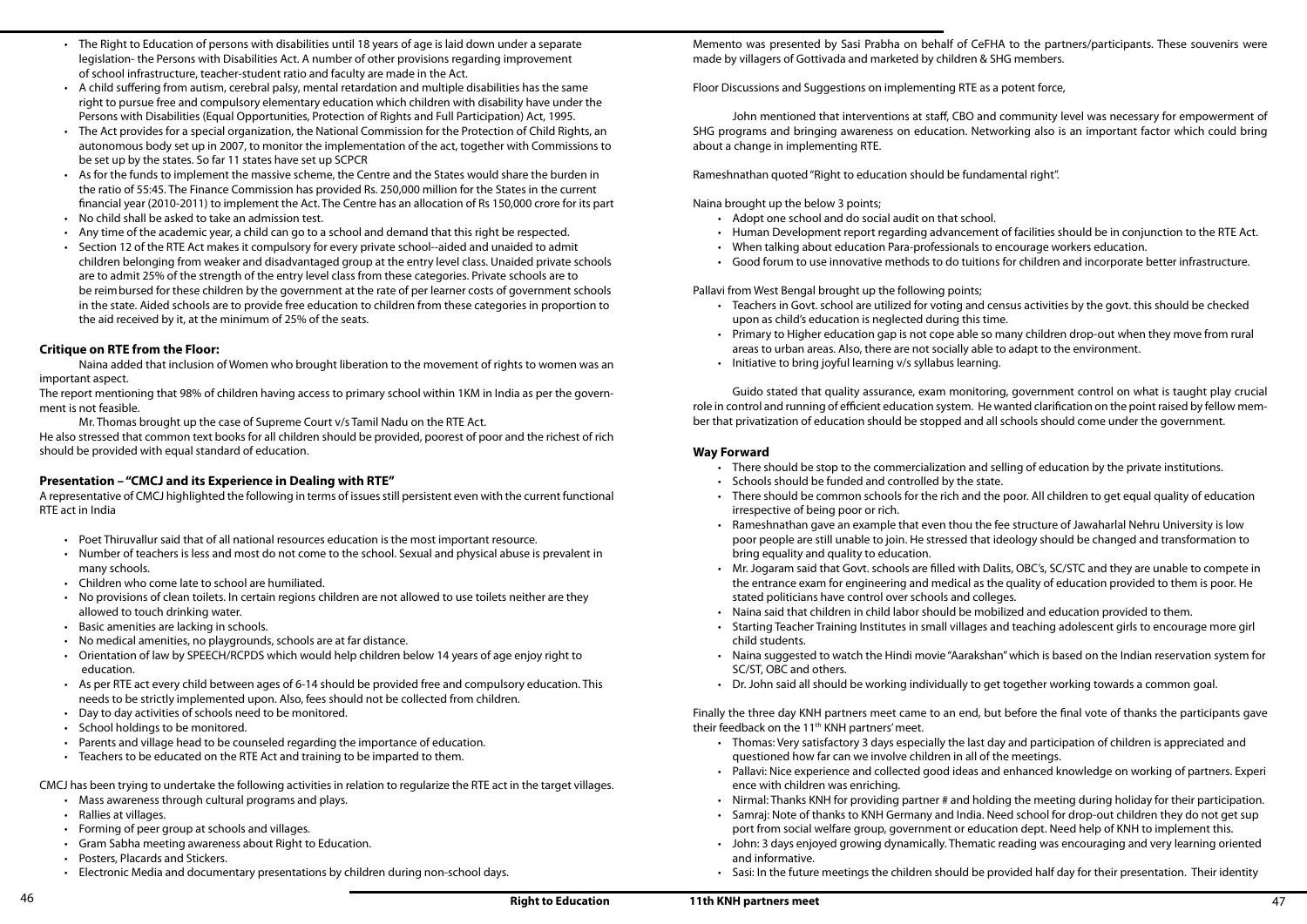#### **Annexure-1 Agenda sheet**

#### **Date:**

November 16 – 20, 2011

- • To facilitate discussions on "Right to Education".
- To facilitate the learning process through partners' experience sharing.
- To share about KNH Principles on Sponsorships and related formats
- To facilitate discussions among CMCJ Members and Climate Change Working Group members

#### **Venue:**

Hotel Senora Beach Resort, Visakhapatnam, Andhra Pradesh, India.

#### **Objective:**

#### **DAY 1:**

Wednesday, November 16, 2011.

Arrival of participants

**DAY 2:** Thursday, November 17, 2011.

| <b>Timing</b>   | <b>Session</b>                                                   | <b>Presenter</b>                                                 | <b>Moderator</b>                    |
|-----------------|------------------------------------------------------------------|------------------------------------------------------------------|-------------------------------------|
| $08.30 - 09.00$ | Registration                                                     | CeFHA Team                                                       | Durga                               |
| $09.00 - 09.30$ | Inauguration                                                     | Green Ambassadors of CeF-<br>HA                                  | Suresh                              |
| $09.30 - 09.45$ | Welcome & Introduction                                           |                                                                  | Sasi Prabha and<br>Sathish Reginald |
| $09.45 - 10.15$ | Greetings from KNH Ger-<br>many and Release of Pub-<br>lications | Guido Falkenberg                                                 | Rameshnathan<br>and<br>Sasi Prabha  |
| $10.15 - 10.30$ | Tea break                                                        |                                                                  |                                     |
| $10.30 - 13.00$ | Partners' Sharing                                                | Arogya Agam; CCRD; CeF-<br>HA; HOTHS; IRDWSI; RCPDS              | Krishnan                            |
| $13.00 - 14.30$ | Lunch break                                                      |                                                                  |                                     |
| $14.30 - 16.00$ | Partners' Sharing continues                                      | Marialaya<br>Chennai; Mari-<br>alaya<br>Tirupur; SANDS; SASY     | Sr. Kasthuri                        |
| $16.00 - 16.30$ | Tea break                                                        |                                                                  |                                     |
| $16.30 - 19.00$ | Partners' Sharing continues                                      | SJDT; SPEECH; Visthar;<br><b>WWTC</b>                            | Kiran Babu                          |
| 19.15 onwards   | <b>Cultural Programme</b>                                        | Children from School of<br>Theatre and Arts, Vishaka-<br>patinam | CeFHA Team                          |

Stanley D' Silva of KNH- India Team thanked each one by name and deed to have been a part in the learning and sharing process of the 11<sup>th</sup> KNH Partners meeting.

should be recognized. Thanked one and all for their participation.

- Selvaraj: Education subject generated new thoughts and ideas to implement. Informal meetings/ discussions generated ideas. Time should be utilized properly and there should be proper engagement in the meetings.
- Rameshnathan: Very worthwhile experience to spend 3 days and was a great learning experience.

Mr. Guido thanked CeFHA for a well-organized meeting. He conveyed greetings from the Board of Directors of KNH Germany. He said he was happy with the plural partner field in India and it was important for sharing, caring and growing together. Guido suggested there should be more improvement and planning in the format of the meetings in the future.

Participation of children was good but looks forward to them having their own meetings and agenda and children should be capable enough to invite the elders to their meetings.

#### **Vote of Thanks:**

#### **Important Pointers of the 11th KNH Partners Meet:**

- 1. Children Movement for Climate Justice has been recognized as an individual partner by KNH and it was very encouraging sign for CMCJ to carry out certain activities that are related to environment and its protection.
- 2. Format for the presentation needed a change and a strong resistance was expressed to continue with the same model of presentation.
- 3. KNH has agreed to support the CMCJ rally that was to be organized in May 2012.
- 4. Press note that was shared to digital and print media projected the importance of children activities and safeguarding their rights.
- 5. Important experiences were shared by Rev. Daniel Premkumar regarding his perception of HIV and Faith home.
- 6. HCDI, Thomas Rajkumar and the team have proposed to work in tandem so that there is a common pool of resources and it is effective.
- 7. Refining activities based on RTE and other issues that children faced was the need of the hour and in future we would require deploying and integrating them in our conceptual framing of activities.
- 8. Children presentations have showed that they were very keen in putting up a stern fight towards climate changing society.

Report compiled, written and designed by Bhaskar,Naveen and Sushant Stanley and edited by D'Silva Stanley.

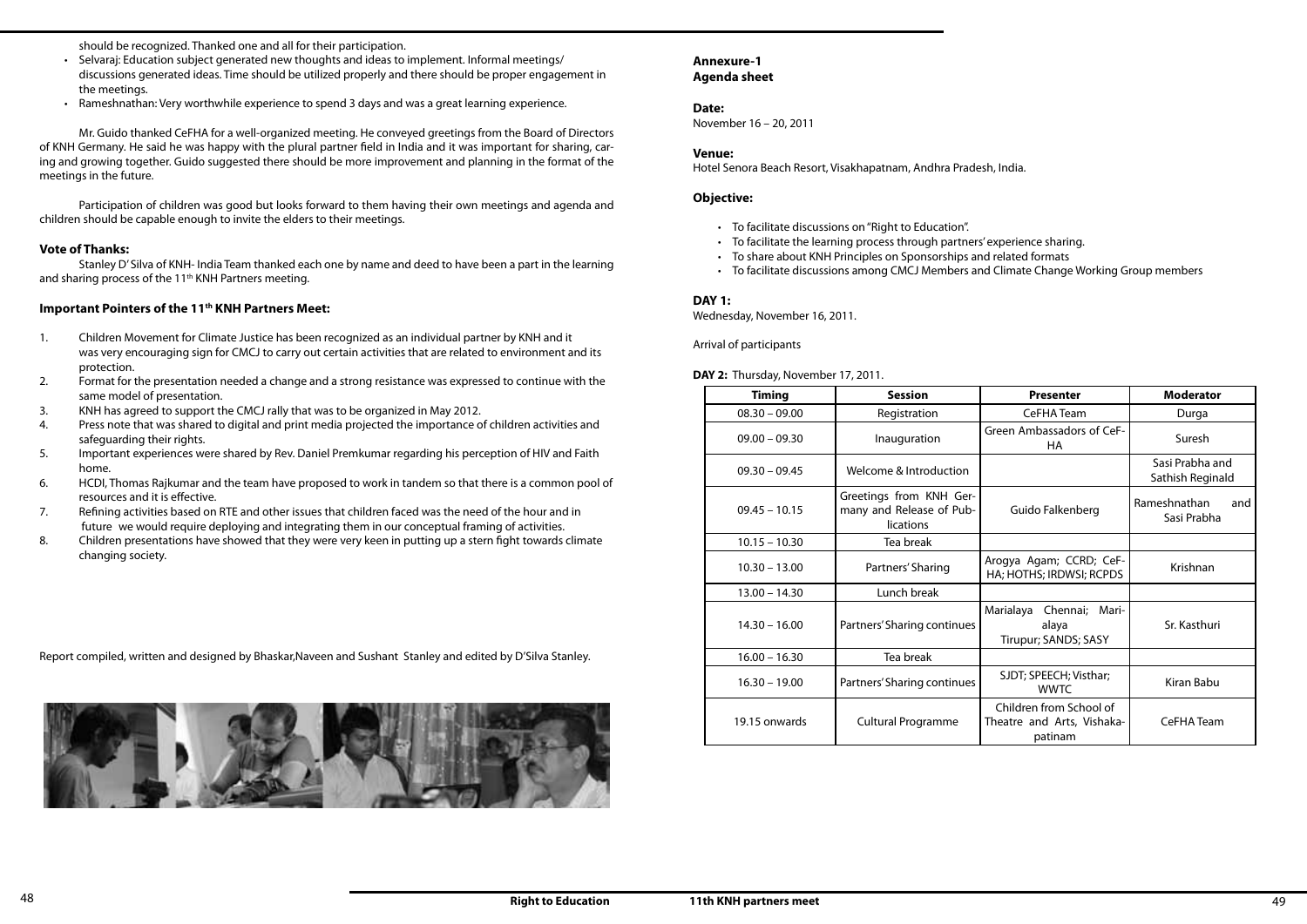#### **Schedule for Bi-lateral discussion with KNH Team:**

#### **Annexure-2 List of participants**

| <b>Date</b> | <b>Timing</b>   | <b>Partner</b>    | <b>KNH</b> team                       |
|-------------|-----------------|-------------------|---------------------------------------|
|             | $08.00 - 08.30$ | Marialaya Chennai | Guido, Stefan, D'Silva,<br>Sathish    |
| 18.11.11    | $08.30 - 09.00$ | Marialaya Tirupur | Stefan, D'Silva,<br>Guido,<br>Sathish |
|             | $08.00 - 08.30$ | Arogya Agam       | Stefan, D'Silva,<br>Guido,<br>Sathish |
|             | $18.00 - 18.30$ | <b>WWTC</b>       | Stefan, D'Silva,<br>Guido,<br>Sathish |
| 19.11.11    | $18.30 - 19.00$ | <b>SASY</b>       | Stefan, D'Silva,<br>Guido,<br>Sathish |
|             | $19.00 - 19.30$ | SANDS             | Stefan, D'Silva,<br>Guido,<br>Sathish |
|             | $19.30 - 20.00$ | <b>SPEECH</b>     | Stefan, D'Silva,<br>Guido,<br>Sathish |
|             | $08.00 - 08.30$ | <b>HOTHS</b>      | Guido, Sathish                        |
|             | $08.30 - 09.30$ | <b>VISTHAR</b>    | Guido, Sathish                        |
| 20.11.11    | $09.30 - 10.00$ | <b>CCRD</b>       | Guido, Sathish                        |
|             | $10.00 - 11.00$ | <b>RCPDS</b>      | Guido, Sathish                        |
| 21.11.11    |                 | <b>CeFHA</b>      | Guido, Sathish                        |
| 22.11.11    | $08.00 - 08.30$ | <b>IRDWSI</b>     | Guido, Sathish                        |
| 27.11.11    |                 | <b>SJDT</b>       | Guido, Sathish                        |

| Sl. no         | of the<br><b>Name</b><br><b>Organization</b> | <b>Name of the Participant</b> |  |
|----------------|----------------------------------------------|--------------------------------|--|
| 1              | Arogyagam                                    | Mrs. Sharada                   |  |
| $\overline{2}$ | Arogyagam                                    | Master Venkatesh Kumar         |  |
| 3              | Arogyagam                                    | Kumari Malini                  |  |
| 4              | Arogyagam                                    | Mr. T. V. Murugesan            |  |
| 5              | <b>CCRD</b>                                  | Mr. Thomas Jayaraj             |  |
| 6              | <b>CCRD</b>                                  | Mrs. N. Selvam                 |  |
| 7              | <b>CeFHA</b>                                 | Ms. Sasiprabha                 |  |
| 8              | CeFHA                                        | Mr. Murthy                     |  |
| 9              | <b>CeFHA</b>                                 | Mr.Suresh                      |  |
| 10             | <b>CeFHA</b>                                 | Mr.Nayudu                      |  |
| 11             | <b>CeFHA</b>                                 | Kumari Anantha Laxmi           |  |
| 12             | CeFHA                                        | Kumari Lalitha                 |  |
| 13             | <b>HCDI</b>                                  | Mr. Thomas Rajkumar            |  |
| 14             | <b>HCDI</b>                                  | Mr.Kiran                       |  |
| 15             | <b>HCDI</b>                                  | Mr.Peter                       |  |
| 16             | <b>HCDI</b>                                  | Dr.Naina                       |  |
| 17             | <b>HOTHS</b>                                 | Mr. Nagaiha                    |  |
| 18             | <b>HOTHS</b>                                 | Master Prasanth                |  |
| 19             | <b>HOTHS</b>                                 | Ms.Nirmala Bai                 |  |

| 20 | <b>HOTHS</b>  | Kumari Eswaramma      |
|----|---------------|-----------------------|
| 21 | <b>IRDWSI</b> | Dr. Stanley Williams  |
| 22 | <b>IRDWSI</b> | Mr. Sudhakar          |
| 23 | <b>IRDWSI</b> | Mr. Sushant           |
| 24 | <b>IRDWSI</b> | Ms. Miriam            |
| 25 | <b>IRDWSI</b> | Mr. Hanns-Vol         |
| 26 | <b>IRDWSI</b> | Mr. Fredrick-Vol      |
| 27 | <b>IRDWSI</b> | Mrs. Pramila          |
| 28 | <b>IRDWSI</b> | Kumari Rajani Thading |
| 29 | <b>IRDWSI</b> | Kumari Sabitha Jani   |
| 30 | <b>IRDWSI</b> | Mr. Suna              |
| 31 | <b>IRDWSI</b> | Mr. Marshal Pradhan   |
| 32 | LGWDS         | Ms.Pallavi            |
| 33 | Marialaya-MAS | Sr.Clara              |
| 34 | Marialaya-MAS | Sr.Annamanickam       |
| 35 | Marialaya TPR | Sr. Isabella          |
| 36 | Marialaya TPR | Sr. Sujata            |
| 37 | <b>RCPDS</b>  | Dr. John Devavaram    |
| 38 | <b>RCPDS</b>  | Mr. Murugan           |
| 39 | <b>RCPDS</b>  | Mr. Edwin Ponnarasan  |
| 40 | <b>RCPDS</b>  | Kumari Karpaga Mayil  |

#### **DAY 3:** Friday, November 18, 2011

## **Climate Change Working Group Meeting:**

On Friday, November 18, 2011

#### **DAY 4**: Saturday, November 19, 2011

Workshop on "Right to Education"

| <b>Timing</b>   | <b>Session</b>                                                         | <b>Presenter</b>    | <b>Moderator</b>             |
|-----------------|------------------------------------------------------------------------|---------------------|------------------------------|
| $09.00 - 09.30$ | Worship                                                                |                     | Rev. Daniel Premkumar        |
| $09.30 - 09.45$ | Re-cap of the Day 1 and Briefing on<br>the Day 2                       |                     | Sushanth<br>Sathish Reginald |
| $09.45 - 10.30$ | Partners' Sharing continues                                            | CMCJ; HCDI; LGWDS   | Sr. Clara                    |
| $10.30 - 10.45$ | <b>Tea Break</b>                                                       |                     |                              |
| $10.45 - 12.15$ | Partners' Sharing continues                                            | KNH-SHgA; KNHI      | Sr. Isabella                 |
| $12.15 - 13.00$ | Sponsorship Related matters                                            | <b>Stefan Ernst</b> | Guido Falkenberg             |
| $13.00 - 14.30$ | Lunch break                                                            |                     |                              |
| $14.30 - 15.15$ | Common Events: Children Rally; COP<br>17; CMCJ Activities; CBR Related | John Devavaram      | <b>Stanley Williams</b>      |
| $15.15 - 15.45$ | <b>KNH Related</b>                                                     | Sathish Reginald    | Guido Falkenberg             |
| $15.45 - 16.00$ | Concluding session                                                     |                     | Sasi Prabha                  |
| $16.00 - 16.30$ | Tea break                                                              |                     |                              |

| <b>Timing</b>   | <b>Session</b>                                                          | <b>Presenter</b>    | <b>Moderator</b>            |
|-----------------|-------------------------------------------------------------------------|---------------------|-----------------------------|
| $17.00 - 17.15$ | Welcome & Introduction                                                  |                     | John Devavaram, Convenor-WG |
| $17.15 - 17.45$ | Presentation by children                                                | <b>CMCJ Members</b> | Sasi Prabha                 |
| $17.45 - 19.45$ | Discussion on Action Plan<br>for 2012-13; Proposals<br>and Concept Note |                     | John Devavaram              |
| $19.45 - 20.00$ | Concluding                                                              |                     | Guido & Sathish             |

| <b>Timing</b>   | <b>Session</b>                            | <b>Presenter</b>     | <b>Fecilitator</b>            |
|-----------------|-------------------------------------------|----------------------|-------------------------------|
| $08.30 - 09.30$ | Observing"Child Abuse Day" and<br>Worship | <b>CMCJ Children</b> | David Selvaraj                |
| $09.30 - 09.45$ | <b>Memento Presentation</b>               |                      | Sasi Prabha and CeFHA<br>Team |
| $09.45 - 10.00$ | Tea break                                 |                      |                               |
| $10.00 - 10.15$ | Welcome & Introduction                    |                      | D'Silva Stanley               |
| $10.15 - 12.15$ | "Right to Education"                      | Mr. Jose             | John Devavaram                |
| $12.15 - 13.00$ | <b>Experience Sharing</b>                 | David Selvaraj       | Naina                         |
| $13.00 - 14.30$ | Lunch break                               |                      |                               |
| $14.30 - 16.00$ | Way Forward                               | Rameshnathan         | Thomas Jayaraj                |
| $16.00 - 16.30$ | Concluding                                |                      | Sathish & Guido               |
| $16.30 - 17.00$ | Tea break                                 |                      |                               |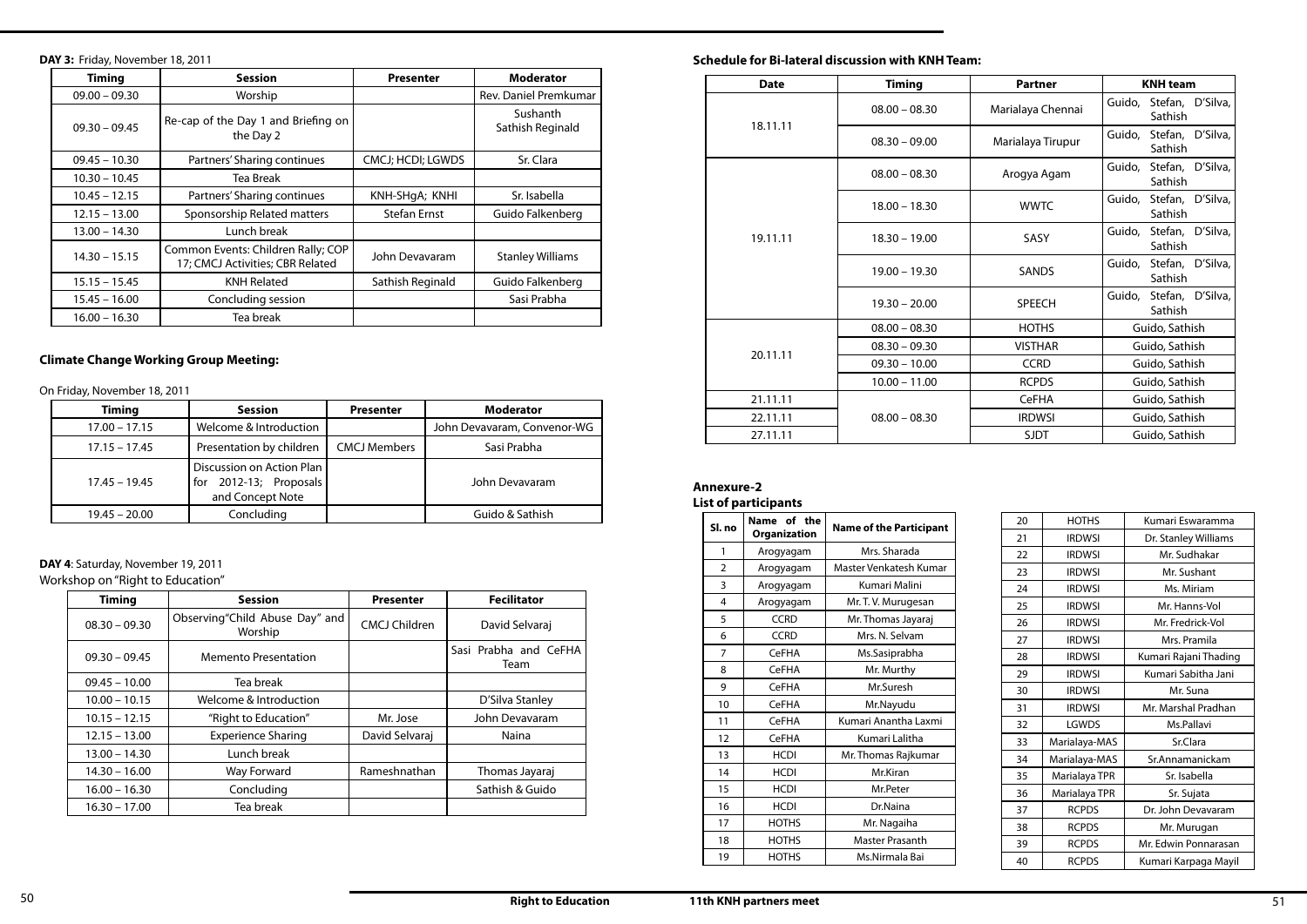| 41 | <b>RCPDS</b>           | Kumari Panchu          |
|----|------------------------|------------------------|
| 42 | <b>RCPDS</b>           | Mrs.Karpaga Sundari    |
| 43 | SANDS                  | Mr. J. P.Samraj        |
| 44 | SANDS                  | Mr. Ambrose Milton     |
| 45 | SASY                   | Mr.Rameshnathan        |
| 46 | SASY                   | Mr.Balasubramanyam     |
| 47 | <b>SJDT</b>            | <b>Bro. Sebastian</b>  |
| 48 | SPEECH                 | Mr. Arunodayam Erskin  |
| 49 | <b>SPEECH</b>          | Mr. Selvam             |
| 50 | <b>SPEECH</b>          | Mr.Muthumanickam       |
| 51 | SPEECH                 | Master Rajkumar        |
| 52 | SPEECH                 | Kumari.Rajeswari       |
| 53 | Vistar                 | Dr. David Selvaraj     |
| 54 | Vistar                 | Mr. Nazar              |
| 55 | <b>WWTC</b>            | Sr.Kasturi Manickam    |
| 56 | <b>WWTC</b>            | Ms.Sulochana           |
| 57 | <b>WWTC</b>            | Ms.K.Daisy             |
| 58 | <b>WWTC Volunteer</b>  | Mrs. Catrona Macdonald |
| 59 | <b>WWTC Volunteer</b>  | Miss Katherina Kuhn    |
| 60 |                        | Navin Bahirwani        |
| 61 |                        | J.V.Ratnam             |
| 62 | CeFHA                  | P. Kumari              |
| 63 | CeFHA                  | A. Roja                |
| 64 | CeFHA                  | <b>B.</b> Durga        |
| 65 | CeFHA                  | R. Rajesh              |
| 66 | CeFHA                  | Y. Venkatalaxmi        |
| 67 | <b>CeFHA</b>           | G. Hemaltha            |
| 68 | <b>CeFHA</b>           | CH. Sivaji             |
| 69 | <b>CeFHA</b>           | M. Anand               |
| 70 | CeFHA                  | Y. Sivaji              |
| 71 | CeFHA                  | Mr. Sauvik             |
| 72 | CeFHA                  | V. Durga               |
| 73 | CeFHA                  | K. Anilkumar           |
| 74 | Polygon                | Mr. Bhaskar Nagendra   |
| 75 | Development Consultant | A.C. Jose              |
| 76 |                        | G.S.P. Kumar           |
| 77 | <b>KNH GERMANY</b>     | Dr.Guido Falkenberg    |
| 78 | <b>KNH GERMANY</b>     | Mr.Stefan Earnest      |
| 79 | <b>KNH GERMANY</b>     | Ms.Libby               |
| 80 | <b>KNH INDIA</b>       | Mr. Sathish Samuel     |
| 81 | <b>KNH INDIA</b>       | Mr. Stanley D.Silva    |
| 82 | <b>KNH INDIA</b>       | Ms. Saroja             |
| 83 | <b>KNH INVITEE</b>     | Rev. Daniel Prem Kumar |
| 84 | <b>KNH INVITEE</b>     | Dr. Krishnan           |
| 85 | <b>KNH INVITEE</b>     | Mr. Jose               |
|    |                        |                        |



| <b>World Child Abuse</b>                                                                                                                                                                                                                                                                                                                                                                                                                                                                                                                                                                                                                                                                                                                                                                                                                                                                               |                                                                                                                                                                                                                                                                                                                                                                                                                                                                                                                                                                                                                                                                                                                                                                                                                                                     |  |  |
|--------------------------------------------------------------------------------------------------------------------------------------------------------------------------------------------------------------------------------------------------------------------------------------------------------------------------------------------------------------------------------------------------------------------------------------------------------------------------------------------------------------------------------------------------------------------------------------------------------------------------------------------------------------------------------------------------------------------------------------------------------------------------------------------------------------------------------------------------------------------------------------------------------|-----------------------------------------------------------------------------------------------------------------------------------------------------------------------------------------------------------------------------------------------------------------------------------------------------------------------------------------------------------------------------------------------------------------------------------------------------------------------------------------------------------------------------------------------------------------------------------------------------------------------------------------------------------------------------------------------------------------------------------------------------------------------------------------------------------------------------------------------------|--|--|
| <b>Prevention Day observed</b>                                                                                                                                                                                                                                                                                                                                                                                                                                                                                                                                                                                                                                                                                                                                                                                                                                                                         |                                                                                                                                                                                                                                                                                                                                                                                                                                                                                                                                                                                                                                                                                                                                                                                                                                                     |  |  |
| Special Corresponds<br><b>VILLICALP &amp; TAAM: Furtner sings</b><br>tisetions of Germany-hased<br>Kinder Not Billie (KNH), vol-<br>tary erganisation, obe<br>ed the World D<br>Prevention of Child About<br><b>Saturday</b> , the<br>The Centre for Human<br>ian Trust (CePHA) of Visak-<br>apattans organized the<br>programma<br>Green And<br>anualors<br>While Guide Fulkeshers<br>Hefun Earnest, Liby Doniel-<br>ita from KNH, India es<br>potor Fetish Sumsell, C4FILA<br>tor Tasiardda 1<br>and representatives of stil<br>partner organisation<br>present, 33 Green.<br>Aora, ach<br>Estevandia mandal, who a<br>selatning for a p<br>free govinnment, blodiversi<br>ty, beginns, and other sape<br>in runal areas and<br>fatir experience a<br>they were do<br><b>M. EQUIVAL</b><br><b>OH H</b><br>should be done to the 12<br>Inos, C. Anantalakuheel, VIII<br>class student of feature Sche | to Anakapailir who<br>ru, wanted carl<br>risgecundwinding.ch<br>work to be ringep<br>mework given<br>at ha lluthit an<br>e childres, fiome ch<br>were being sent for begging to<br>earn a living for the fami<br>Latitha of the<br>Pilot echool I<br>il village es<br>a child rights protection co-<br>other to which the pu<br>ddi swliet Shatir prof<br>Two assist<br>stadents B. Durgs and<br>Irvas Juliano<br>wanted girl infanticide<br>6 and use of orga<br>nore promoted.<br>X. Pulli explained ab<br>wellam im hún vidin<br>d teachibles w<br>rown and the incom<br>sing deposits<br>society. Stationery and books<br>be children are sun from the<br><b>Income from the guid</b><br>Thomas Jayuraj of CCRD<br>talking on behalf of the KNH<br>patteer impossible<br>and he longdrapended.<br>tes, since eds<br>help in sendeziton of child |  |  |

**various newspapers**

# **"Education is the most powerful weapon which you can use to change the world."**

# **-Nelson Mandela**



**Performances of children on day 1 cultural evening**